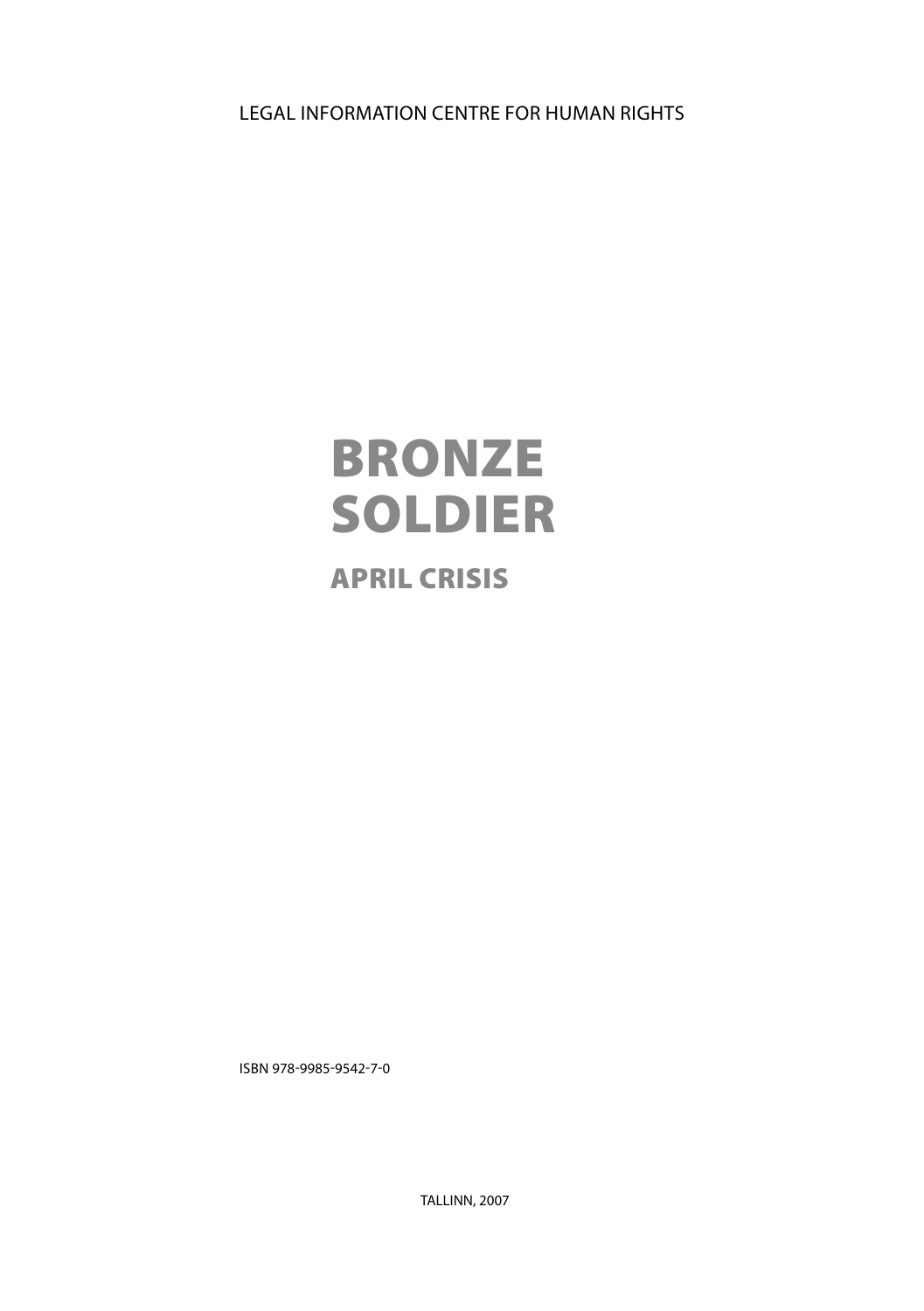# **сontents**

| WAR OF THE MONUMENTS: A CHRONOLOGICAL REVIEW 10              |
|--------------------------------------------------------------|
|                                                              |
|                                                              |
| Part II. OVERVIEW OF APPLICATIONS AGAINST THE ACTIONS OF LAW |
|                                                              |
|                                                              |
|                                                              |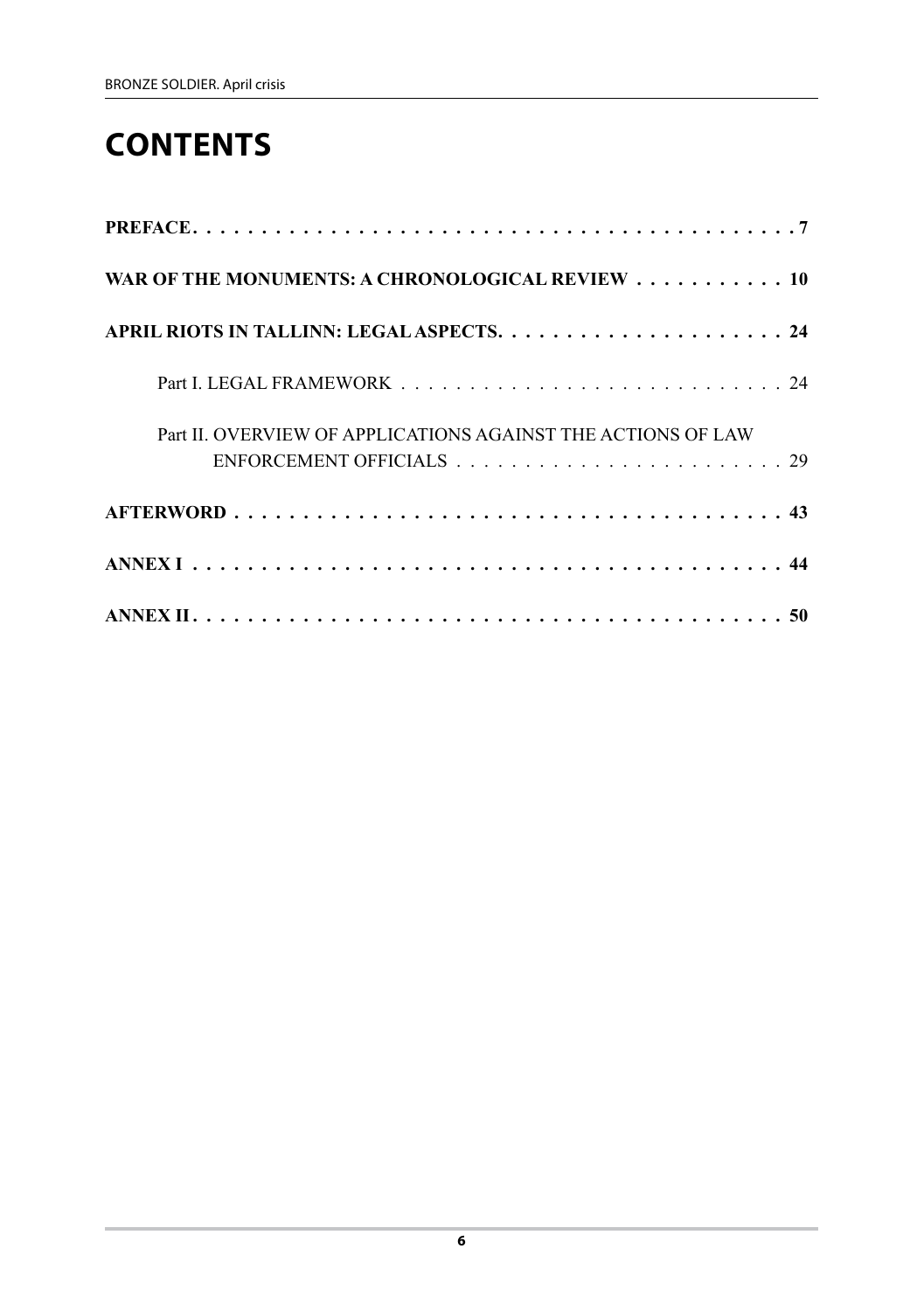# **PREFACE**

There is no doubt that the April events concerning the Bronze Soldier will become a benchmark in the contemporary history of the state of Estonia. It is the bifurcation point, the point of division, separating 'before' and 'after'. For Estonian society these events are even more important than joining NATO or European Union. Before April 2007 we lived in one country and now we are getting used to living in another one. Or were these merely illusions and as Eugeny Golikov wrote «the world has not changed, it has just partially revealed its face» *(«Tallinn», no. 2‑3, 2007)?*

Before April 26, 2007 we, the population of Estonia, believed that we lived in a democratic country, with proper separation of powers, with efficiently balanced executive and legislative powers, with independent courts, a free press, social control over government, in particular over the security agencies, and so on.

After April 26 it turned out that not all this was true, or was not exactly true, or was even false. It turned out that some mechanisms, considered deeply rooted in the democratic society, had no effect and some procedures were easily abandoned. Just one example: by order of the Police Prefect, all public rallies and meetings in Tallinn were prohibited from April 30 till May 11, 2007 and it did not result in any protests or even questions, although this was a *restriction of the constitutional right* to express opinions, the right of peaceful assembly, rally and demonstration. Of course, in exceptional circumstances these human rights may be restricted but certainly it is beyond the authority of a police prefect. Meanwhile the government was not concerned about this usurping of their authority, therefore allowing (or creating) a threatening precedent.

This publication does not aim at making a comprehensive analysis of the situation. As a human rights organization, the Legal Information Centre for Human Rights deals with the legal aspects of the situation, moreover mainly those aspects where LICHR was directly involved. Primarily, it constitutes an analysis of the government and police actions during the crisis. We also include a chronological review of the events, so that our readers have a better understanding of the social and political context of the situation. Since the legal proceedings against those accused of organising a mass riot are still pending and we await its conclusion, we believe that the time has not yet arrived for definitive conclusions. For the present, we can state that we consider the prosecution case poorly founded.

The situation when the Estonian authorities refuse to carry out a thorough and impartial investigation of people's claims about cruel police behaviour is very dangerous and contrary to the standards of an EU member state. Thus the authorities have ignored requirements of the international human rights community, namely those of the International Helsinki Federation for Human Rights (IHF) and the International Federation for Human Rights (FIDH) (see annex II). Such refusal of investigation and analysis prevents the law enforcement and security agencies from «correcting mistakes», and complicates and nullifies the civil monitoring of their activities. Finally it causes a violation of one of the basic human rights – the right of access to justice.

One might suppose that violations of human rights mentioned in this report are merely *mistakes* committed by some officials (ministers, police chiefs and officers, or even judges), and a refusal to investigate is an attempt to preserve *esprit de corps*. But the sequence of events leading to the April crisis, taken as a whole, makes independent observers raise questions that have no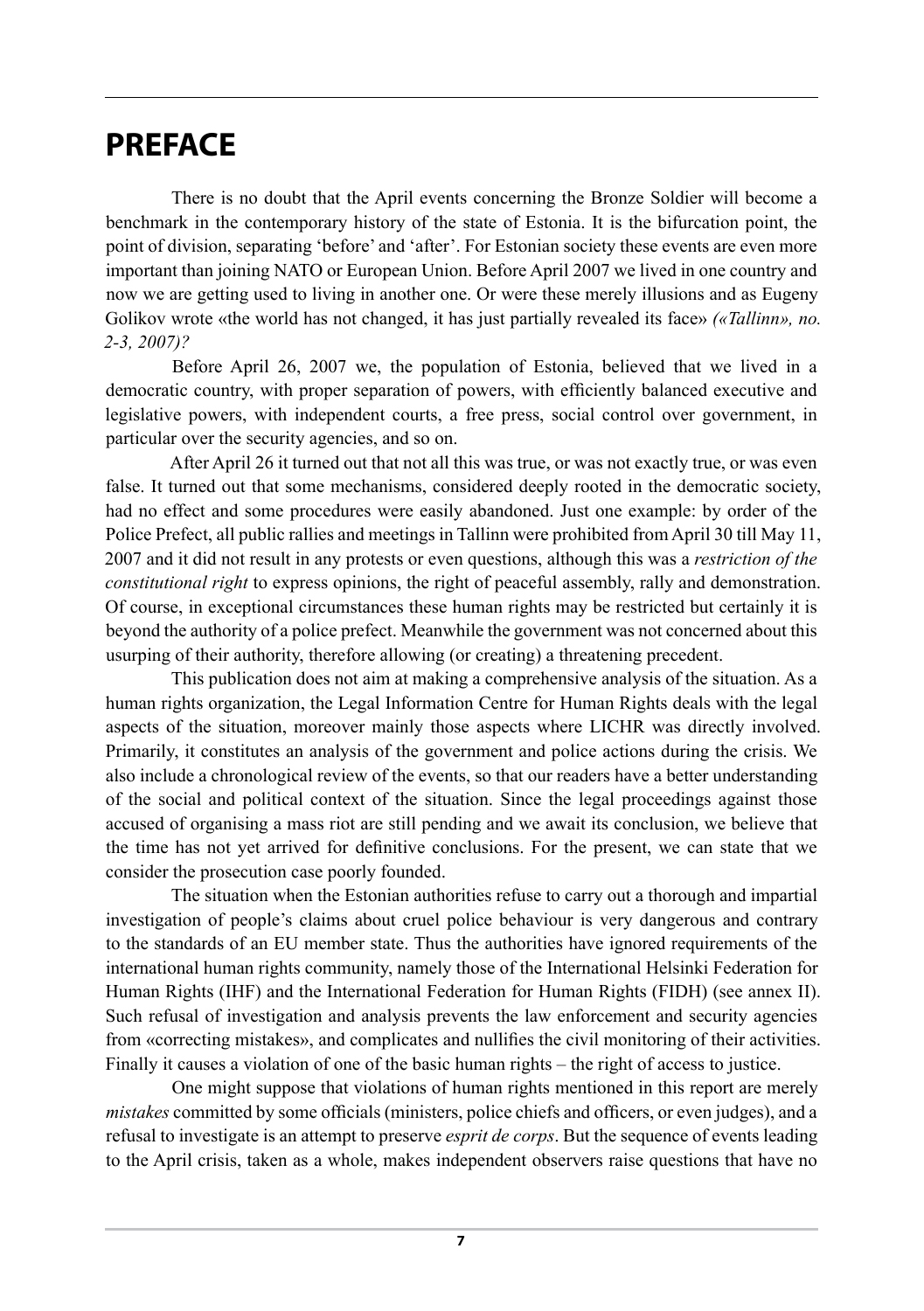clear answers. Mainly these are questions about the decision-making procedures and methods applicable in a democratic society.

The introduction and development of democratic institutions in the Republic of Estonia were relatively peaceful but not completely free of conflict. There also were some crises caused by reasons far more serious than this one. But until now we have managed to avoid mass violence. We thought, and not without reason, that the interactions between the state and the society, and between the authorities and groups of minorities had produced a culture of dialogue and compromise, the understanding how to avoid extreme positions and make mutual concessions, even at the last moment. In 1993, a special institution – a Round Table for national minorities – was formed by the President of the Republic of Estonia Lennart Meri in order to establish and maintain a dialogue with representatives of the national minorities, and Estonian authorities regularly refer to this institution in their reports to international organisations. But neither Andrus Ansip, the Prime Minister, nor Toomas Henrik Ilves, the President, ever considered discussing this problem at the Round Table. It is worth mentioning that the Round Table has never had meetings under the current presidency.

During 2006-2007, «Night Watch», an organisation of the Bronze Soldier monument's defenders, and some other civic organisations tried several times to initiate discussion and express their views to the national government, but none of the officials responded to their invitation. However, the Tallinn city authorities, in particular Toomas Vitsut, the head of the City Council, arranged for a special round table in summer-autumn 2006 trying to initiate a dialogue and find a compromise solution. Jaak Aaviksoo, the Defence Minister and representative of the government, participated in this 'dialogue' only once – on April 26, 2007, several hours before breaking up the street meeting. The Ansip government also ignored the opinion of the Tallinn municipality, which objected against relocation of the monument, and the warnings of scientists – sociological, political and cultural scientists, who addressed an open letter to the Prime Minister.

The consistent refusal of government representatives to engage in a dialogue is noteworthy. For example, Tõnis Saarts, a professor at Tallinn University, perplexedly asked: «Why did you reject dialogue and behaved as though you were driving a tank?» *(Delfi, May 1, 2007).*

Alexander Astrov, a political scientist, suggested the answer in his reply to Ansip's interview in May, after the events. «Answering the question about the chances of dialogue, Ansip again said that dialogue had been impossible from the very beginning, because the Russians would not have agreed to relocate the monument. It means that Ansip admitted that he did not think and had never even thought of a chance that he might have had to change his position. […] No dialogue with this administration is possible, because they do not see the principle difference between dialogue and command. And the essence of this administration, at least as Ansip sees it, is rejection of any dialogue» *(Delfi, May 16, 2007).*

If this conclusion is true, we have to acknowledge that the above mentioned culture of dialogue and compromise, as an achievement of the Estonian democracy, is jeopardised. The way of making decisions, shown by the Ansip's government, is peculiar for authoritarian regimes. Some observers and analysts, such as social scientist Juhan Kivirähk and philosopher and political scientist Eugeny Golikov go even further and accuse the government of a conscious provocation aimed not to prevent but to inspire illegal actions and thus discredit its opponents *(«Tallinn», no. 2‑3, 2007, Delfi, April 30, 2007)*. However, detailed analysis of such accusations and making our own judgments are not the aims of this publication. We can only admit that fears for the destiny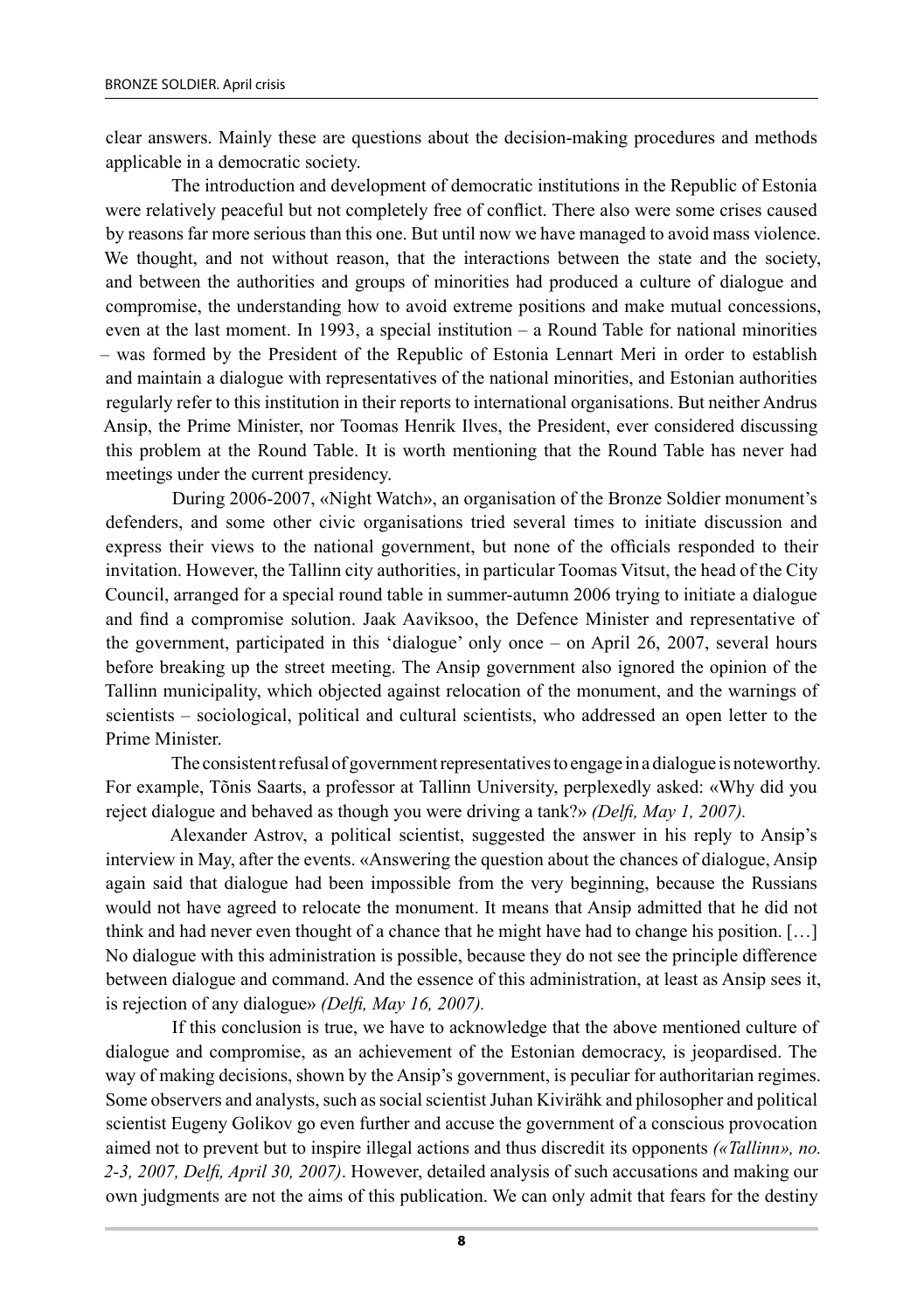of democracy in Estonia do have some grounds, to say the least. And we feel these fears for what we think is our field of activity – defending and promoting human rights. Therefore, concluding this short preface, I cannot but share my anxiety concerning the negative trend that has recently been revealed.

The Legal Information Centre for Human Rights has accrued a vast experience (several hundred trials, most of them won), representing our clients in court. On the basis of this experience, until recently we have been glad to stipulate, including in our reports to international institutions, that Estonian courts on the whole were independent, not influenced by the political situation or pressure from the executive authorities. Thus it came as an unpleasant surprise that the Tallinn Circuit Court refuse to initiate, at the request of victims, criminal cases against the police officers involved in acts of brutality. While we might have expected that the Police Prefecture would not initiate proceedings against its own personnel, the position of the Prosecutor's office was less clear cut. But the court's refusal to grant the victims even an opportunity for an impartial investigation, represents the very dangerous precedent of denying access to justice. We have to hope that it was a stand-alone precedent and not part of the above-mentioned trends.

*Aleksei Semjonov*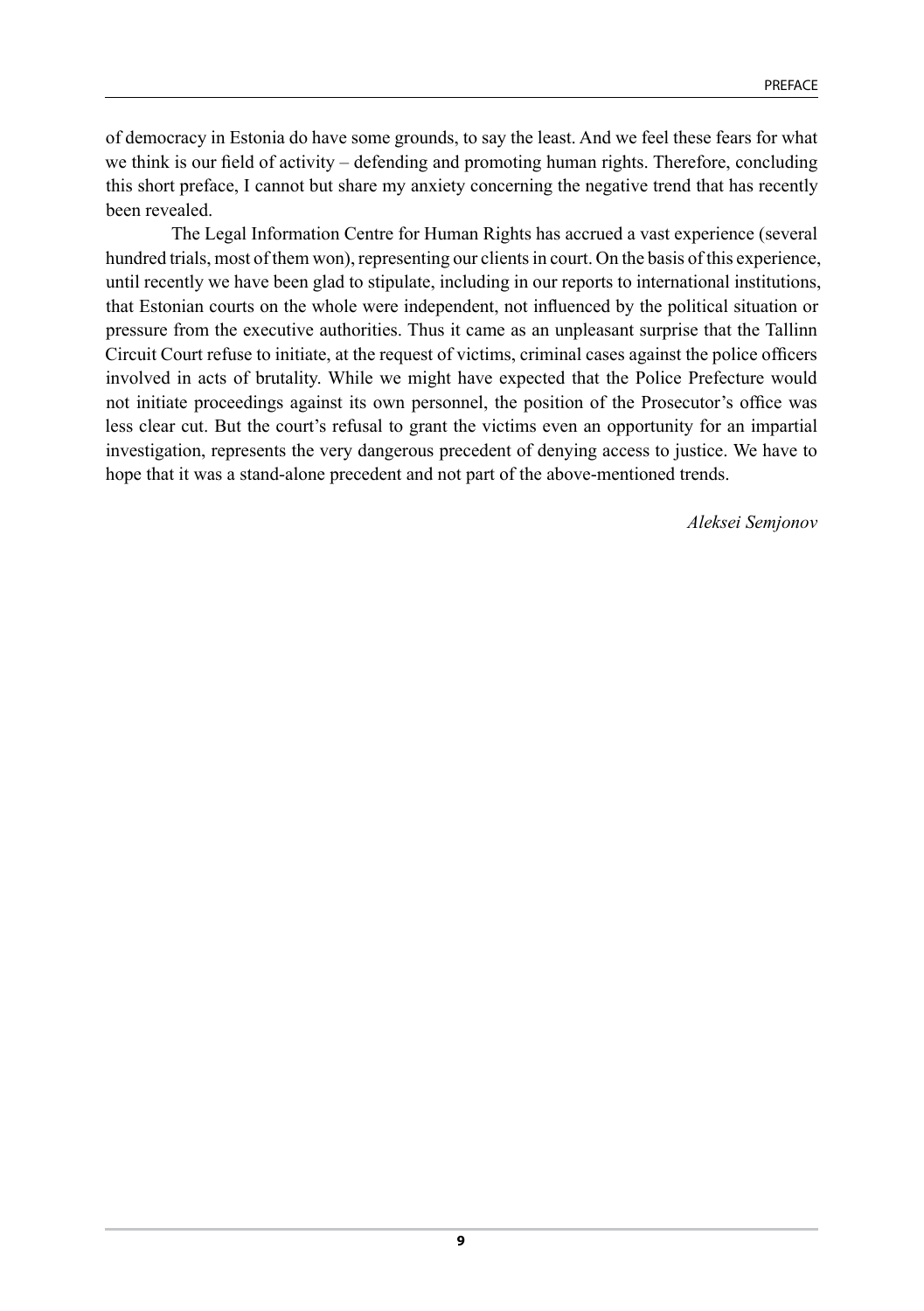# **War of the Monuments: A Chronological Review**

In 2002 a monument to Estonians, fighting on the side of Germany during the Second World War, stood in Pärnu, a resort town, for 9 days. The plate on the monument said that it was erected in memory of «all the Estonian soldiers fallen in the Second Liberation War for their motherland and free Europe in 1940-1945». The monument was removed in response to pressure by the central authorities, worried about the image of Estonia abroad. In 2004 the same monument was going to be opened again in Lihula, a small town in West Estonia. After some alterations it took the form of a bas-relief of a machine gunner, wearing an SS uniform, a helmet and with a «Cross of Freedom» order and a German «Iron Cross» decoration on his regimental uniform. The Lihula authorities initially planned to place the monument beside the secondary school, but later decided to put it at the local cemetery – opposite the monument to Soviet soldiers, which was erected on their common grave. Prime Minister Juhan Parts, primarily for reasons of foreign policy, tried to put pressure upon the Lihula authorities, but without any success. Tiit Madisson, a district elder, who became the central figure in this conflict.

Tiit Madisson won peculiar fame as far back as the times of Perestroika: a Soviet dissident, he organized the first major street demonstrations of the supporters of independence for Estonia (for example, a well-known meeting in Hirve Park in 1987). However, he could not become a part of the post-Soviet Estonian political elite. In 1994 Tiit Madisson created the Central Union of Nationalists, which declared it the successor to the semi-fascist populist movement in pre-war Estonia. During the parliamentary elections the Central Union received only 0.9% of the votes. In 1996 Tiit Madisson printed «The fate of Estonia?» memorandum which refers to an Army of Liberation, with the aim of establishing a nationalist dictatorship. At that time Tiit Madisson also held a number of meetings with some top officials and discussed the possibility of committing a coup d'etat with them. Some officials reported this to the Security Police and on 1 June 1996 Tiit Madisson was arrested. Later the court found him guilty of preparating for a take-over of the country by force. However, in November 1997 Tiit Madisson fell under a parliamentary act of amnesty, which was passed specially for him.

In October 1999, after winning the local elections, Tiit Madisson became a member of the district (parish) council in Lihula (West Estonia). The events which followed the erection of the monument were described in detail in his book «The Lessons of Lihula. Creation of the New World Order in Estonia: History Remodelling and Suppression of Nationalism» (Lihula, 2005). It is important to state that from an early stage Tiit Madisson took an interest in the theme of a universal plot and energetically exchanged his thoughts with a wide circle of Estonian society. In 2004 his book «New World Order: Hidden Activity of Judaists and Free Masons in Subjugation of Nations and States» (Lihula, 2004) came out. His book on the Holocaust, which appeared in 2006 («Holocaust: The Most Distressing Zionist Lie of the XX c.» (Lihula, 2006), like Tiit Madisson's other corresponding works, are mainly compilations of the works of more wellknown 'experts' on the same subjects.

Despite a police prohibition, the monument was unveiled on 20 August 2004, a national holiday – the anniversary of the restoration of independence in Estonia (the corresponding declaration was passed in Tallinn on 20 August 1991 during the August putsch in Moscow). A few dozen Estonian Waffen-SS veterans were present, as well as several neo-Nazis. The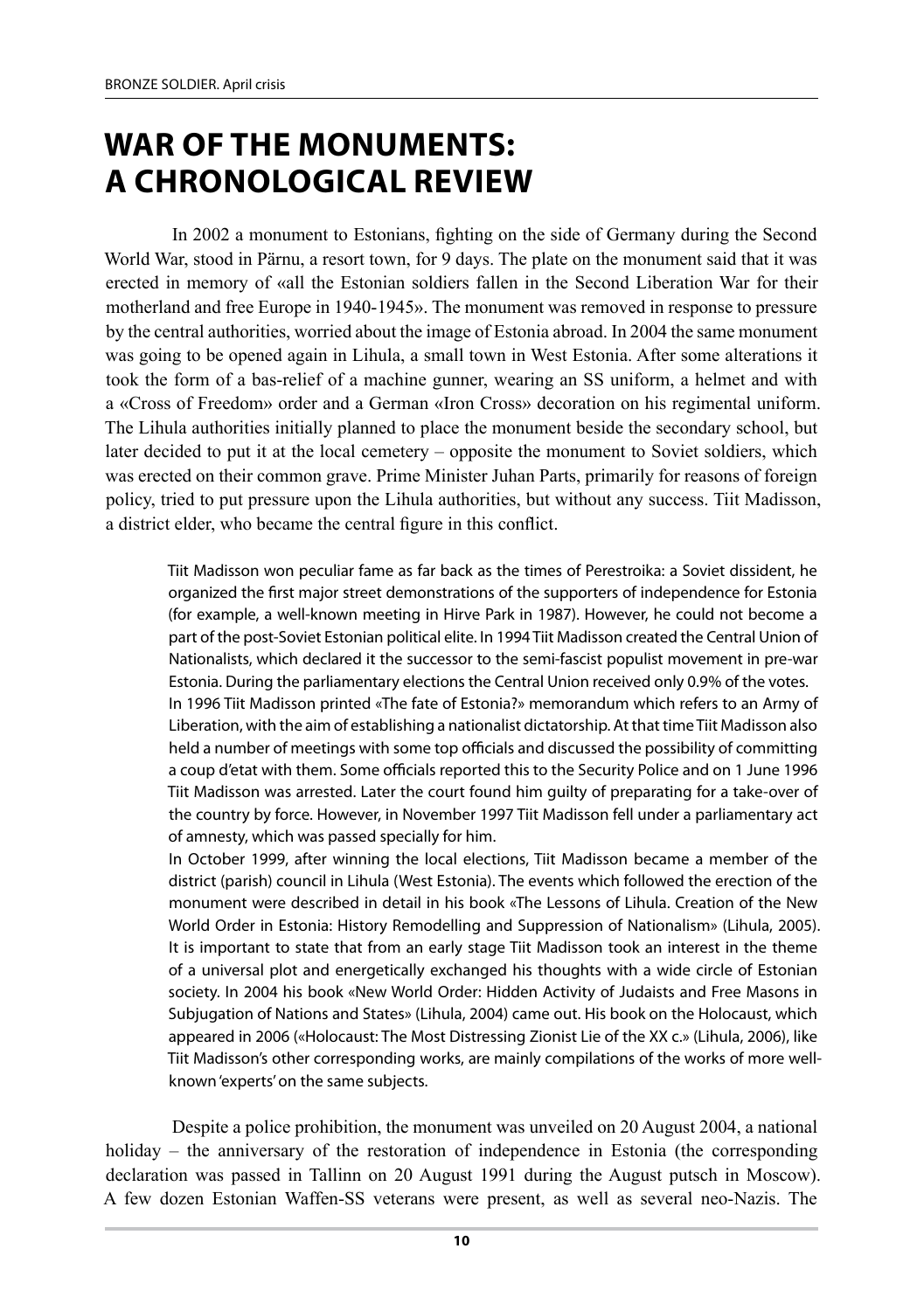unveiling went off without any excesses, apart from a verbal duel between the guards of this public event and Russian-speaking media representatives. The opening of the monument was widely publicised, not only in Russia, but also in the Western European countries. However, the monument stood only for two weeks. It was removed on 2 September 2004 according to the decision of the government. Formally it was the fact that the monument was erected on public lands without proper authorisation. The process of dismantling the monument struck the Estonian residents' imagination: it took place at dusk; moreover, the location was surrounded by police with dogs. The agitated crowd (mainly teenagers) started to throw stones at the crane, which resulted in injury to the crane operator.

The Estonian press stated that the removal was hastily carried out just before a meeting of foreign ministers of the EU member-states. The Foreign Minister of Estonia Kristiina Ojuland, who anticipated violent criticism from her colleagues, allegedly demanded its removal. It is also known that there was pressure on the cabinet by the US embassy in Tallinn. In a special announcement the government's attitude was explained as follows: «The government highly appreciates the bravery of the people who, during various occupations, fought for the independence and freedom of Estonia and thinks that immortalisation of their memory is important…». However, this should be done «with dignity, respecting the real aims and motives of those people, not a uniform, forced upon them by somebody else» *(press release of the governmental press office of 2 September 2004).*

The nationalist parties and some public figures immediately came out with fierce criticism of the cabinet. A telephone poll held by the sociological company Faktum showed that the opinions of ethnic Estonians and Russians (Russian-speaking people) on this subject were totally different: 58% of the Estonians called the actions of the government unjust (in comparison with 29%) and 25% of the Russians (in comparison with 64%). In the Estonian ethnic group quite many people opposed to the authorities were young (15-29 years old) or had a primary education (BNS, 6 September 2004).

As far back as 10 September 2004, the government of Estonia expressed their regret that the decision concerning the removal of the Lihula monument «caused a burst of emotions and clashes of the local inhabitants with the police and workers of the Rescue Board» (BNS, 10 September 2004). A week later the government made a decision about the necessity of public regulation for the commemoration of everyone «who fell, while fighting for freedom of Estonia» *(BNS, 17 September 2004).* Nevertheless, a sociological poll at the end of September showed that owing to the Lihula events, the level of confidence in the government among ethnic Estonians fell drastically. At the same time confidence in the authorities rose to some extent among ethnic Russians. The government of Juhan Parts resigned in April 2005.

The installation and removal of the Lihula monument and the subsequent events prepared a fertile ground for the growth of tension between ethnic groups and intensified still further a split of society on ethnic grounds. The specialists in semiotics, who studied the monument by the police order, reached the conclusion that it did not glorify Nazism. Nevertheless, «a deviation of what is considered good practise lead to an extremely controversial interpretation of the meaning of the monument and a conflict at its location» *(BSN, 30 September 2004).* On the grounds of this expert report an investigation, started on the suspicion of incitement of ethnic hatred, was dropped by the police due to the absence of criminal elements in the act. The Lihula inhabitants' resistance to the police also did not result in any severe penalties.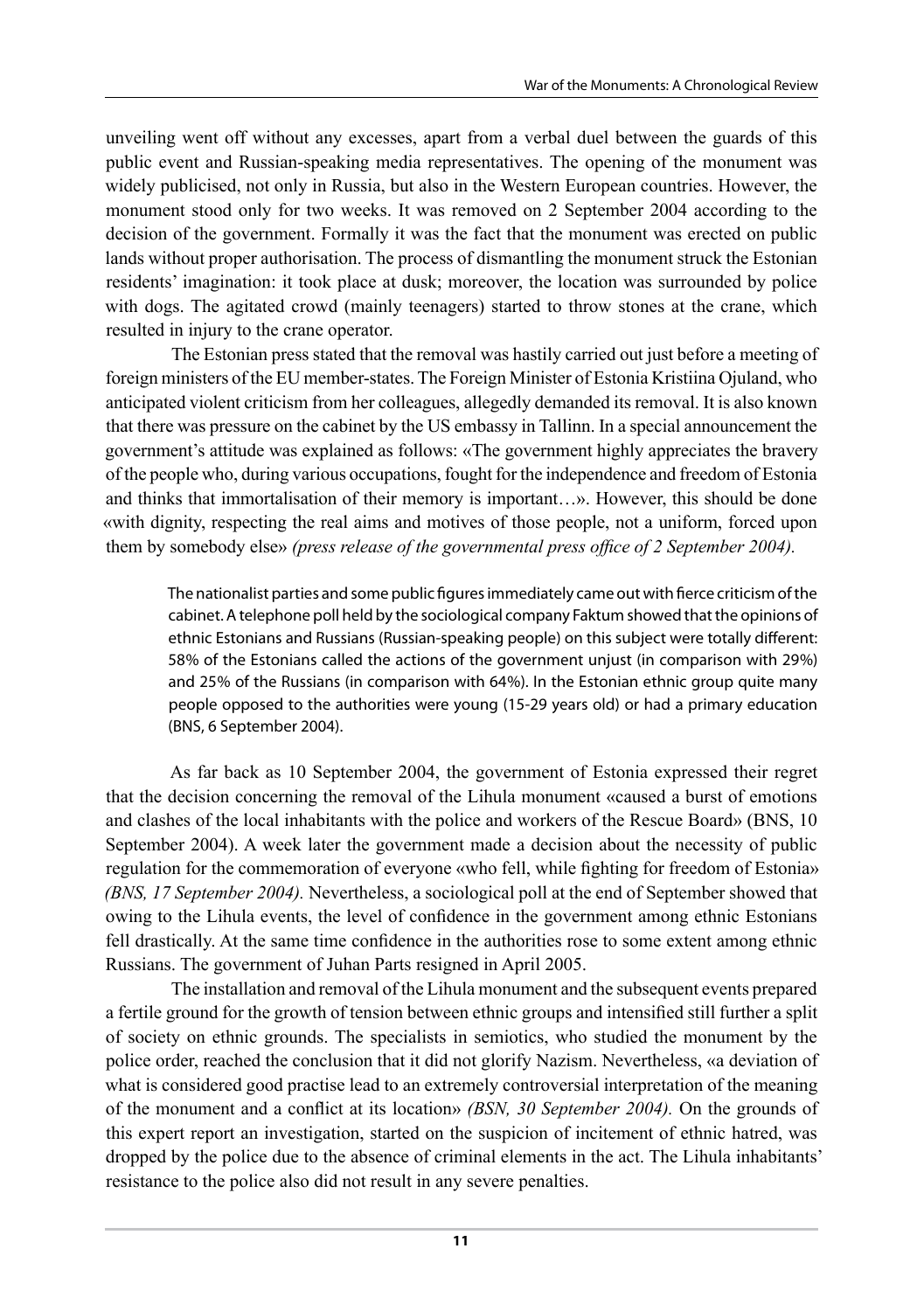Later, in October 2005, the Lihula bas-relief was erected on the territory of the private war museum in Lagedi, near Tallinn; Tiit Madisson was present at its opening as a guest of honour. In addition, at the instigation of the Estonian government, a new monument appeared in Maarjamäe, Tallinn: three large crosses, with plates alongside bearing the names of German military units, including the Estonian Legion (20‑th division of SS). According to the official version of events, these are the military units, in which, Estonians struggled for the freedom of their country.

The direct consequence of the events in Lihula was mass desecration of monuments and obelisks to Soviet soldiers throughout Estonia (that was immediately called «the war of the monuments»). The first one to suffer was the monument to the Red Army soldiers in Lihula itself, followed by monuments on the island of Saaremaa, in the towns of Pärnu, Rakvere, Haapsalu, and in Tuudi, Konga, Surju, Mäksa and other places monuments were smeared with paint (mainly with inscriptions like «Long live Comrade Parts!»). In response to this, the memorial plaque in honour of the mass meeting held on 23 August 1987 in Hirve Park in support of Estonian independence, was desecrated with a picture of swastika. Throughout September 2004 high-ranking persons made numerous statements to try to calm public opinion, using familiar arguments. Thus the Minister of the Interior Margus Leivo explained to the desecrators of the monuments to Soviet soldiers: «Everyone, who hopes to solve the problem in this way, must understand that he actually brings grist to the mill of Russian propaganda» *(Delfi, 6 September 2004).*

In September 2004, supporters of the official removal of monuments to Soviet soldiers became more active. For example, Isamaaliit (Pro Patria) made an appeal to dismantle 'the Bronze Soldier from Tõnismägi in Tallinn. The monument stood in the centre of the capital on municipal land, and the city authorities, in spite of numerous discussions, still had not made a decision about the removal or transfer of the monument. But the monument itself had been altered during the previous decade. First, the 'eternal light' in front of the Bronze Soldier was extinguished. Then the plates with the soldiers' names were removed, but at the same time some plates with inscriptions in Estonian and Russian appeared, which changed it to a monument to all the fallen in the Second World War. The monument represented a figure of an Estonian soldier in a Soviet uniform, with a Soviet Great Patriotic War order above his head.

Since the Lihula monument was criticized by many for its German uniform and Iron cross, «pointing out a totalitarian regime», demands were heard for the removal of the Bronze Soldier for the same reasons. In 2004 protest actions against 'alien monuments' were not numerous.

Although the re-planning of the area around the Bronze Soldier resulted in the disappearance of a large paved site beneath it, thousands of people laid flowers at its base every year on 9 May. Russian veterans of the Second World War also gathered around the monument on 22 September (on that day the Red Army units entered Tallinn in 1944). Both of these annual, public events extremely irritated part of Estonian society and aroused the interest of the local special services.

A number of incidents also took place in the spring of 2005 in Estonia:

<sup>l</sup> On the night of the 1st and 2nd of April the walls of a block of flats in Lasnamäe, a Tallinn neighbourhood where mostly Russian-speaking people live, were covered with anti-Russian slogans and fascist symbols. The inscriptions included: «Why didn't Germany win (1943)?»,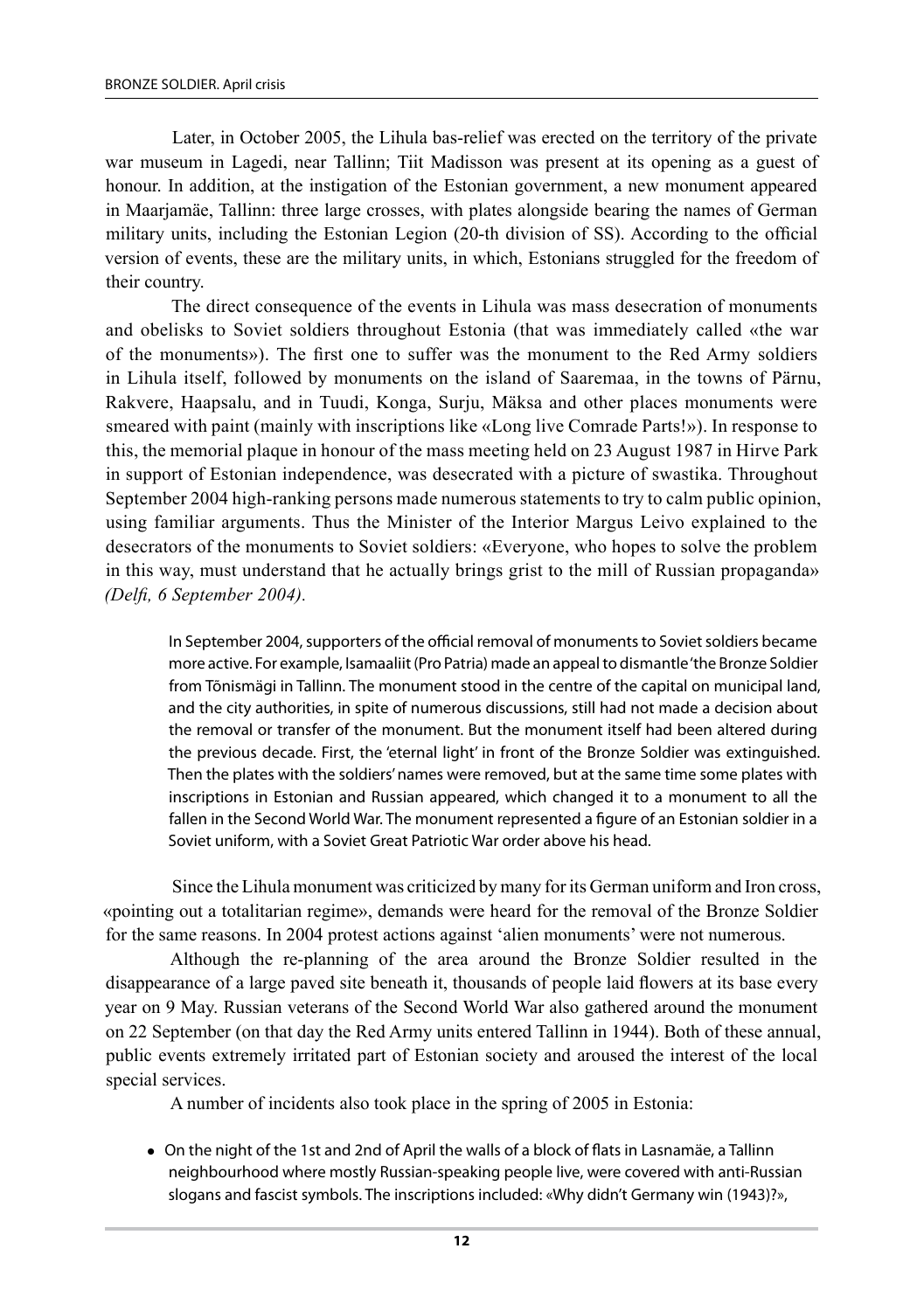«Russians, respect Estonian customs or go home to Russia», «Remove the Tõnismäe occupant and \*\*\*\* it», etc. *(«Molodjezh Estonii», 5 April 2005).* The culprits were not found.

- On 4 April 2005 it emerged that in connection with an action held by the Russian Party of Estonia (thousands of ribbons were attached to the metal fence of Tallinn road in Narva in memory of those who perished in the Second World War) the police initiated proceedings concerning an administrative violation. According to high commissioner Ranne, this public event was not properly registered.
- Early in the morning of 9 May 2005, the monument to the Red Army soldiers at Tõnismägi was covered with red paint. After a period the police detained an Estonian-speaking man who, during the interrogations, claimed that two Russian-speaking people incited him to desecrate the monument and offered to pay him 20,000 kroons (about 1,300 euros). It is known that the police and public prosecutor's office examined Russian contacts of the suspect. Later the suspect withdrew his evidence and was released by the police *(Delfi, 9 and 14 May 2005, «SL-Õhtuleht», 14 May 2005).*
- On 7 May 2005 the German military cemetery in Narva was desecrated. On 9 May the monuments to Soviet soldiers were desecrated in Rakvere. On 11 May in Narva the monument to the victims of the bombing carried out by the Soviet aviation in 1944 was overturned.

On 9 May 2006 the Tallinn authorities sanctioned two public events beside the Tõnismäe monument: laying wreaths from the veteran organizations, and a picket of opponents of the monument. The picket consisted only of a few people, who were holding a national flag and a home-made poster in Estonian: «Estonian people, don't forget: this soldier occupied our land and deported our people». After standing by the edge of the crowded square for a few minutes, the picketing group was pushed out to the road, from where they were evacuated in a police van.

Before 2006 the Estonian-language press did not pay any special attention to the celebration of 9 May in Estonia. However, in that year the events around the Bronze Soldier were reported in some detail and from a negative perspective. On 20 May 2006 a few hundred people held a 'patriotic action' beside the Bronze Soldier. As well as the organisers of the 9 May picket and Tiit Madisson's supporters, many ethnic Estonians of different ages with national flags came to the monument. A small group of young skinheads with German military symbols on their clothes was also present, as well as a small group of Russian-speaking people who were radically opposed to 'the enemies of the monument'. According to the authorities, this public event took place, on the whole, without any disturbances, except for some attempts to throw a loop over the Bronze Soldier's neck. One of the participants in the event climbed onto the statue, waving a flag. In the evening of the same day, the monument was smeared with paint of the colours of the Estonian flag. At Põhja police prefecture proceedings were initiated against Tiit Madisson, since the mass meeting of 20 May 2006 was not registered with the city council, according to the appropriate law.

During the following week, a so-called «Night Watch» began around the Bronze Soldier – young Russian-speaking volunteers came to protect the monument from vandals. This movement, which came into being spontaneously, later grew into an organization.

Then the opponents of the monument announced their intention to have a picnic on 27 May 2006 beside the Bronze Soldier. In opposition, appeals spread among young people from the Russian community to come to the monument and fill the space in front of it, making the opponents' event impossible. The Tallinn police acted very efficiently and prevented a clash of dozens of people, who came to the Bronze Soldier: the Estonian and Russian parts of the crowd were separated from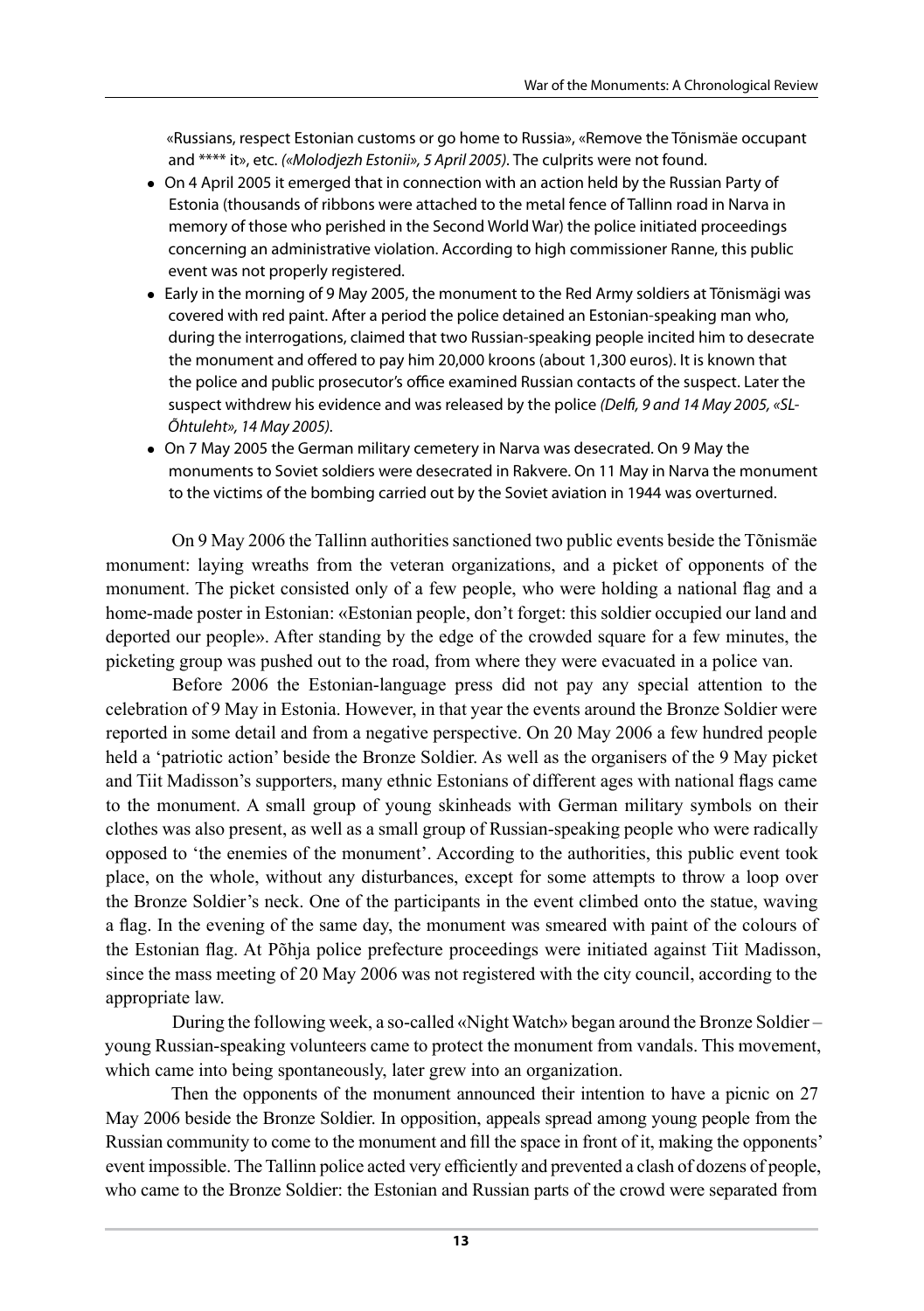each other, after which the Russians were pushed out to the side of one of the central city squares. There were many young people on both sides. The Russians came to the monument with little flags of the European Union, while the Estonians were carrying national flags.

According to the witnesses' evidence, a column of Russian-speaking people was leaving accompanied by cries «Russian fascists – out!». Since they were not allowed to lay flowers in front of the Bronze Soldier, instead the Russians covered the pedestal of the Clock of freedom – a monument to the day of declaration of Estonian independence. After these events the authorities put a fence by the square near the Bronze Soldier monument and posted a police patrol there.

The opinions of Estonian politicians were split regarding the monument's destiny. The leader of the Centre party, Edgar Savisaar, was against its transfer (his party holds power in Tallinn municipal administration), while a number of other politicians supported radical measures. It is noteworthy that Estonian Prime Minister Andrus Ansip (the Reform party) changed his mind in a short period. On 9 May 2006 he said that he was against transferring the monument, since it is situated by a grave. However, on 25 May he told journalists that it should be transferred. In the Prime Minister's opinion, the Bronze Soldier on Tõnismägi had become a symbol opposed to the Estonian Republic, a symbol of occupation and not a monument to war victims. Ansip's statement provoked young people inclined to nationalism and skinheads' public actions «in support of the prime minister's decision» (for example, on 2 June 2006).

On 8 June 2006 Andrus Ansip addressed participants in a meeting of fighters for freedom, addressing his words mainly to those who served in the German army during the war and also to the 'forest brothers': «Your fight is a heroic deed that must be highly admired now and in the future. Although Estonia's independent statehood was not restored at the time, your fight played a large role in the ability of the Estonian nation to keep up their struggle for freedom throughout the Soviet occupation. As you have said among yourselves: we lost the battle, but we won the war in the end!» *(press release of the state press office of 8 July 2006).*

The Bronze Soldier's destiny was actively discussed in the Estonian- and Russianlanguage press. According to the authors of a special monitoring report, carried out at the request of the Non-Estonians' Integration Foundation in May-July 2006, «among the statements in [the media] the prevailing ones were that ethnic Estonians' attitude to the transfer of the monument is opposite to that of ethnic Russians and that the Bronze Soldier as a monument of occupation should not be situated in the city centre. In addition, in the Russian-language media a prevalent opinion is that the wish of Estonians to transfer the monument is nationalistic (if not fascist) in its substance. Hence the conclusion follows that both in the Estonian and Russian language mediaspace a national consciousness plays a very important role in arguments for or against the transfer of the monument».

On 21-22 October 2006 in Tallinn there was an approved meeting of nationalists, as well as an administratively punishable 'illegal' meeting of socially active Russian young people carrying flowers and candles, opposite the fencing around the Bronze Soldier. On 9 October 2006 an access to the monument was opened. Presumably, it was done just before the Queen of England's official visit.

In the autumn of 2006 two bills initiated by the Reform party and their supporters aimed to solve the problem of the demolition/transfer of the monument. In contrast, before the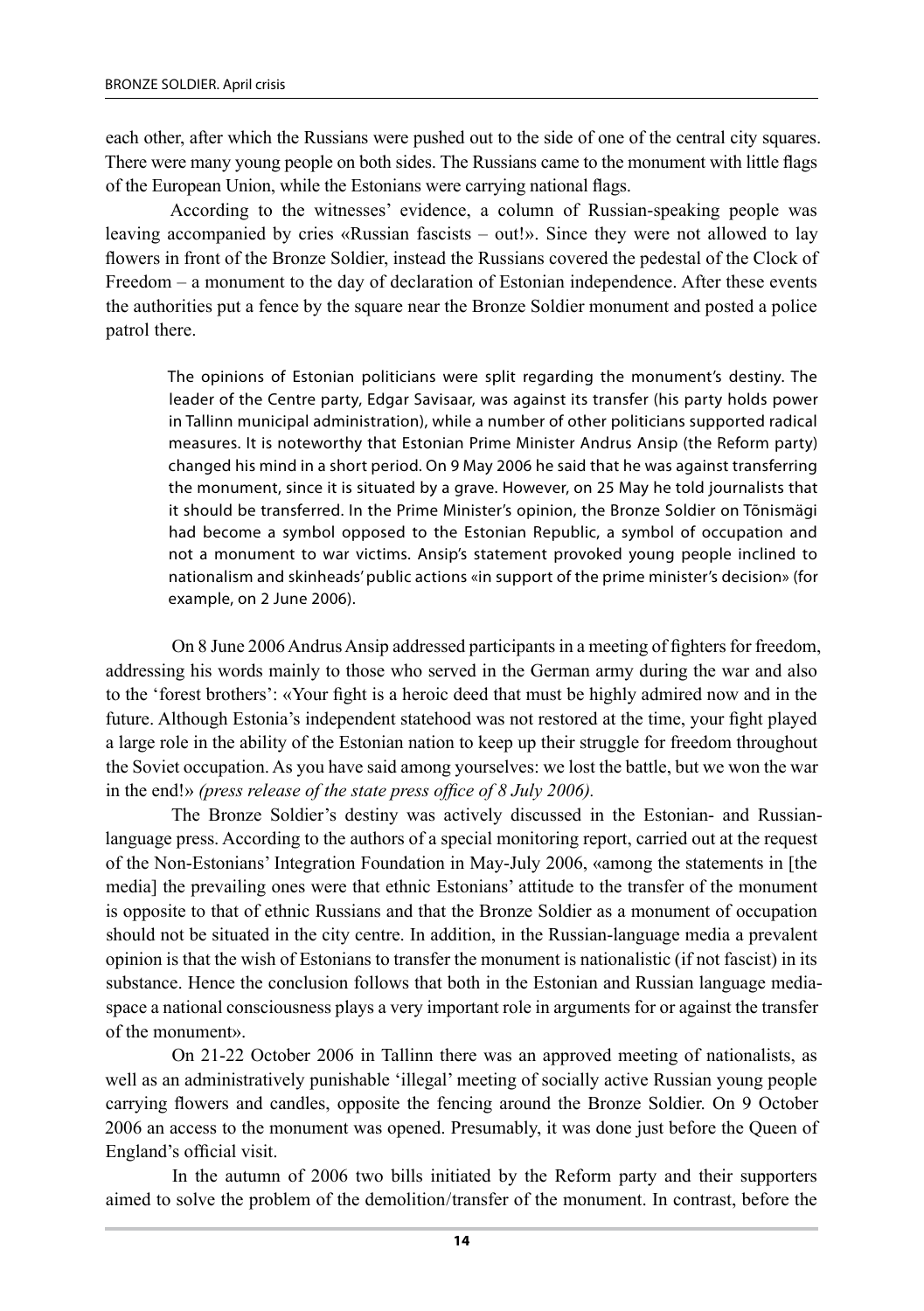Parliamentary elections, the Centre party, that controlled the Tallinn municipal government, and has recently been popular with Russian-speakers, did not want to take any radical steps which would not be understood by Russian-speaking electors.

The first of these bills – no. 1000 – proposed a special Law on the Demolition of Forbidden Structures, which would forbid the display or installation in public places of a monument, a work of monumental art or an object: glorifying states which had occupied Estonia or their military forces; inciting enmity; calling to commit an offence; or which could lead to a breach of peace. In order to demolish such a structure, monument, etc. the Minister of Justice would be given specific authorities, supported by a possibility of imposition of fines. The second bill – no. 1001 – proposed a special Law on Military Graves Protection, with reference to the protocol to the Geneva Convention of 1949.

The law on forbidden structures was adopted on 15 February 2007. In its final version it contained direct references to the Bronze Soldier and provided for the removal of the monument during the first 30 days from the law's entry into legal force. The President of Estonia decided not to promulgate it.

The Law on Military Graves Protection, which was enacted a month earlier – on 10 January 2007 – was supported by representatives of all the parliamentary factions. Only several Estonian and Russian-language deputies of the Centre party voted against it. The Russian deputies of the Reform party were present but did not take part in the vote. The law has a reference to article 34 of the First Protocol additional to the Geneva Convention of 1949 but contains extended interpretation of the corresponding theses. Reburial of mortal remains, according to the Estonian law, permits the transfer of 'burial structures' as well (article 10).

On 15 February 2007 Parliament also voted on amendments to the Law on Holidays and Anniversaries. Only eight Russian and Estonian-language deputies from the Centre party voted against them. 63 votes, including a Russian deputy from Res Publica, were for them. The Russian deputies from the Reform Party again did not express their opinion. The bill concerned 22 September as a memorial date. As stated above, during the Second World War the Red Army entered the Estonian capital on 22 September 1944 and representatives of the Russian community commemorate «liberation of the city from fascists». According to the Estonian official interpretation, this day can also be considered as the beginning of the «second Soviet occupation».

Generally speaking, there were several initiatives on this subject in the Estonian Parliament. On 15 November 2005 the Parliament excluded from procedure a bill prepared by Isamaaliit (Pro Patria), which not only planned to declare 22 September a day of mourning but also to prohibit any incompatible public events on this day. Declaration of 22 September as one more officially commemorated day of mourning could provoke additional tensions between the communities in the capital city and was apparently declined for this reason. Nevertheless, on 24 November 2005 Pro Patria tabled a new bill with similar content. The bill did not pass the first reading on 7 February, but on the same day the ruling parties – the Centre and Reform parties and the People's Union of Estonia – initiated their bill. They offered to declare 22 September «the day of memory of sufferings connected with occupation», but did not plan to impose a ban on public events on this day.

However, the bill regarding 22 September, offered by the parties of the governmental coalition, was not enacted. Finally, the elected members of Pro Patria and Res Publica (these two political forces have now united) tabled a new bill, which simply declared 22 September «the day of memory of resistance». In this form it was enacted by the Estonian parliament.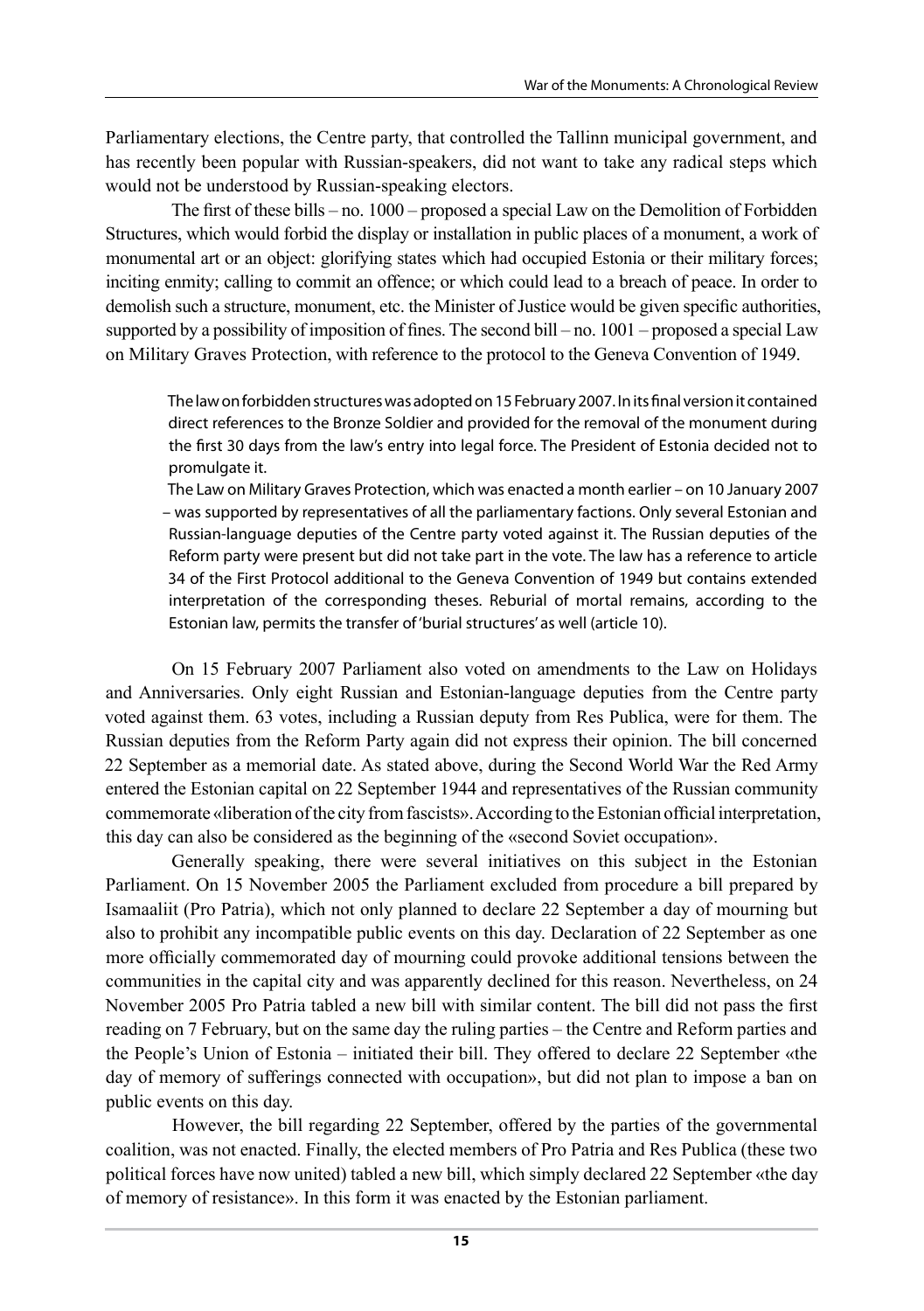The theme of the various interpretations of the outcome of the Second World War was also broached in the last annual report of the security police (KAPO), an Estonian special service. In the 2005 report a special section of the chapter «Protection of the constitutional order» concerns the activity of the Antifascist committee, which was set up by local Russian politicians. According to KAPO, in 2005 the committee continued its «anti-Estonian activity» in the form of historical lectures in Maardu schools, which «justified the Soviet occupational regime». The «Spring of 1945» lecture given on 18 March was mentioned as an example. KAPO connects this action and similar ones with the influence of Russia. In the 2006 report collections of archive documents published in Russia and testifying to crimes committed by Nazis and local collaborationists in Estonia and other Baltic countries during the Second World War were called «anti-Estonian and anti-Baltic propagandistic editions».

On 4 March 2007 parliamentary elections took place in Estonia. The biggest success was achieved by the Reform Party, which gained 31 seats out of 101, with almost 28% of the votes. The Centre Party followed with 29 seats (26% of the votes). The other parties had much more modest results. In comparison with the elections in 2003 the Reform Party had the largest increase in parliamentary representation (twelve additional places). The Social Democrats received four additional places, and the Centre Party – one.

As well as the other issues, during the last election campaign the question of the Bronze Soldier was prominent. The leaders of the Reform Party were ranged against the monument and expressed their solidarity with ultra ethnic nationalists, apparently trying to attract the Estonians who voted for Pro Patria and Res Publica in the previous elections. In any case, in March 2007 these two nationalist parties, which have now united, lost 16 seats, most of which indisputably passed to the Reform Party.

As for the Russian citizens of Estonia, it was the Centre Party again that worked most actively with them during these elections. For example, they bought a lot of time on the First Baltic channel (the local 'branch' of the ORT channel based in Russia), including time in news programmes. In Russian-speaking advertisements the Centre Party opposed the demolition of the monument. Some well-known Russian public figures, for example, Konstantin Kosachev and Sergei Stepashin, appealed for votes for the Centre Party and its leader Edgar Savisaar.

In December 2006 a Russian-language newspaper «Pravo i Pravda» published an article «Ansip, Velliste and the new Nazis» illustrated with a collage of three profiles – a soldier wearing the SS-uniform, Andrus Ansip and Mart Laar, who were active opponents of the Bronze Soldier. The newspaper had long been an official media of the Centre Party, but in the course of the scandal the Centre Party claimed that they had had no direct relations with the newspaper for some time and that the party's logo had been misused. The newspaper and its Internet site were shut down. It is worth noting that neither the ordinary police nor the Security Police have found elements of offence (incitement of ethnic hatred) in this article. At about the same time the Centre Party purchased another Russian-language newspaper with a considerable circulation.

This was the background that allowed the Centre Party to draw a large part of the 'Russian' electors who had previously voted for the ethnic parties, while the latter's success was more modest. The Constitutional party (the former United People's Party of Estonia) received only 1% of votes (in 2003-2%). Curiously enough the Centre Party's support increased 0.7% compared to 2003. The marginal Russian Party of Estonia received about a thousand votes. Contrary to the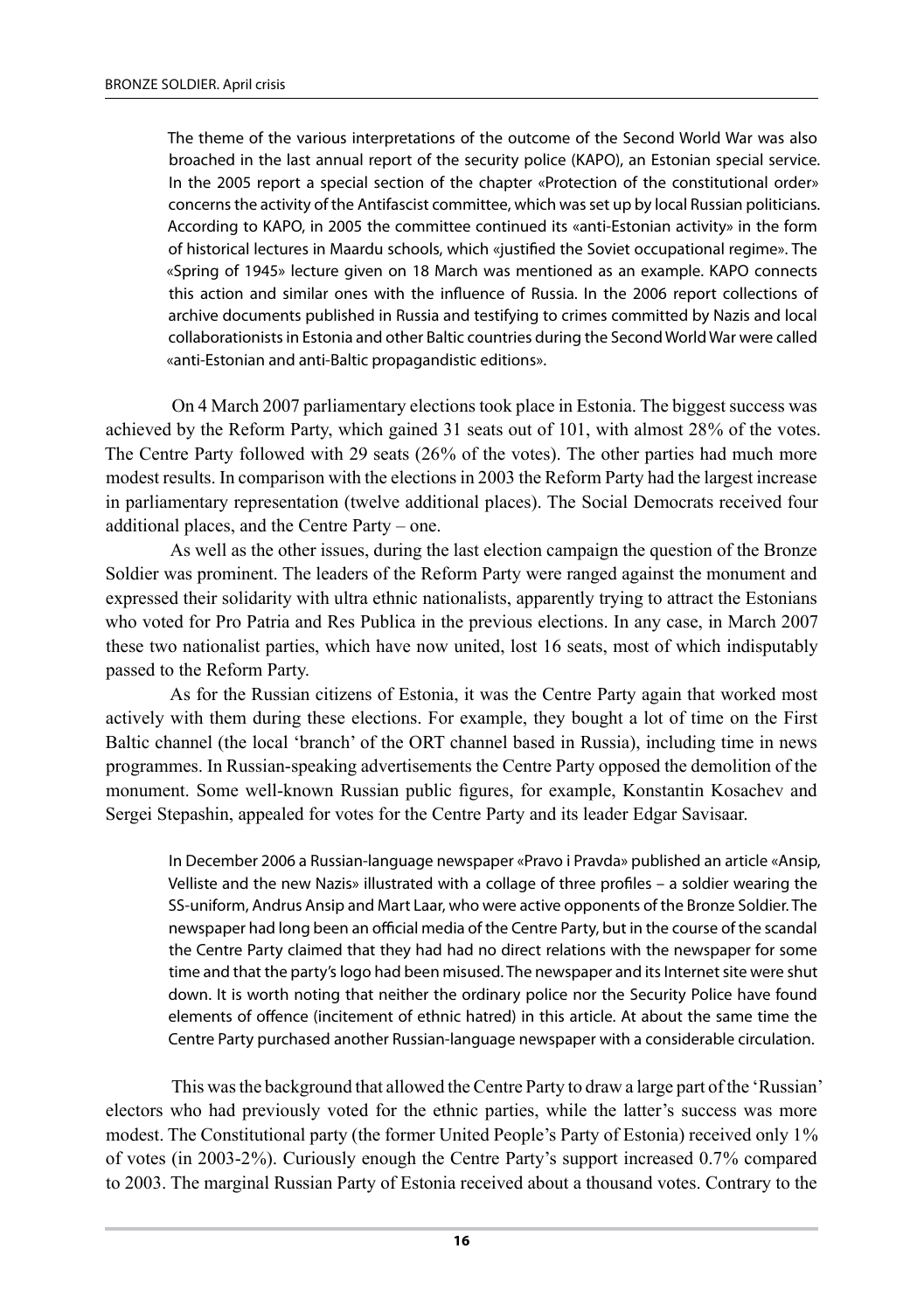Centre Party, 'Russian' ethnic parties did not receive either significant financial or even symbolic support in the country or abroad.

According to the TNS Emor sociological service, at the beginning of April 2007 a total of 77% of ethnic Estonians (and only 21% of ethnic non-Estonians) supported the new government, again formed by Ansip. And only 5% of Estonians and 13% of non-Estonians thought that the Tõnismägi monument issue was one of the two priorities of the government *(http://www.emor.ee).*

The community expected provocations at the beginning of May 2007, mostly from Estonian right wing extremists. One of them, Jüri Liim, planned to hold on May 9 near the monument an officially registered history lesson over several hours. Earlier Jüri Liim had publicly threatened to blow up the monument and was brought to court (though the Supreme Court exonerated him on 21 May 2007 – case RK 3-1-1-7-07). In total, according to the mass media, there were seven registered meetings and demonstrations, most of them to be hold near the Bronze Soldier on 8 and 9 May 2007 *(Delfi, 16 April 2007).*

But the night before 26 April 2007 a police operation was held there and the monument's defenders who were keeping watch on the Tõnismägi hill were expelled from the square. A large tent was erected over the monument and the graves. Legally it was explained as exhumation in accordance with the recently adopted Law on Military Graves Protection of the remains of the Soviet soldiers buried at the Tõnismägi.

By the evening of 26 April 2007 a large group of people, most of them Russian-speaking, gathered at Tõnismägi and expressed their discontent with the governmental actions. The crowd chanted «Shame!» and «Fascists!» The police ordered them to leave the Square but to no effect. Observers say that some protesters threw empty bottles in the direction of the police. Then a moment came when the law enforcers began breaking up the rally using special equipment and acting quite cruelly. Some participants of the meeting responded by throwing stones at the policemen. The protesters were pushed out of Tõnismägi to the neighbouring streets where vandalism and looting of stalls and shops soon began, while the law enforcers were surprisingly passive.

During the first night of disorder, the police staged mass arrests of people on the streets, including those who protested near the monument at Tõnismägi. The offenders involved in vandalism were also detained. These were not identical groups – according to some sources about a third of those detained during the first night were ethnic Estonians, though there were almost no Estonians near the monument *(Delfi, 27 April 2007).* Also, according to official data, there are ethnic Estonians among the people charged with looting and theft.

Small groups of Russian youths carried Russian flags during the street disorders and chanted «Russia!» There were also small fights between Russian and Estonian young people. Several young Estonian nationalists were present, some of them carrying Estonian flags, but there were very few of them. Most incidents occurred with the police.

Early on the morning on 27 April 2007 by decision of the Government of the Republic, the monument was removed from Tõnismägi and some days later it was installed at the city military cemetery. On the evening on 27 April protesters returned to Tõnismägi. The police changed their tactics and immediately started mass arrests near Tõnismägi hill and within a large radius around it. Disorders again started in Tallinn and in some other towns in the north-east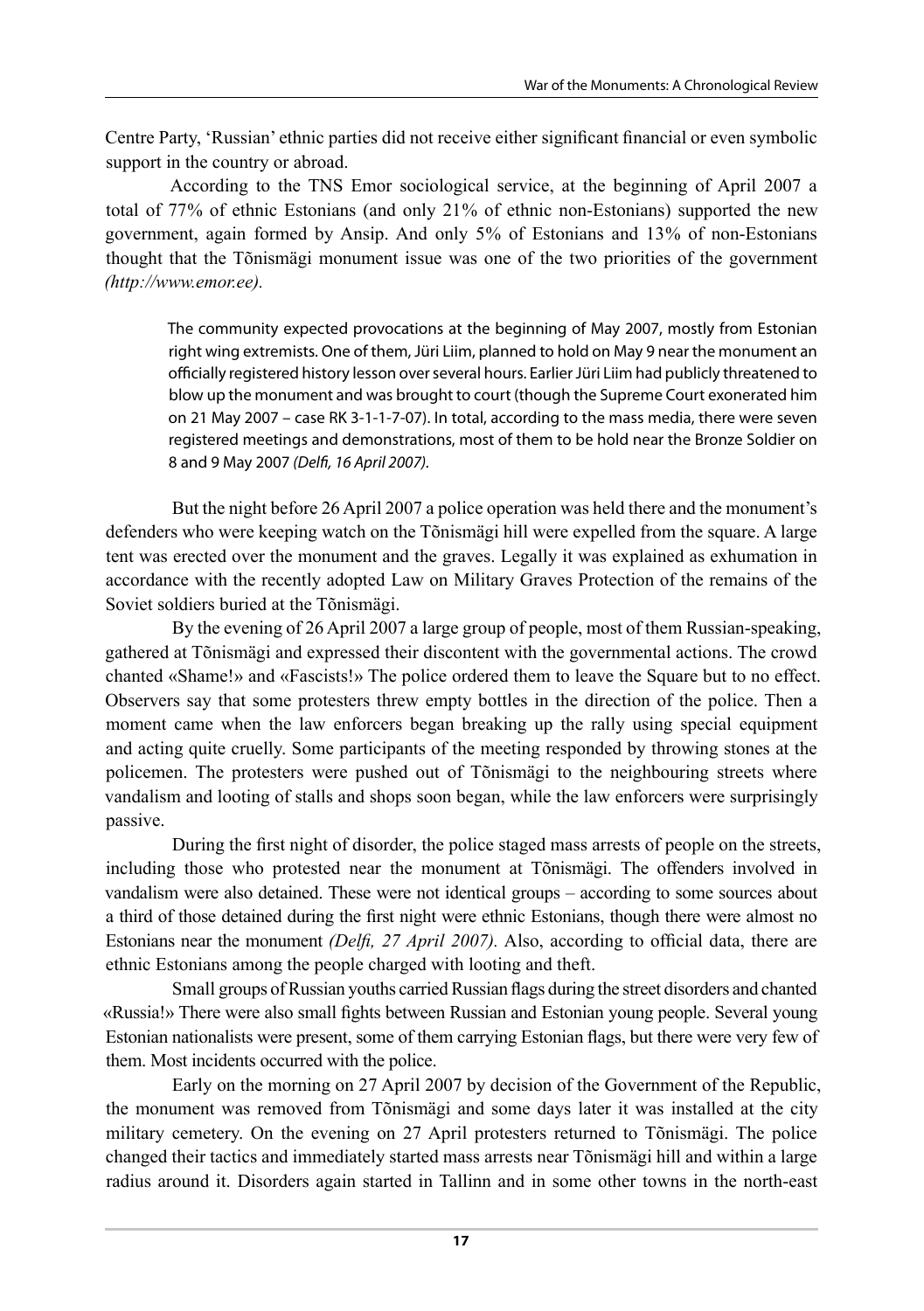of Estonia, mostly with the Russian-speaking population. In the capital the police surrounded complete blocks of the city centre and detained those inside, in particular Russian-speaking people. Detentions continued on April 28.

Meanwhile there were no official prohibitions against visiting the centre of Tallinn where entertainment facilities worked as usual. But on April 27 recommendations «to stay home» were published in the mass media, sent to e-mail addresses and cellular phones.

The arrests were made with cruelty: the police used batons, rubber bullets and plastic handcuffs, people were put face down on the ground. The detainees were taken to 'filtration points'. According to the people who came to Estonian human rights organizations, the treatment of detainees in the facilities was bad: people were kept sitting for hours on concrete floors in an uncomfortable position with their hands tied behind, and the guards beat people, even without reason.

It is clear that most of the detainees had not been involved in any offence – according to Põhja district prosecutor's office there were some 700 'passers-by' *(Delfi, 26 June 2007)*. Early in the morning they were released without any charges but also without apology. In total, according to Põhja police prefecture (covering Tallinn and the adjacent Harju County) the lists of the detainees kept in the 'filtration points' include more than 1,160 names. Among them there were 494 citizens of Estonia, 85 citizens of the Russian Federation and 308 stateless persons having the status of a long-term resident. According to the same source one person perished in the period of the disorders (Dmitry Ganin, citizen of the Russian Federation) and 156 were injured, 29 of them were policemen. During the April events the police registered 148 facilities that suffered from vandalism, of which two thirds occurred during the first night of disorder *(«Molodjezh Estonii», 16 May 2007).*

According to the Prosecutor's Office of Estonia, 65 criminal cases, related to the April events, were opened by 18 May 2007. The State Prosecutor's Office investigated 3 of them, related to cyber attacks, organisation of mass disorders, coercive actions aimed at violent disruption of the independence and sovereignty of the Republic of Estonia, and the murder. Other investigations held by Põhja and Viru district prosecutor's offices, mostly dealt with group violation of public order, contempt of the representatives of authorities, organisation of mass disorders, insult to the memory of the perished, administrative infractions during mass disorders. More than 300 people were qualified as suspects in the course of the investigation. A total of 50 suspects were arrested, including four citizens of the Russian Federation and one citizen of Lithuania *(«Molodjezh Estonii», 25 May 2007).*

The reaction of the investigators for dozens of applications concerning the police actions is an issue of utmost importance. From the beginning of the relocation of the monument the government surely expected mass discontent: thousands of policemen from the provinces were brought to the capital a few days before the relocation. But it seems that the organisers underestimated the scale of possible disorders and were not able to completely coordinate the actions of the law enforcers under extreme conditions. Nevertheless, both the Prime Minister and the Minister of the Interior were quick to praise the police actions immediately after the events. Minister of the Interior Jüri Pihl said in his interview to a local newspaper: «I know that the enemies of Estonia did not think that we have so many policemen and that they are so professional. They did not take into account that we have the force to solve the issue. That is why now they are looking for an opportunity to blame the police for abuse. But there was none.» *(«Vesti», 21 May 2007).*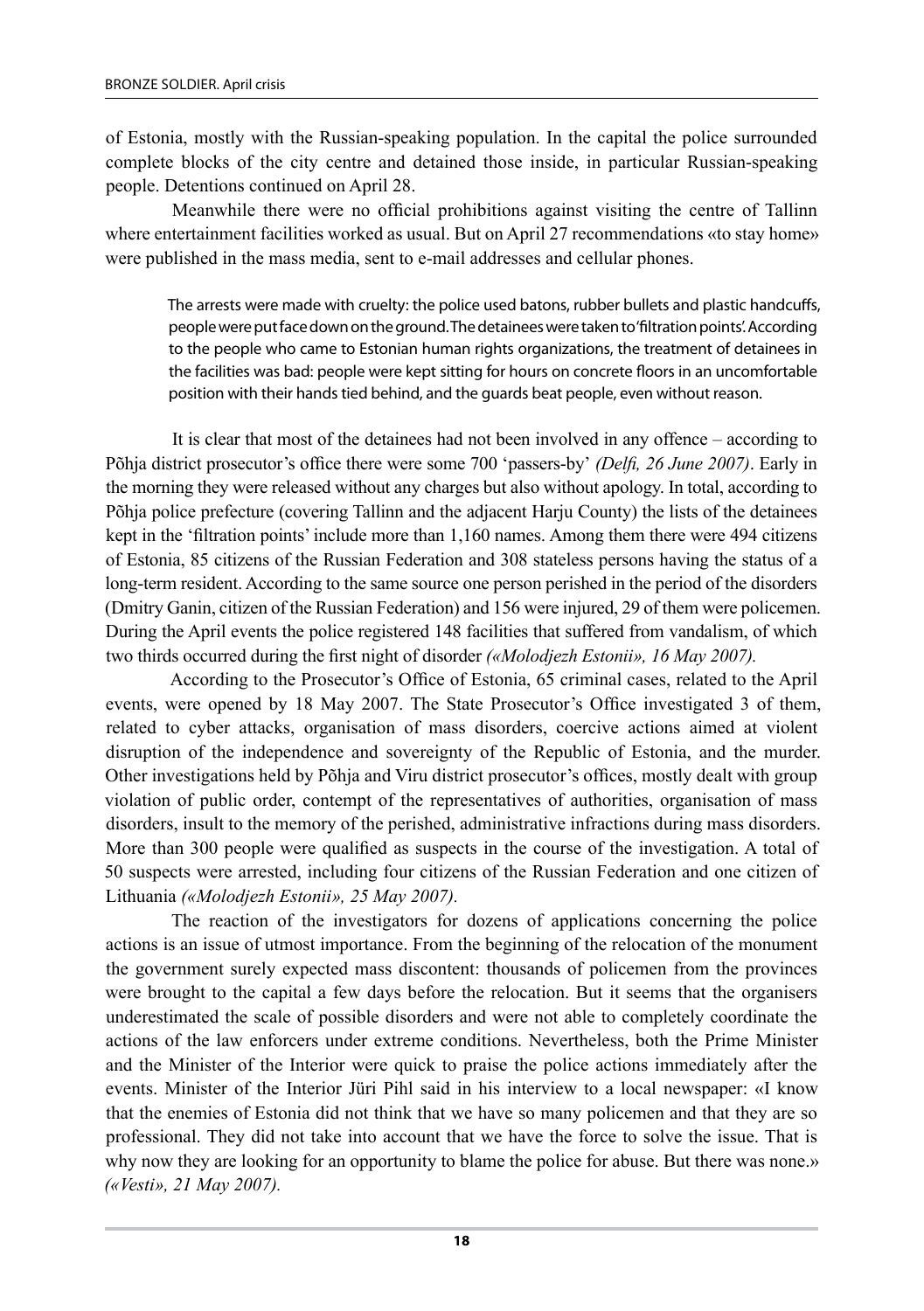The International Helsinki Federation for Human Rights (IHF) called on the Estonian authorities «to investigate in a thorough and impartial manner allegations of police brutality during the recent wave of riots in the country and to ensure that any further riots are dealt with strictly in accordance with international standards» *(statement of 30 April 2007).* But not more than a dozen criminal cases were opened by June on the basis of applications against the police actions. Most of the victims received almost identical refusals where the police prefecture, the prosecutor's office and later the circuit court justified the law enforcers, referring to exceptional conditions of mass disruption. The selective approach of the investigating bodies is also noteworthy. For example, a criminal case was opened by an elderly citizen of Germany who was taken to the 'filtration point' and was beaten up by the guards. But similar applications by local inhabitants were rejected, though, unlike the application of the Germany citizen, these applications were supported with medical statements.

On the morning of 27 April 2007, after the first night of disturbances, Dmitry Linter and Maxim Reva were arrested on suspicion of organising mass disturbances. They were active members of the «Night Watch», mentioned above. The same morning, on his way to school, 18-year-old Mark Siryk, local representative of the «Nashi» Russian organization, who spent the «Bronze Night» at home, was arrested. Siryk was released on his own custody in mid June (Linter and Reva in November). Other members of the «Night Watch» were also under pressure, for example the organization was not able to rent premises for a meeting. The 'Russian-speaking' youth organization «SiiN» (literally «Here») where Siryk was an ordinary member, was almost immediately deprived of state financing presumably for connections to the Russian «Nashi» movement.

The «Night Watch» meeting «For tolerance and dialogue!» arranged for 22 April, was not allowed. The police considered this event dangerous for public peace *(Delfi, 21 April 2007).*  After the «Bronze Night», from 30 April till 11 May 2007 all kinds of street events in Tallinn were prohibited by order of the police prefect. This left no space for the open expression of discontent with the actions of the authorities. A section of the Russian-speaking population at the end of April – beginning of May chose as a form of civil disobedience to drive slowly from 12.00 to 12.20 p.m. signalling with their horns. The police imposed fines up to 3,000 kroons (190 euros) on those who breached the traffic laws and publicly thanked those who informed the police about the breaches.

On 8 May 2007 Andrus Ansip, the Prime Minister, unexpectedly came to the military cemetery to lay a wreath. Thus Estonian authorities, for the first time ever, laid flowers at the feet of the Bronze Soldier. Diplomats of other countries also participated in the ceremony. But the Russian Ambassador ignored the invitation. He laid a wreath at the monument on May 9, when thousands of Russian-speaking inhabitants of the capital also brought flowers to the Bronze Soldier. Many people left flowers at the fence on the Tõnismägi Square – landscape works were carried out at the place where the monument had been.

Estonian authorities deny that the Russian-speaking minority in Estonia could have any serious problems that could provide grounds for spontaneous actions of discontent, triggered by the police operation at Tõnismägi. The authorities evidently try to explain the April events by Russian Federation influence (or even by orders from Moscow). Before the riots, a major Estonian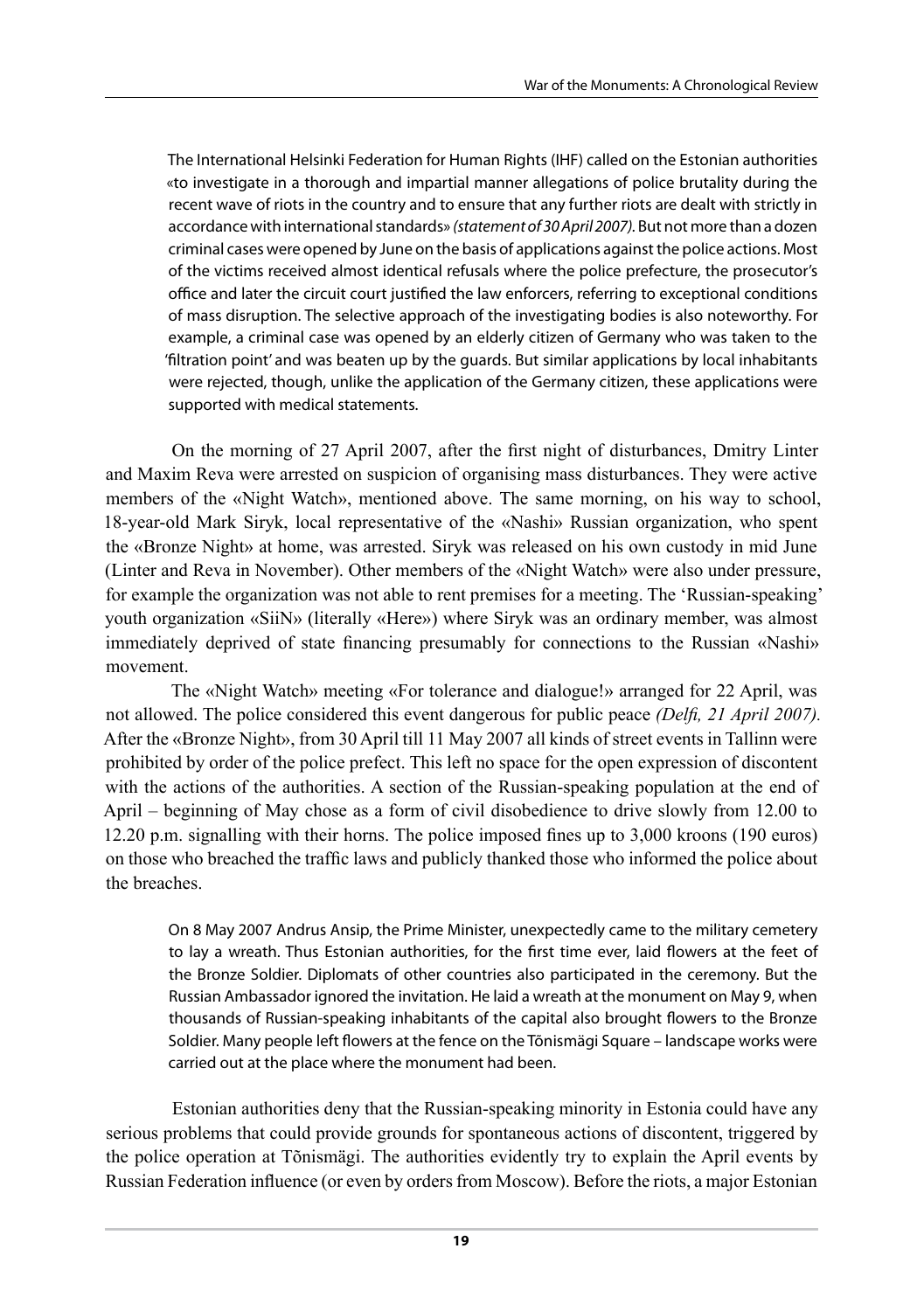newspaper wrote about 'suspicious meetings of extremists' – leaders of «Night Watch» and local Russian-speaking politicians with Russian diplomats in a café and in a city park *(«Postimees», 25 April 2007)*. Urmas Paet, the Estonian Minister of Foreign Affairs, specially drew the attention of foreign journalists to these meetings. Nevertheless the Russian diplomats, whose photos were published in the newspaper, were not declared *persona non grata.*

Estonian authorities described the hacker attacks against websites of Estonian government offices at the beginning of May 2007 as the actions of the Russian authorities. This issue is still actively discussed at international level, though some Estonian and Western specialists have expressed their doubts on these allegations. Furthermore Rein Lang, the Minister of Justice, said in his interview to a provincial newspaper, that far greater disorders, aimed to overthrow the government, had been planned for 9 May. «I think that such a plan is clear for any reasonable person. If the Russian State Duma (parliament) delegation declares in the airport that they demand the resignation of the Estonian government and continues such statements in Estonia, I think there is nothing more to think about». The Minister of Justice could not point out the person who, according to the opinion of the organisers of the disturbances could become the Prime Minister. «If I had a paper signed by Putin, I would have given it to you long ago and asked you to publish it» *(«Sakala», 26 May 2007).* A month later, Ants Laaneots, Estonian commanderin-chief, publicly declared that the April disorders in Estonia had been «a large-scale, approved at high political level, thoroughly thought over and prepared special operation of the Russian Federation against Estonia» *(Delfi, 20 June 2007).*

In the course of the April events the Centre Party, that controlled local authorities not only in Tallinn but also in the 'Russian-speaking' towns of north-eastern Estonia, found itself in a complicated situation. The Tallinn authorities, as we mentioned above, tried to halt the monument relocation process, since this issue was important for the Russian-speaking voters, most of whom traditionally voted for the Centre Party. And the central government specifically adopted the Law on Military Graves Protection that allowed them to disregard the opinion of the Tallinn municipality about the monument relocation. The Tallinn authorities applied to court but to no effect. On the «Bronze Night» Edgar Savisaar, the party leader and the city mayor did not address 'his voters' as the right-wing parties demanded. Against a background of nationalistic hysteria after the April events, his position caused indignation among the Estonian section of the population. According to the results of a telephone poll that TNS Emor carried out at the beginning of May 2007, about 82% of ethnic Estonians approved of the Prime Minister's actions after the removal of the Bronze Soldier while 84% of non-Estonians disapproved. The same results show that the personal rating of Savisaar among non-Estonians was 56% and his 'anti-rating' among Estonians was 81% *(http://www.emor.ee).*

In May and June 2007 the Estonian media published many articles by journalists and experts with different interpretations of the April events. The «Bronze Night» was the end of the era of Estonian political correctness. On one hand, authors ceased to abstain from the use of hate speech which had been very rarely used in Estonia before. On the other hand both experts and journalists began using previously taboo words such as 'discrimination' and 'assimilation'. Specialists in ethnical politics had an opportunity to speak in mass media, but those who disapproved of the government actions were subjected to public criticism.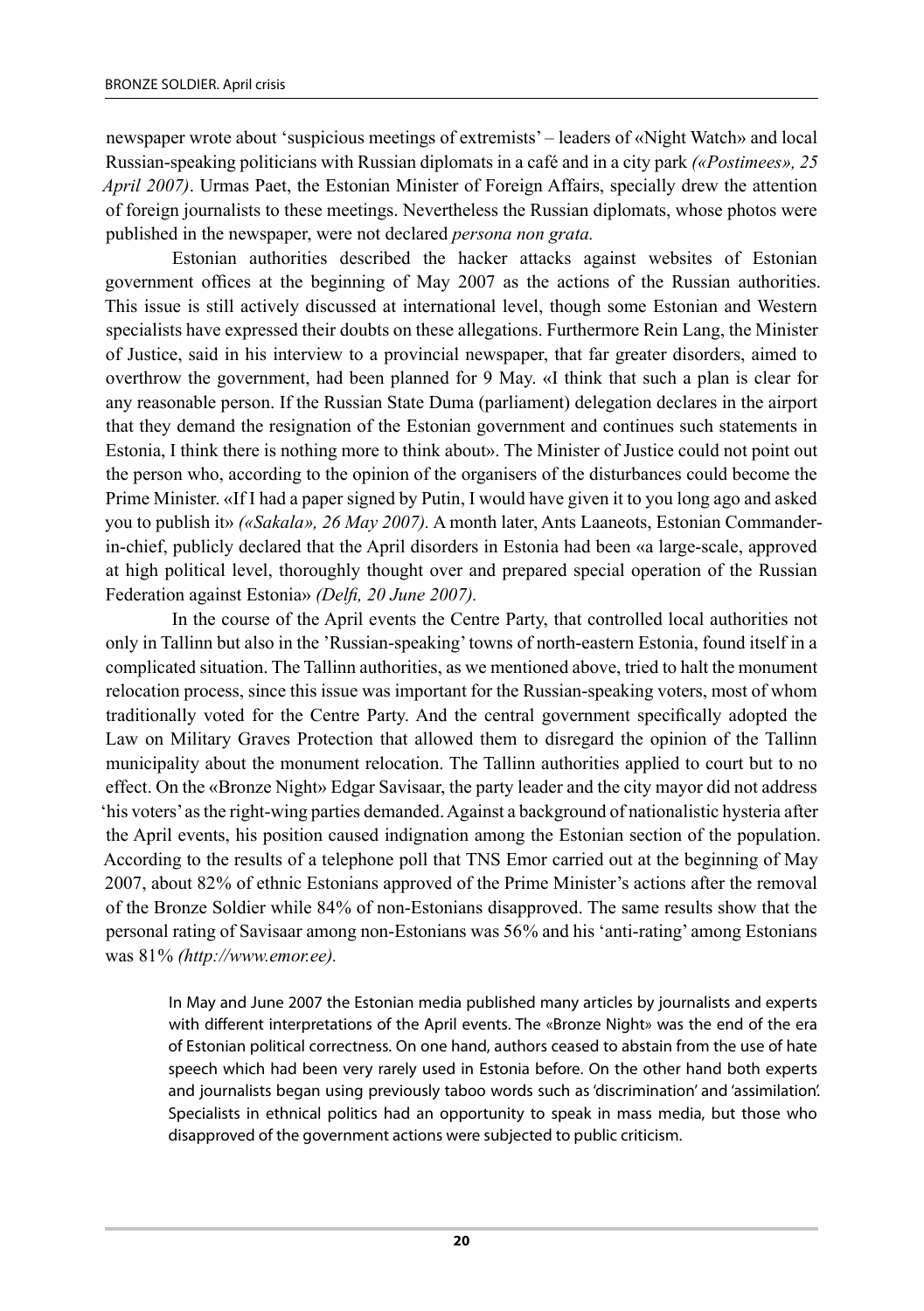In June 2007 Saar Poll carried out a sociological poll regarding the April events. The questionnaire was compiled by Tartu scientists Marju Lauristin, Triin Vihalemm, Kristina Kallas and Valeria Jakobson, and Andrus Saar prepared the materials for publication. The representative sampling included 996 ethnic Estonians and 491 non-Estonians. Below we quote some of the results published on the web-site of the Office of the Minister for Population Affairs that ordered the poll *(http:/  /www.rahvastikuminister.ee).*

Let us begin with the problem of the Bronze Soldier relocation. While 51% of ethnic Estonians, participating in the poll, thought this decision of the authorities was «absolutely right» and 28% – «fairly right», only 4 and 7% of non-Estonians gave these answers respectively. Among the representatives of the minorities, 40% of respondents evaluating the correctness of this decision chose the variant «no, another solution should have been found» and 36% – «absolutely not, I completely oppose it». Evaluations of government activity to resolve the April crisis were also completely opposed. Most ethnic Estonians qualified it as «very successful» (23%) and «fairly successful» (43%), while most non-Estonians considered it «totally unsuccessful» (56%) and «fairly unsuccessful» (28%).

Support of the government institutions and professional groups involved in the crisis was also polarised. According to the results of the poll, 73% of Estonians *completely* trust the President, while 55% of non-Estonians do not trust him *absolutely*. Corresponding results concerning the government are 36 and 58%, and concerning the police – 60 and 51%. It is worth mentioning that the level of trust of the police was relatively high among ethnic non-Estonians before the April events. Very many people among Estonians and non-Estonians do not *absolutely* trust politicians of Estonia, the European Union, the US and Russia.

Estonians and non-Estonians also have different opinions about the reasons for the riots. The following explanations, offered by the mass media, were the most popular (more than 70%) among the representatives of the ethnic majority: activity of 'inciters of hatred' and provocators; Russia's will to use the Bronze Soldier to destabilise the (political) situation in Estonia and demonstrate its influence; different sources of information (mass media) for ethnic Estonians and Russians. Correspondingly, only 31, 13 and 36% of non-Estonians chose these answers.

In addition, a significant section of ethnic *Estonians* supported the following explanations:

- **Estonians and Russians have different experiences and recollections relating to the war** (Estonians – 65%; non-Estonians – 38%);
- <sup>l</sup> Estonians and Russians differently interpret the fact of Estonia joining the USSR (64 and 34% respectively);
- History and Civic Studies are taught differently in schools with Russian and Estonian languages of instruction (60 and 28%);
- Estonians and Russians differently evaluate the results of Estonian membership in the USSR (57) and 29%);
- Estonians and Russians have different attitudes towards the Soviet system (57 and 31%).

Most ethnic *non-Estonians* are inclined to think that the reasons for the disorders were the following:

- The Government decision to remove the monument and move the remains of soldiers (non-Estonians – 70%; Estonians – 55%);
- The manner, timing and procedure for the monument relocation (70 and 32% respectively);
- $\bullet$  The police actions during the disorders (63 and 18%);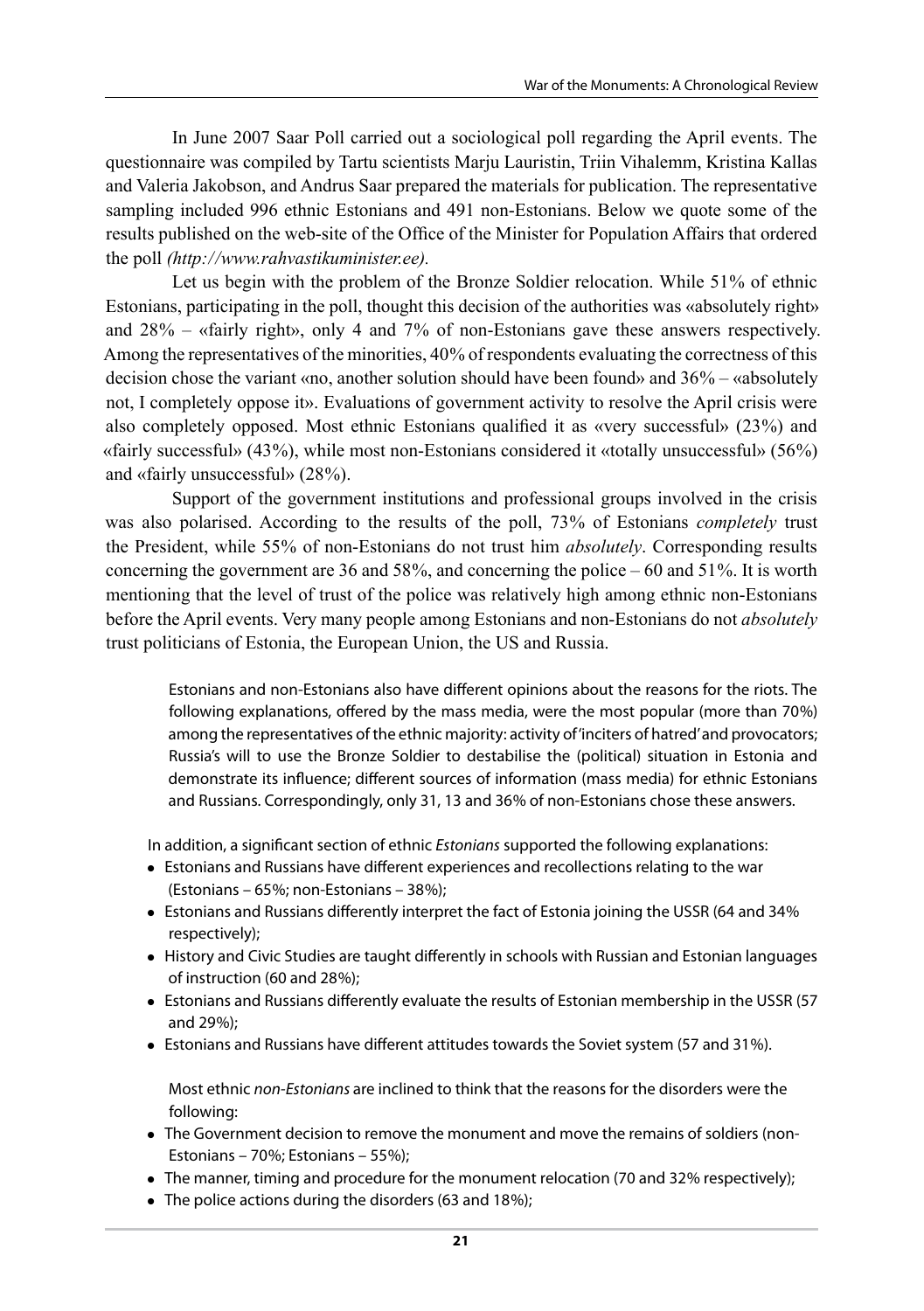- Contradictory and incomplete information about the intentions and the steps to relocate the Bronze Soldier (59 and 44%);
- Politicians' desire to attract votes by using the Bronze Soldier relocation issue (58 and 20%);
- Lack of communications between the government and the Russian-speaking community (56 and 44%);
- Protest against the Estonian state policy towards non-Estonians (51 and 24%).

The following explanations had comparable levels of support among ethnic Estonians and non-Estonians alike:

- $\bullet$  Estonians and Russians differently interpret the notion of fascism (Estonians 60%, non-Estonians – 50%);
- <sup>l</sup> Estonians and Russians differently interpret the meetings of Russian-speaking people near the Bronze Soldier (44 and 38% respectively);
- Conflict of geopolitical interests of large international players (44 and 38% respectively).

There also were some answers where the difference between the votes of ethnic Estonians and non-Estonians showed up to six times difference. Thus 42% of Estonians agreed that the disorders were caused by «activities of Russian special services» (compare to 7% of non-Estonians); 13% of Estonians and 71% of non-Estonians disagreed with this statement.

Analysing the answers to the question «How have ethnic relations changed after the April events?» the social scientists found an interesting phenomenon: the respondents felt more negative changes «in Estonia in general» (in mass media, in politics, in the public consciousness) than within the group of their acquaintances or in personally visited public places. Some 44% of Estonians and 56% of non-Estonians said that relations have worsened (considerable or partially) «in Estonia in general». While 47% of Estonians are sure that «now when the monument is at the new location» the crisis has been resolved (completely or partially), only 22% of minorities think so (36 and 58% respectively disagree with this statement).

The respondents were also asked whether the crisis would have long-term consequences for Estonian society. The following issues, caused «to a very significant extent» by the April crisis, according to ethnic Estonians and non-Estonians, are worth mentioning: Russian-speaking people do not trust the authorities and feel deeply insulted by the government (Estonians – 25%, non-Estonians – 63%); Russia has increased pressure on Estonia (34 and 17% respectively); inter-ethnic relations are strained, and there is a conflict between Russians and Estonians (22 and 26%); negative consequences for the Estonian economy (15 and 39%).

Below we list the issues that many ethnic non-Estonian respondents (contrary to Estonians) feel «to a very significant extent» caused by the April crisis:

- negative influence on the image of Estonia (40%);
- repression of freedom of opinion, restriction of democracy (46%);
- increased police intervention in all spheres of activity, including expression of opinions by residents of Estonia (30%);
- political choices for people are reduced to their attitude to the Bronze Soldier (30%).

It is interesting to compare the preferences of ethnic Estonians and non-Estonians to whom the social scientists offered pairs of statements about the integration policy. While 62% of non-Estonians agree that «the crisis made public attitudes towards integration more negative», 45% of Estonians preferred the option: «the crisis created in Estonia a greater public interest in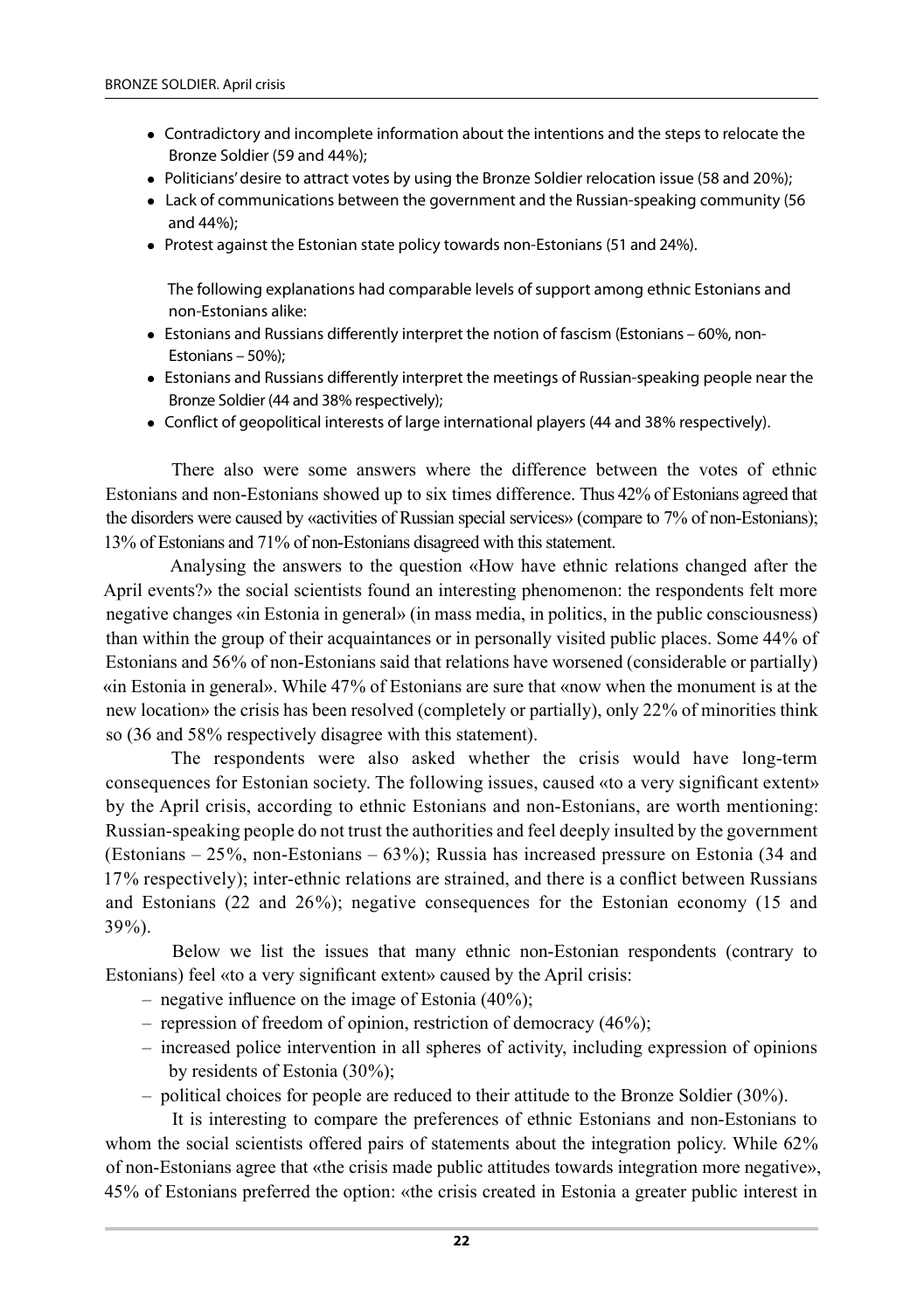integration». Besides, while 59% of non-Estonians agreed that «the crisis proved that the current integration policy is completely inefficient and there is no need to spend the money», nevertheless 40% of Estonians and non-Estonians agreed that the crisis proved the necessity of an integration policy, but «it should be more substantial».

In any event, a quarter of ethnic Estonians and a half of non-Estonians are convinced that «the crisis has divided the Estonian and Russian-speaking people into two clearly opposing camps». But 41% of Estonians and 33% of non-Estonians preferred another variant of the answer: «the crisis showed that there is a certain community of Estonians and non-Estonians who have mutual understanding».

The question about the influence of mass media on the crisis was of a special interest for the experts. In general, most ethnic Estonians positively evaluated the activity of the Estonianlanguage newspapers, radio and TV as objective and diversified. The Russian-speaking respondents were sceptical and more than a half of them evaluated highly only Russian Federation TV channels and local Russian-language newspapers. In general both Estonians and non-Estonians gave moderate negative evaluation to the mass media in their non-native language. Nevertheless 35% of Estonians and only 14% of non-Estonians agreed with the opinion of Kristiina Ojuland, vice-speaker of the Estonian parliament, that translation of the Russian satellite TV in Estonia might require restriction.

#### *Vadim Poleshchuk*

*The text is based on the bulletins of the Network for Ethnic Monitoring and Early Warning (http://www.eawarn.ru).*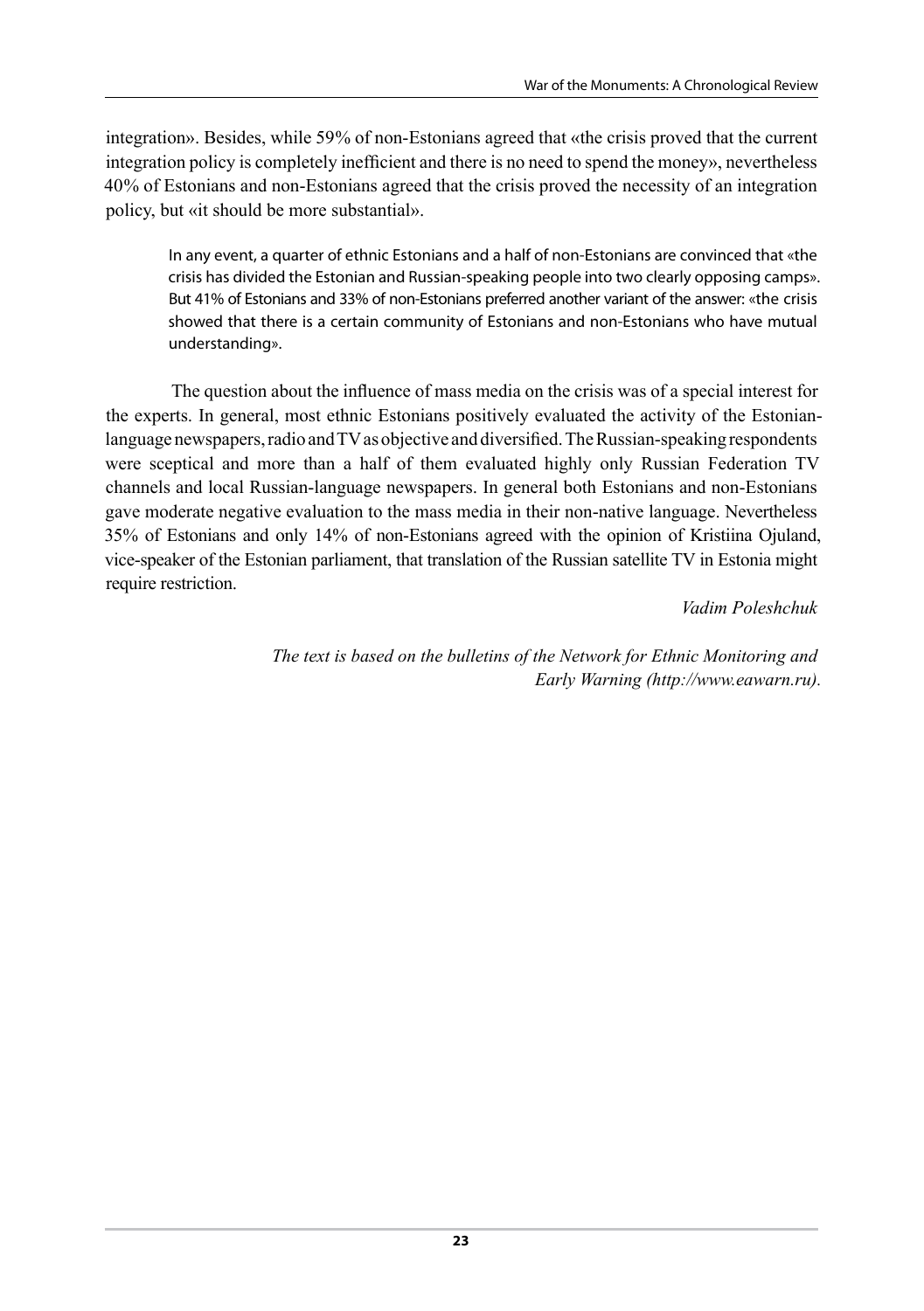# **April Riots in Tallinn: Legal Aspects**

### **Part I. Legal framework**

In April 2007 mass protests took place in the capital of Estonia resulting in street disorders. The actions related to the government decision to relocate the monument erected on the graves of the Soviet soldiers who perished in 1944 in the battle against the German Nazis from Tõnismägi Square in Tallinn. The decision to exhume the remains and relocate the monument was made contrary to the opinion of the majority of the capital inhabitants and of the City Council of Tallinn. During 26-29 April 2007 in the evening and in the night hundreds of people were detained in Tallinn, most of them belonging to the Russian-speaking minority. According to official information, on 26‑29 April more than a thousand people passed through specially arranged 'filtration points' (temporary detention facilities). Most of the detainees were released early in the morning without incurring a detention report or any charges being laid against them.

When the disorders were over, the high officials (Prime Minister, Minister of Justice, and Minister of the Interior) publicly said that in the course of suppressing the riots there had not been and there could not be any breach of law by the police. These statements were made despite the fact that the mass media had already informed (and published photo and video materials) about excess brutality on the part of the police.

With the aid of the Legal Information Centre for Human Rights, about 50 people – victims of the police abuse – filed applications with the prosecutor's office and/or the Chancellor of Justice. The main points of the claims are the following (see details in Part 2):

- In breaking up the unauthorised rally on the evening of 26 April at the Tõnismägi Square, the police used special equipment against non-aggressive people. People who were near Tõnismägi on the evening of 27 April, including ordinary observers, also suffered from brutal police actions.
- On the nights of 28-29 April the police detained even passers-by in the central part of the city. Furthermore the police did not inform the people of the cause of their detention, or offered clearly inappropriate explanations. Many of the detainees claim that they were not allowed to inform their relatives about their detention. None of the police officers informed relatives either.
- Most detainees said that policemen beat people who were already helpless. A number of witnesses had to lie on the cold ground (and some of them for quite a long time) in the April night. There is evidence of rough treatment of the detainees during transportation and in the detention facilitates.
- In Most of the evidence concerns the detention conditions in the so-called D-terminal, i.e. in a warehouse near the port of Tallinn. Almost all the witnesses say that the detainees were made to squat for a long time with their hands tied behind their backs, which caused physical pain. There is much evidence that the security agents beat the detainees, even without reason. Some witnesses say that the detainees did not receive water and not everybody was allowed to visit a WC. Medical aid was rendered only after delays.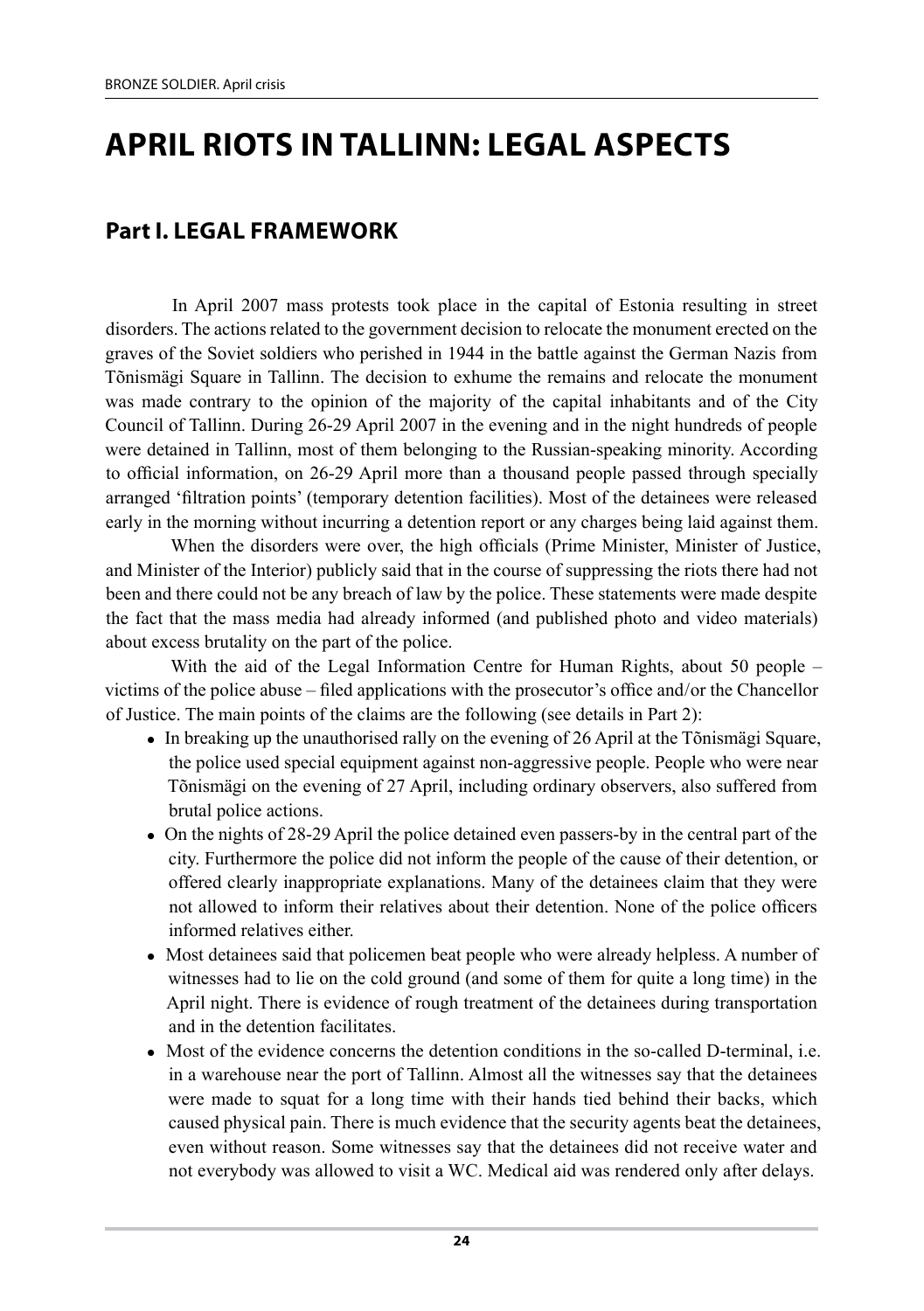# **1. Estonian legislation**

General principles relating to this matter are set forth in the Estonian Constitution. Article 18 of the basic law prohibits torture, cruel or degrading treatment or punishment. Article 20 prohibits unreasonable deprivation of liberty and violation of the right for security of person. Article 21 stipulates the right to receive information about the reason for deprivation of liberty and the rights of the detainee, and the right to notify those closest to him or her about the deprivation of liberty (although the use of this right can be limited). Article 22 establishes the principle of the presumption of innocence.

In Estonia only the Law on Police contains special norms regulating police action. According to part 6 of Article 14 of the Law on Police, the police have the right to use special equipment, cut-and-thrust and gas weapons for the performance of police functions in case of mass riots or group violations of public order (p. 4). The police also have the right to use special equipment and weapons (p. 6):

- $\bullet$  for detaining offenders
- for taking offenders to a police office or other premises
- $\bullet$  for protecting detained persons
- against persons detained or taken into custody if such persons do not obey, or offer resistance against police officers or other persons who perform their public duty in the protection of public order or fight against crime
- If there is sufficient reason to believe that the detainees might escape, harm other persons, surrounding people or themselves.

According to part 8 of Article 14 a police officer has the right to use individual protection equipment and physical force to perform police functions or to ensure his or her own safety.

Another important principle is included in part 7 Article 14 of the Law on Police: the police shall consider the nature of each offence, offender and situation before using special equipment, cut-and-thrust or gas weapons against an offender. The police shall avoid causing more harm to the health of the persons than is absolutely necessary in each particular case.

According to parts 1-3 of Article 217 of the Code of Criminal Procedure (CCP), a person may be deprived of liberty for up to forty-eight hours if he or she is apprehended in the act of committing a criminal offence or immediately thereafter; if an eyewitness to a criminal offence or a victim indicates such person as the person who committed the criminal offence; or if the evidentiary traces of a criminal offence indicate that he or she is the person who committed the criminal offence. A person may also be detained if he or she attempts to escape; he or she has not been identified; he or she may continue to commit criminal offences; he or she may abscond from criminal proceedings or impede the criminal proceedings in any other manner. A report shall be prepared on a detention.

Part 10 of Article 217 CCP guarantees to the person detained as a suspect an opportunity to notify at least one person close to him or her at his or her choice of his or her detention through a body conducting proceedings. If the notification prejudices a criminal proceeding, the opportunity to notify may be refused with the permission of the Prosecutor's Office.

Breaches by officials of the requirements stipulated in the Law on Police and CCP may be subject to application of the following Articles of the Penal Code: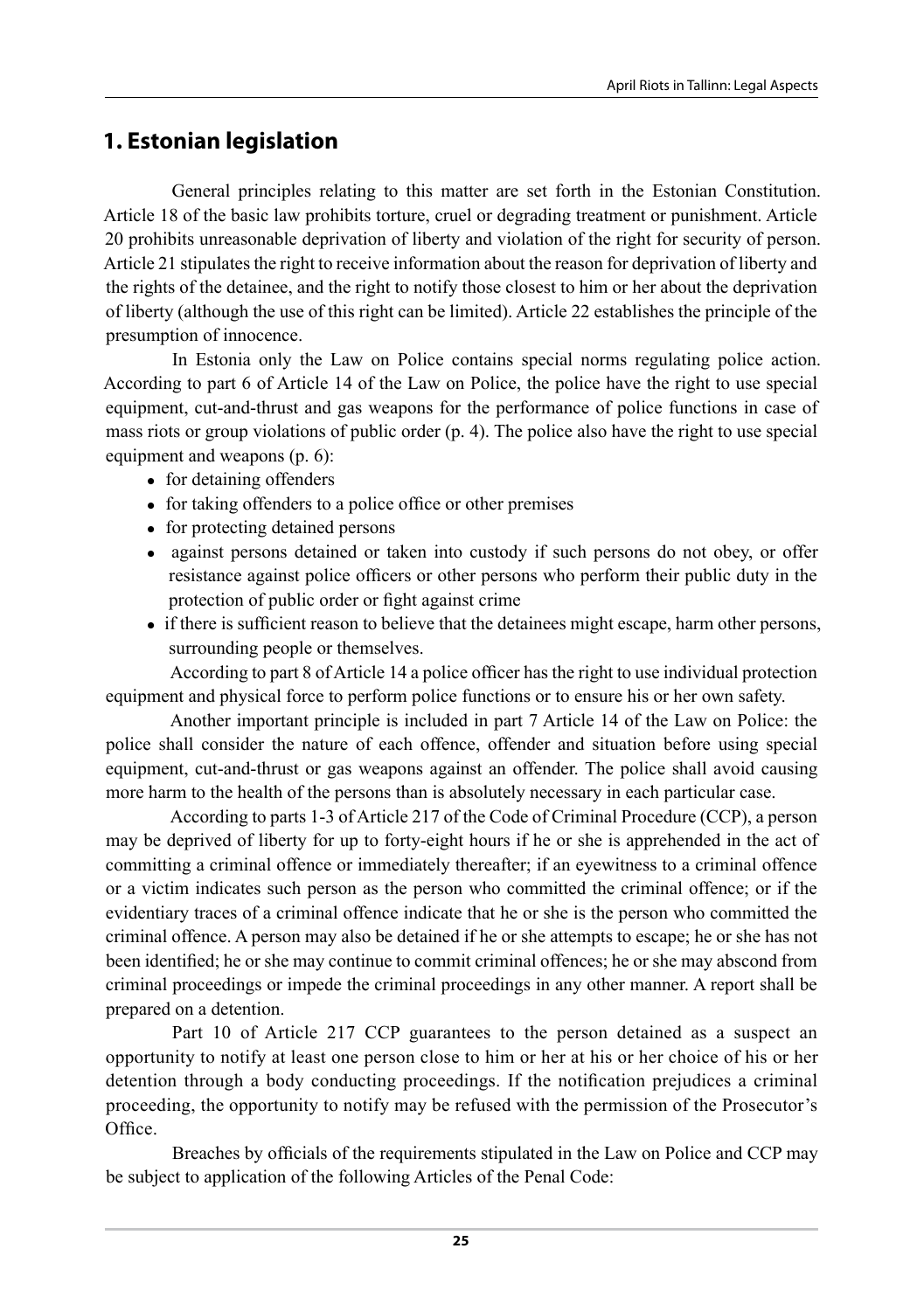- Article 118. Causing serious damage to health
- $\bullet$  Article 121. Physical abuse
- Article 122. Torture
- $\bullet$  Article 136. Unlawful deprivation of liberty
- $\bullet$  Article 291. Abuse of authority
- Article 324. Unlawful treatment of prisoners or persons in detention or custody

```
Participants of the mass riots may be accused on the basis of the following stipulations
```
of the Penal Code:

- Article 149. Debasement of memory of the deceased
- Article 231. Activities aimed at violent disruption of the independence and sovereignty of the Republic of Estonia
- Article 233. Non-violent acts committed by aliens against independence and sovereignty of the Republic of Estonia
- Article 238. Organising mass disorder
- Article 239. Commission of offences during mass disorder
- Article 262. Breaches of public order
- $\bullet$  Article 263. Aggravated breaches of public order
- Article 275. Defamation or insult of the representatives of state authority or other persons protecting public order
- Article 276. Disregard of lawful orders given by representatives of state authority.

# **2. International legislation**

Several international documents render valuable recommendations to national governments in respect of the norms and standards of behaviour in case of mass disorders.

*International Covenant on Civil and Political Rights. European Convention for the Protection of Human Rights.* Article 7 of the Covenant and Article 3 of the Convention say that no one shall be subjected to torture or to cruel, inhuman or degrading treatment or punishment.

UN Convention against Torture and Other Cruel, Inhuman or Degrading Treatment *or Punishment.* Part 2 of Article 2 of the Convention says that no exceptional circumstances whatsoever, whether a state of war or a threat of war, internal political instability or any other public emergency, may be invoked as a justification of torture. The Convention specifies that the term 'torture' means any act by which severe pain or suffering, whether physical or mental, is intentionally inflicted on a person for such purposes as obtaining from him or a third person information or a confession, punishing him for an act he or a third person has committed or is suspected of having committed, or intimidating or coercing him or a third person, or for any reason based on discrimination of any kind, when such pain or suffering is inflicted by or at the instigation of or with the consent or acquiescence of a public official or other person acting in an official capacity (part 1 of Article 1).

*Code of Conduct for Law Enforcement Officials,* adopted by General Assembly resolution 34/169 of 17 December 1979. Article 3 of the Code says that law enforcement officials may use force only when strictly necessary and to the extent required for the performance of their duty.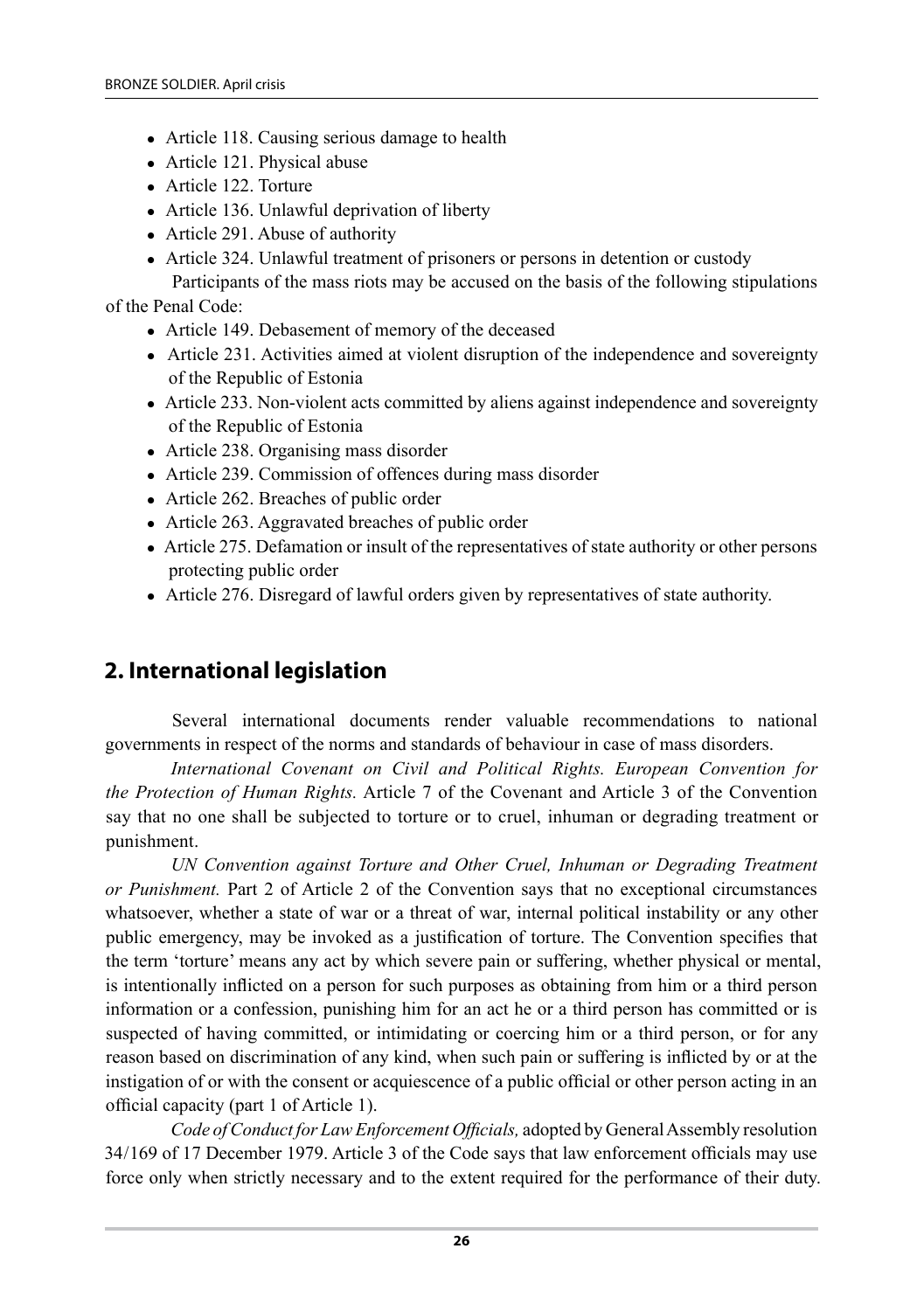According to Article 5 no law enforcement official may inflict, instigate or tolerate any act of torture or other cruel, inhuman or degrading treatment or punishment.

*Body of Principles for the Protection of All Persons under Any Form of Detention or Imprisonment,* adopted by General Assembly resolution 43/173 of 9 December 1988*.* The Body in particular guarantees that all persons under any form of detention or imprisonment shall be treated in a humane manner and with respect for the inherent dignity of the human person (principle 1); stipulates that no circumstance whatever may be invoked as a justification for torture or other cruel, inhuman or degrading treatment or punishment (principle 6); requires that anyone who is arrested shall be informed at the time of his arrest of the reason for his arrest and shall be promptly informed of any charges against him (principle 10); sets the requirements of the records drawn during the detention (principle 12); stipulates that a proper medical examination shall be offered to a detained or imprisoned person as promptly as possible after his admission to the place of detention or imprisonment, and thereafter medical care and treatment shall be provided whenever necessary (principle 24).

*Standard Minimum Rules for the Treatment of Prisoners,* adopted by the First United Nations Congress on the Prevention of Crime and the Treatment of Offenders in 1955. Article 92 of the Rules clearly says that «an untried prisoner shall be allowed to inform immediately his family of his detention and shall be given all reasonable facilities for communicating with his family and friends, and for receiving visits from them, subject only to restrictions and supervision as are necessary in the interests of the administration of justice and of the security and good order of the institution».

*Basic Principles on the Use of Force and Firearms by Law Enforcement Officials,*  adopted by the Eighth United Nations Congress on the Prevention of Crime and the Treatment of Offenders in 1990. Article 4 of the Basic Principles stipulates that «law enforcement officials, in carrying out their duty, shall, as far as possible, apply non-violent means before resorting to the use of force and firearms. They may use force and firearms only if other means remain ineffective or without any promise of achieving the intended result».

# **3. Standard explanations given by the authorities for refusing to initiate criminal cases against police officers**

In accordance with the Estonian legislation: a refusal by a police prefect's office to commence criminal proceedings can be contested in a regional (circuit) Prosecutor's Office; a refusal by regional Prosecutor's Office can be contested in the National Prosecutor's Office; a refusal by the latter can be contested only by filing a claim with a circuit court through an advocate. The ruling of the circuit court is final and not subject to appeal (parts 1 and 2 of Article 207, part 1 of Article 208 and p. 8 Article 385 CCP). We should mention that it was difficult for the victims to engage lawyers, because many lawyers did not want to be involved, as they feared to worsen their relations with the authorities.

The police and the prosecutor's office (and then the circuit courts) stipulated standard reasons for refusal to commence criminal proceedings:

• Taking into account the events in the Republic of Estonia on 27 April 2007 the police had to ensure internal security of the state and public order.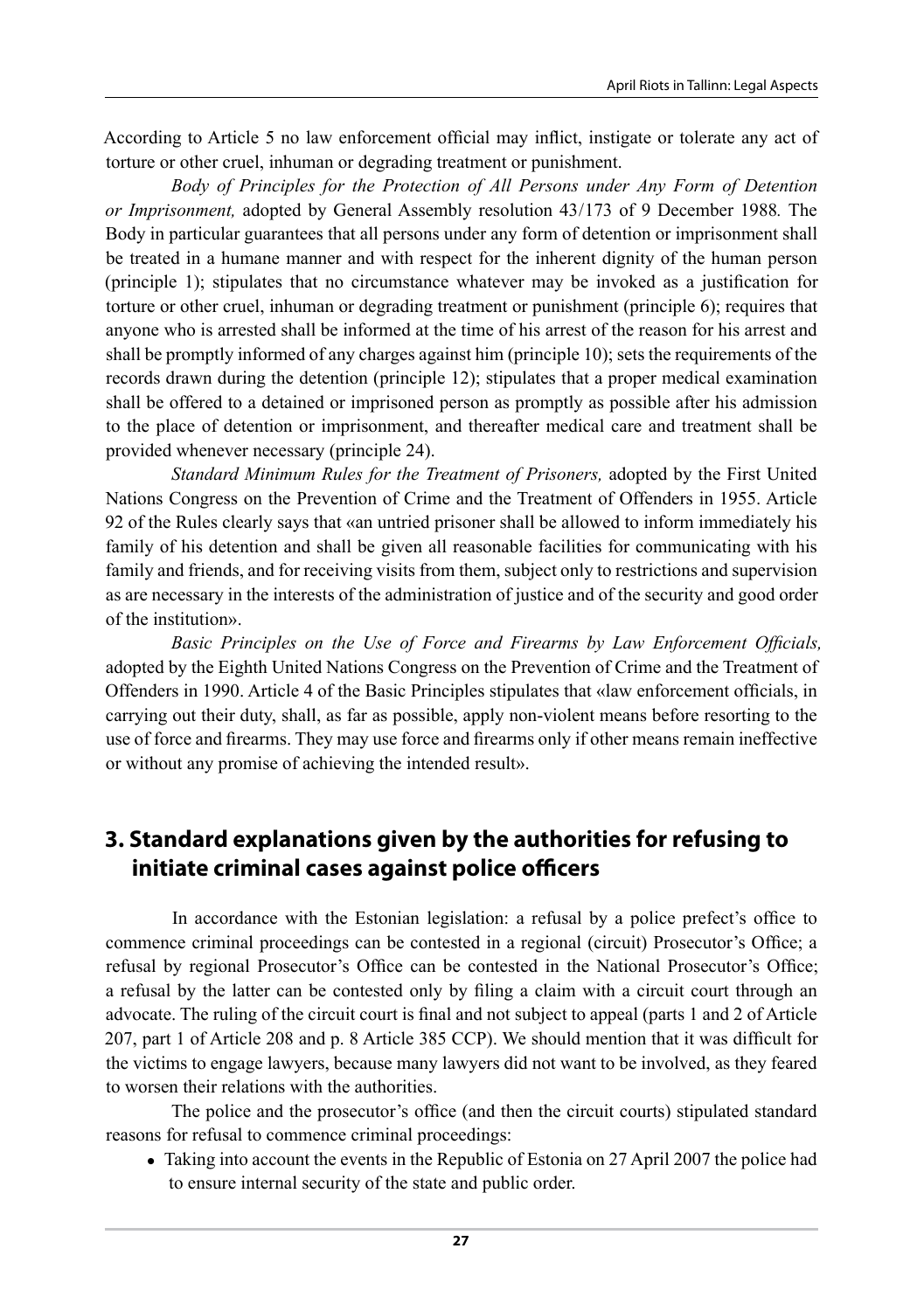- The police had the right to use force and special equipment because they dealt with large numbers of people and had to ensure public order during the period of disruption. Variant: the applicant did not obey a policemen's legal order to leave the place of an illegal meeting and they had to use force/special equipment against him or her.
- The situation in the temporary detention facility was very complicated. The policemen had to use force/special equipment in order to keep the situation under control.
- The applicant could have been injured by his or her 'accomplices'/a third party, in the course of the street disorder. Variant: the applicant has not proved/has not provided satisfactory evidence of bodily injury.

Therefore the refusals to commence criminal proceedings were generally based on one of the following assumptions:

- $\bullet$  the applicant was an offender and force/special equipment were legally used
- the applicant was acting *mala fide* when he/she complained of the personal injury
- $\bullet$  the use of the force by the police always had good reasons
- any actions committed by the police can be justified by referring to the special conditions in the country at the end of April 2007.

Examples of legal actions that were not undertaken in respect of the applicants:

- 1. interrogate the applicant
- 2. file and view video tapes (official/mass media) recorded during the police operation/at the place of the applicant's detention
- 3. request and file detention-related materials
- 4. interrogate the medical staff who were working at the detention facilities
- 5. interrogate the ambulance staff, who hospitalised the applicant/interrogate the attending physician
- 6. arrange for forensic examinations
- 7. identify and interrogate the witnesses of arrests/detentions etc.

We can reasonably declare that the individual characteristics of each application were not analysed.

After the Circuit Courts by its rulings also refused to satisfy claims concerning refusal to commence criminal proceedings, all avenues of internal legal defence have been exhausted. Now the applicants may look for justice only in the European Court of Human Rights.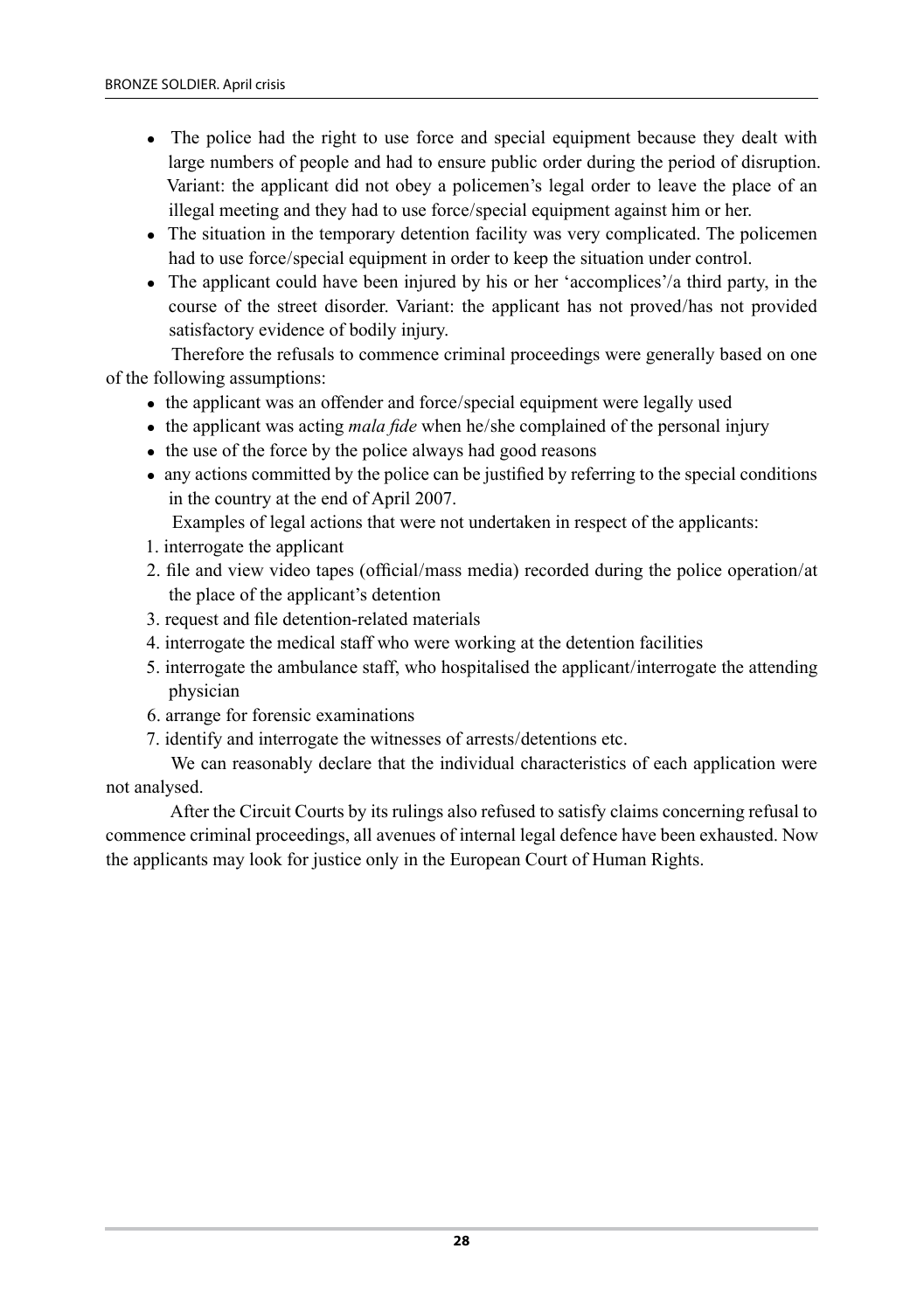# **Part II. Overview of applications against the actions of law enforcement officials**

From 30 April 2007, the Legal Information Centre for Human Rights started collecting through a telephone 'hot line', reports from people, who considered themselves victims of police actions during the process of breaking up the meeting in Tõnismägi on 26 April 2007, and also in the process of putting down the disorders, triggered thereafter. Altogether, there were more than 50 appeals recorded, the majority of which were, with the help of the Centre, executed and delivered as official applications to the Chancellor of Justice and/or Public Prosecutor's Office.

This overview has been composed with reference to 35 applications, the majority of which were made out for the Chancellor of Justice or the Public Prosecutor's Office. The copies of all those applications, signed by the complainants, and the contact details contained therein are available in the archives of the Centre. We have selected only the applications concerning the events in the city of Tallinn on 26-29 April 2007. Please remember that the statements contained in the applications are the statements of private individuals, not confirmed or contested in the course of court proceedings.

Every application consisted of a number of allegations, concerning personally the applicant or the events, which he/she witnessed in their personal presence or observed directly (the allegations of the first kind were given preference). The text of every application was broken down into 'topics' concerning a given aspect of the work of the law enforcement bodies in an emergency situation. Insofar as possible, the text of the applications was not altered (while gross grammatical errors and orthography of place names were corrected). Nor did we change the terminology used by authors of the applications ('special squad', etc.). Utterances of an emotional character were excluded, as far as possible.

The Legal Information Centre for Human Rights admits that the applications, which serve as basis of this overview, cannot provide a full picture of what was going on for the following reasons:

- If The report does not present the visions and views of law enforcement bodies. We have to note that the law enforcement agencies refused to commence criminal cases in respect of the facts mentioned in the applications, which prevented analysis thereof by impartial investigation.
- The overly excessive tendency to give a political hue to the issue has brought along the situation that among the applicants, contacting our organisation, there has not been a single Estonian-speaker. It is only by means of mass communications that reports of similar negative experiences with victims of Estonian ethnic origin, have emerged.
- Only the applications of those persons who consider themselves absolutely innocent of any transgressions whatsoever of the law, are used to form the basis of this report. In addition, a criminal or administrative procedure has been initiated with respect to just a few people from among three dozen applicants. This also contributes to the exceedingly 'acrimonious accusatory' attitude of the authors of the applications.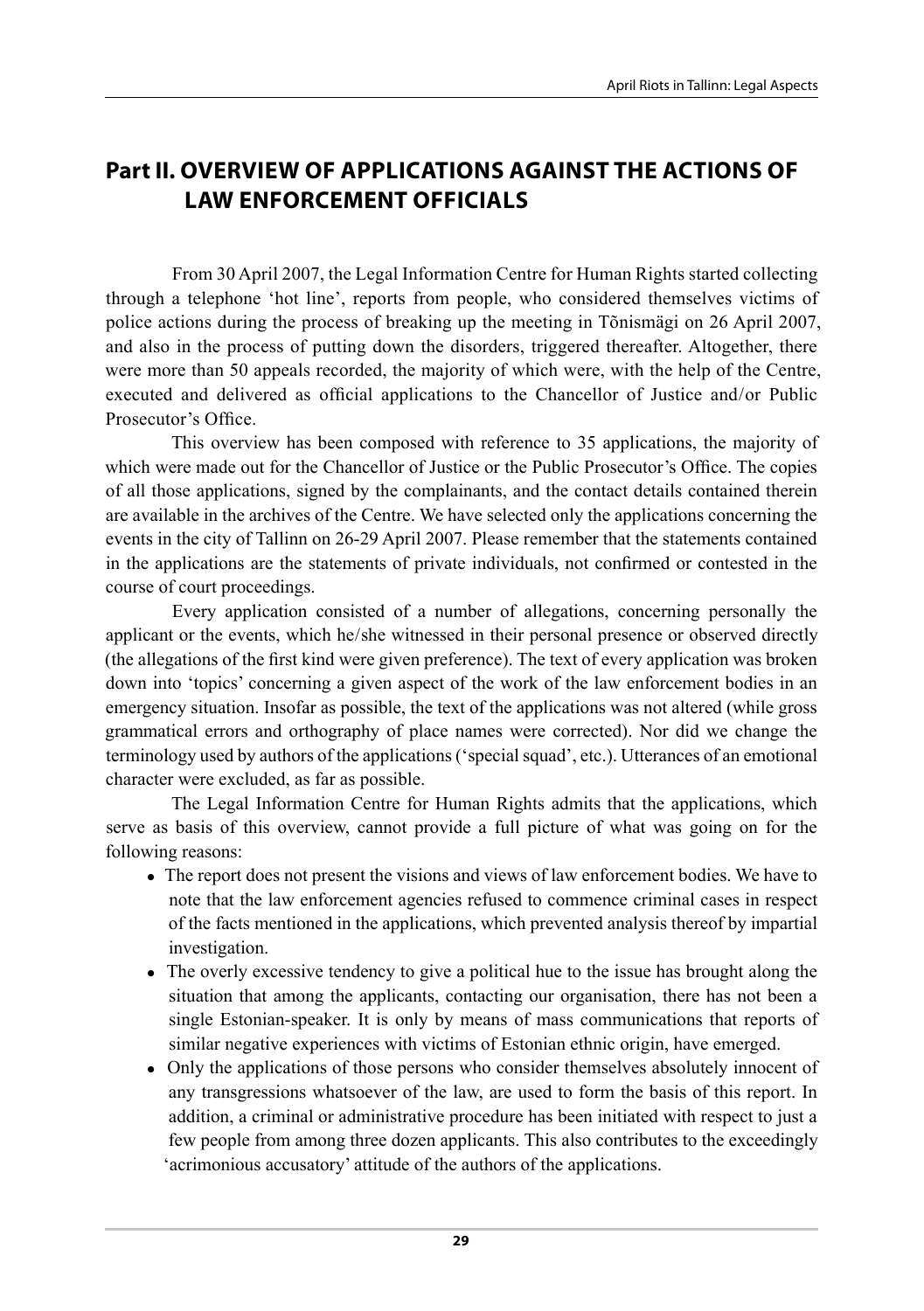# **1. Breaking up of the meeting in Tõnismägi at the night of 26 April 2007**

*Meeting in the night of 26 April 2007 in Tõnismägi was not sanctioned. Evidently, the people having gathered there did not react to exhortations of the police to break up and go away. Nevertheless a number of witnesses allege that the police started using special devices with regard to persons, who did not conduct themselves aggressively.*

- Eyewitness (a lady 68 years of age): «I stood near the food store, when police all of a sudden attacked the peacefully standing people and began using force and special devices – tear gas, rubber slugs etc… Because there was a throng of people milling around and about, I could not leave the scene of events. I got wounded in my right hand in the area of wrist, a wound on my cheek, in head and in my left shoulder as a result of multiple strikes with truncheon».
- Eyewitness (a lady 36 years of age): «After the exhortations of the police to the crowd to go away had failed to have a due effect, police put into use truncheons, tear gas and smoke charges of explosives. No windowpanes had been broken as yet, when the police started cudgelling us with truncheons. We broke into a run, and from behind, blows with truncheons were falling thick and fast on us. They were targeted at absolutely everyone: women, children, the young and the elderly alike».
- Eyewitness (56 years of age): «I was near the monument in Tõnismägi and observed the works of reburial. Then I backed away to Endla Street and stood near the streetlights. Not far from me were policemen, and behind them a constable with portable radio transmitter. He received an order, he barked out something and the policemen reached after their truncheons. All started at a moment's notice, they set to banging everybody around, indiscriminately and haphazardly. I got a bang on my head with truncheon. My head was badly hurt, I fell down, and some people lifted me up and carried aside. We called the urgent aid, but the medical personnel refused to drive to the square Tõnismägi. After half an hour I was attended to, medically. The wounds on my head were sutured. I have now a scar of 10 cm on my head».
- Eyewitness (33 years of age): «On 26 April 2007, when on my way home from work, in Tõnismägi Street I found myself in a crowd… An official of the special squad, armed with truncheon, run up to me and goaded me by gesture to move on after the crowd. Hardly could I make a few steps when I was kicked to the ground, receiving with blows on my back and head with truncheons».

# **2. Dispersal of people, gathering at Tõnismägi on 27 April 2007**

*A number of witnesses allege that on 27 April 2007 the police conducted themselves aggressively with people, who were situated not far from Tõnismägi, and that quite a few onlookers suffered injuries.*

Eyewitness (29 years of age): «At about 20:00 I came to Kaarli Blvd in the capacity of reporter, carrying a camera and having on me the reporter's card, and I stayed there until approximately 22:00. I witnessed how policemen drove the gathering people along Kaarli Blvd and along the public road left to it (when facing the church) to the direction of the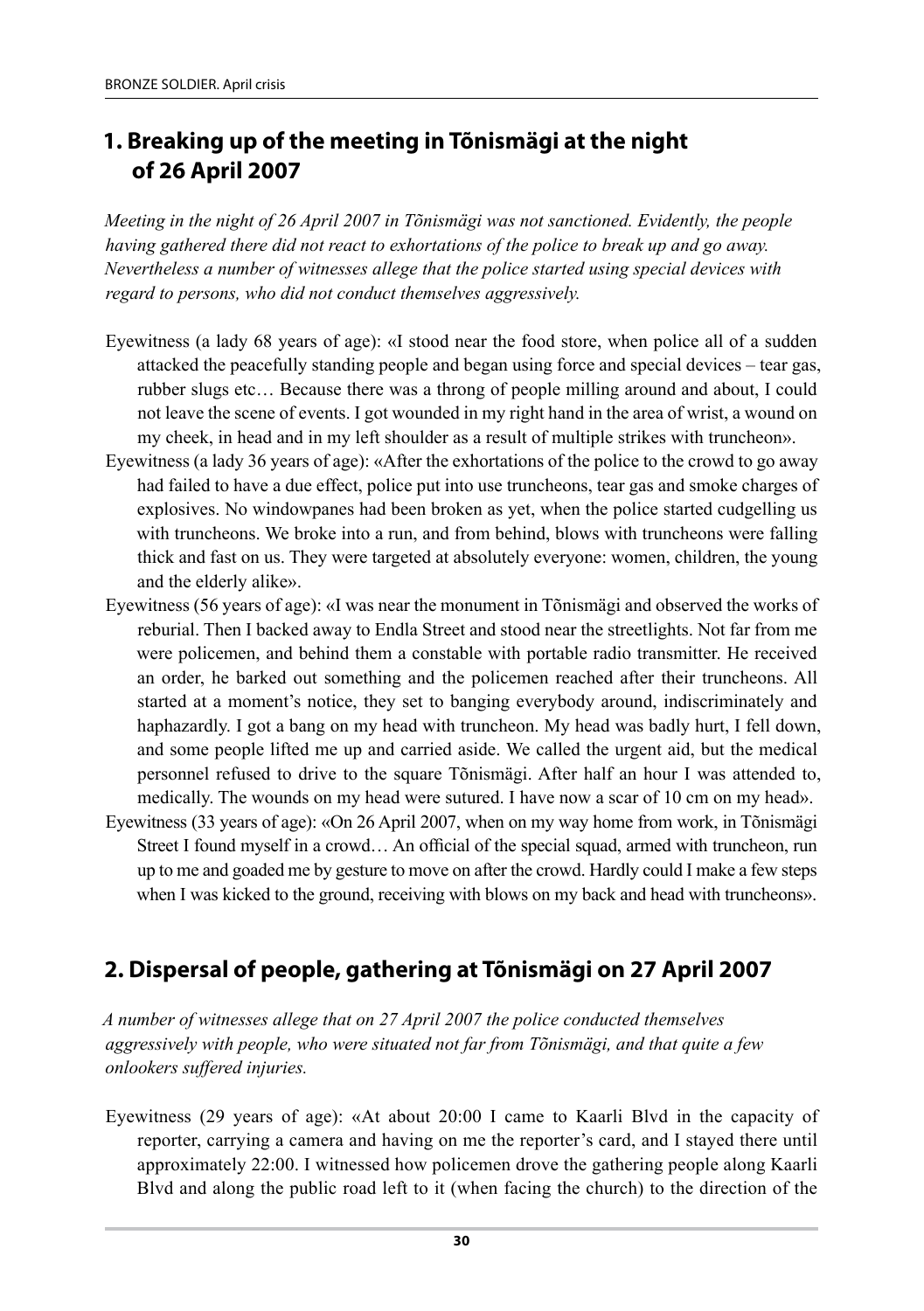underground crossing. Entry to the underground crossing located at the end of Kaarli Blvd had been blocked well in advance. The gathering people filed dragged along the whole Kaarli Blvd. According to my observations, the most energetic and aggressively tuned people were positioned «in the front lines», i.e. closer to the St. Charles Church and the Tõnismägi hillock, while nearer to the Independence Square were stationed onlookers and idlers, who did not commit any infringements of law. Even more so, they had no opportunity to commit them (it was too far to policemen from there). Unexpectedly (I reckon it was at about 21:45) policemen with special gear (helmets and transparent shields, on which they banged with truncheons, seemingly for frightening the people) rushed at the gathered people, moving in the direction from Tõnismägi towards Independence Square on the public road – by that time the road was closed. The gathered people, in their turn run towards Independence Square and clashed with the file of policemen (hereinafter 'special squad', although I am not sure that it was the special squad) in black clothing – unlike the policemen, advancing from the side of Tõnismägi, who were wearing luminous yellow vests. Special squad assumed the position in a file so as to obstruct the path of running people, blocking their way to Independence Square. Because of the dark uniform they were hard to notice. I saw that it was the onlookers and gapers that were the first to run up to special squad. Special squad handled them roughly, without further ado: the first arrivals were locked in the «encirclement», they were pushed back, they were bawled at in Russian «Back!» and «Down!» which could be interpreted as the order to drop on the ground or asphalt. If people resisted, i.e. did not drop on the ground, they were, without warning beaten with truncheons (I would like to emphasise: there were no signs of aggression manifested by those people), they were kicked to the ground, their hands were bound behind their back and they were again bludgeoned with truncheons. When people chose to be submissive, the same occurred: their hands were bound and they were sometimes whacked, evidently just in case, to scare them… Part of them, seeing what was going on attempted to break through the file of the special squad. Some succeeded in that. I will repeat: the special squad made short work of especially those who were in the «back lines», i.e. stood idle and followed the developments. From time to time the officials of special squad went for one person in a group of two-three. Officials of special squad seemed to be well aware of what they were doing».

- Eyewitness (31 years of age): «I was situated near the Clock of Freedom in Independence Square and took photographs and shot a video film. At 22:28 an official of the sting squad, having run up to me from behind hit me on the supporting leg with truncheon. I was sober, I had not violated the law and order, among people surrounding me nobody was aggressive, nor were there any people who could conceivably assumed to be roughnecks and looters».
- Eyewitness (43 years of age): «At approximately 21:15 I took a seat on a bench in Kaarli Blvd, in order to rest a bit. There was nobody on the bench beside me. Two officials of police, without carrying badges of authority accosted me. They demanded, in a gruff manner, that I should leave that place. When I wondered to what directions I should make my way, policemen knocked me down and beat me up during 2-3 minutes».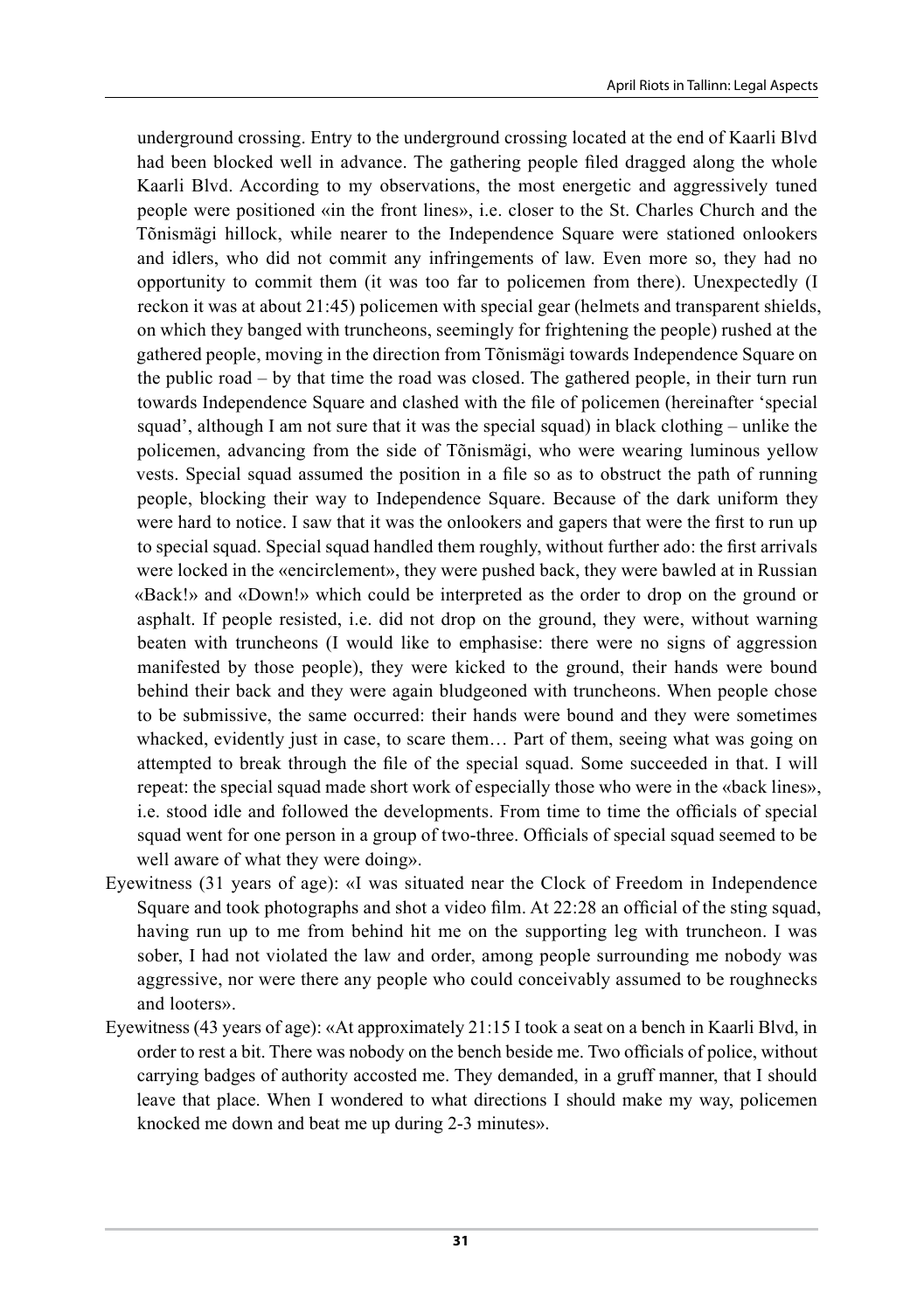# **3. Apprehensions on 27/28 April: principles of apprehension**

*With reference to numerous eyewitnesses a conclusion can be drawn, that in the evening 27 April and night 28 April 2007 police went to the extremes and also laid hands even on random passers-by, who perchance occurred to be in the central part of town. Furthermore, police did not notify people about the motives of their detention, or ventured an implausible explanation, provoking disbelief. Quite a few unsuspecting people were arrested, because unlike the hardened lawbreakers they did not make an attempt to give the slip, catching sight of police. There was no official injunction issued banning visits to the Old Town. Bars and restaurants were working in full swing there.*

- Eyewitness (47 years of age): «At 23:30, when my wife and me strolled in the centre of Tallinn along Viru Street, police cordoned off the whole quarter and grabbed everybody who happened to be in their way. Those who were busy wrecking the showcases of the shops at that time, used blind alleys and everything turned out happily for them. Those remaining behind, assuming that running away would implicate them and give motive for arrest, were knocked off their feet with kicks on shins, they were sent toppling on ground with faces down and they were manacled with plastic handcuffs. Beside me, there occurred to be an Estonian-speaker, who started to explain something to the police, and he was let go».
- Eyewitness (30 years of age): About midnight «my brother and me crossed Pärnu Road (it was blocked by police) and turned up in Georg Ots Street, planning to bypass the area encircled by police. We heard behind us shouts and stampede. I noticed that several officials of police were running to my brother. We made no attempts to clear off. I thought it could be a misunderstanding, but coming up to my brother the first of the policemen clobbered him on the head with truncheon, and my brother fell down. At the same moment I, too was thumped on my head… Upon my wondering question «For what did you beat us up?» the policeman who had unmercifully slammed my brother said that there were traces of blood on our hands implicating us as having smashed the showcases. First I did not understand what he meant, but when were seated in a bus, I felt blood trickling down my neck. We soiled our hands when lying on the sidewalk, keeping them behind our heads. Until that time, our hands were clean».
- Eyewitness (43 years of age): «When I was escorted to identification, upon my question about the reason why we were taken to custody a policeman answered that I myself was to blame for that».
- Eyewitness (21 years of age): «Having seen my girl-friend home I walked to my place on foot. At 2 o'clock in the morning I found myself on the corner of Viru Street and Pärnu Road. I was going alone, not disturbing public order. All of a sudden, the policemen were yelling and running. I could not possibly relate that uproar to me, I was just heading home. Noticing that there were two policemen, in their haste running towards me, I stopped, raised my hands and obeying the order, eased myself on the ground, injuring my chin in the process of contact with asphalt, because the police banged me on the back». (*Events in the night against 27 April*).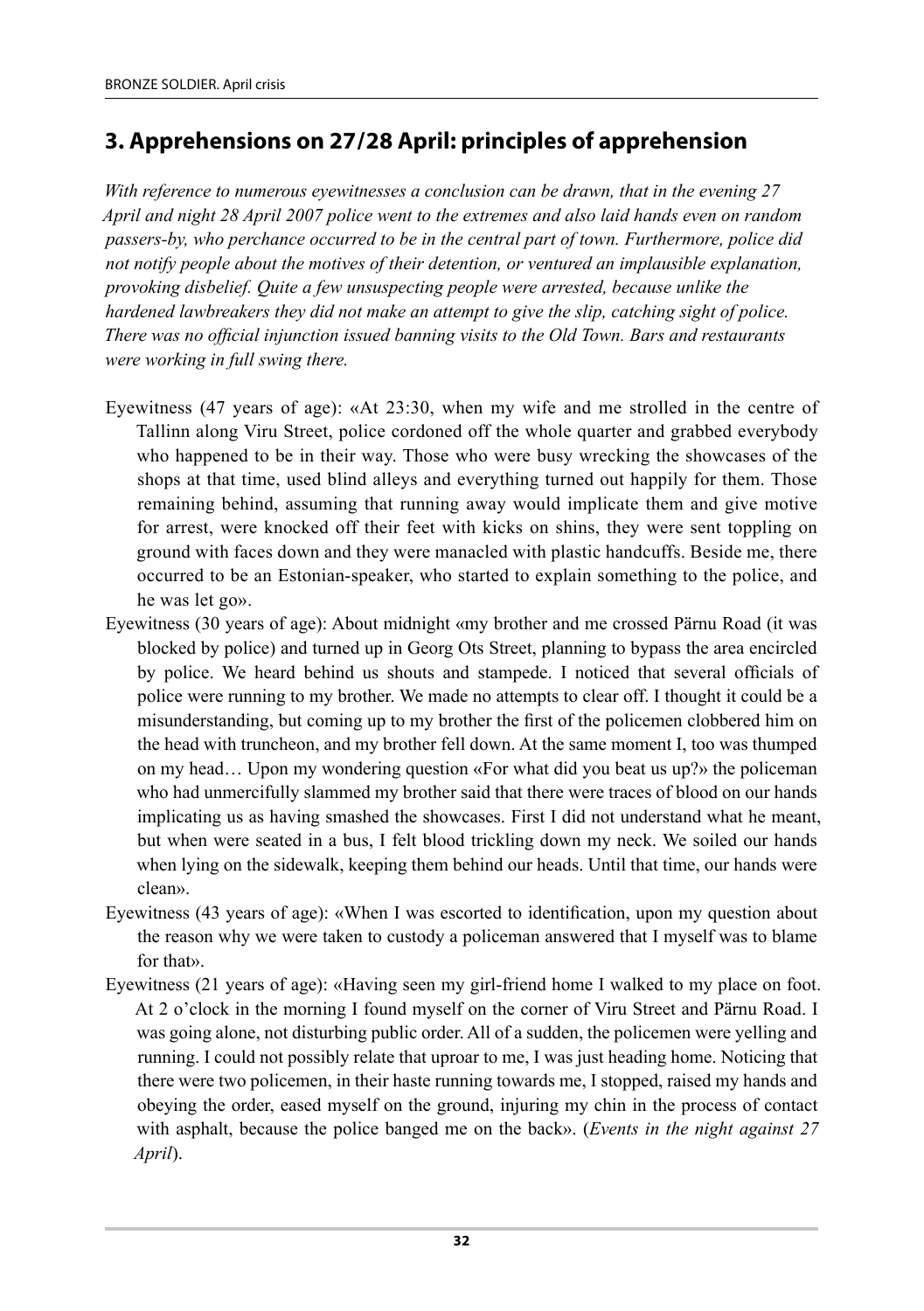- Eyewitness (14 years of age): «Approximately at 19:30 I was going home in the region of Tuukri Street. In front of me there were three male youths walking (approximately 15‑16 years of age). A bus was moving to our direction… A group of more than 15 policemen jumped out it, wrung those blokes' hands putting handcuffs on them, pushed them on ground. This scared me mightily and I ran to the bus stop in Narva Road. A policeman caught me up, grabbed me by the scruff of my neck and dragged me to the place where the guys were lying. I was kicked off my feet, a policemen pressed hard on my chest with his knee, and my hands were bound with a length of plastic straps».
- Eyewitness (32 years of age): «Approximately between 23:00 and 24:00 I was walking through the Town Hall Square to the side of Viru Street (I was going home). I was together with three of my acquaintances, my co-students from the university. We all were absolutely sober, we were not aggressive, and we did not shout anything. In the Town Hall Square, there were few people. Heading towards us was a group of policemen (15-20 people). Because we had not participated in any meetings and had therefore nothing fear, we just continued ahead. All of a sudden one of the policemen barked something and they descended on us… When I asked «Why have we been detained?» I heard a gruff answer: «You should better sit home!»… We were said that we would be taken to a «filtration camp»».
- Eyewitness (32 years of age): In D-terminal «I attempted to find out for what I had been detained. In reply I was only shouted at».
- Eyewitness (30 years of age): «When I was released I asked what I had done wrong. I was answered that I had occurred in the wrong place at the wrong time».
- Eyewitness (33 years of age): «On 27 April my new-born child was 2 weeks. I work for a transportation company. At that time my shift ended at 22:30… We wanted to buy flowers at the flower stand, to congratulate my wife. We did not participate in the manifestation around Bronze Soldier, and we did not even nurture such thoughts. At about 00:20 we standing near the club «Venus» talking idly. Quite unexpectedly some policemen appeared round us. Two of them fell upon me and wrung my hands behind my back, without explanations, bound them with builder's clamp and flung me on asphalt, face down».
- Eyewitnesses (both 30 years of age): «At about 23:45 we came out of restaurant «Bierhaus» and went in the direction of Independence Square (we had a car parked nearby «Kristiine Centre»). At the end of Harju Street we met with police covering force. Passing by the policemen we asked them where we could go to the direction of Kristiine. Nobody cared to answer and we went down along Müürivahe Street. We heard shouts behind us, and stampede. I noticed that several police officers were running in our direction. We did not make an attempt to dash along. We thought it was misunderstanding. Having caught up with us, policemen straight off started hitting away at us with truncheons, mostly on head and back. We were pushed down on the ground. We were lying on sidewalk face down, holding hands at the back of head. We were told to remove the hands behind our back, after which they were bound. We asked what we were being mauled for, while we had not done anything unlawful and did not even put up resistance».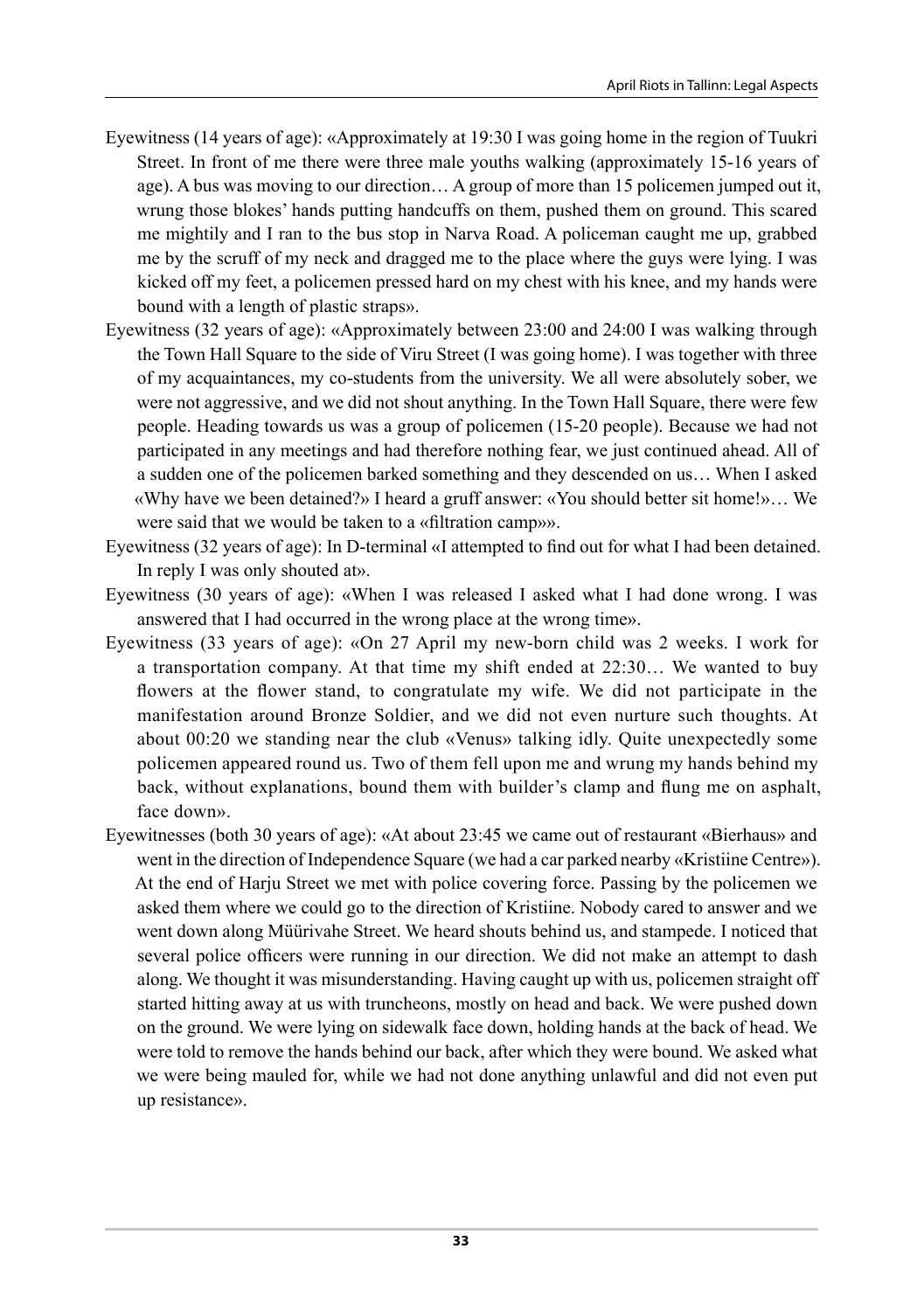# **4. Apprehensions 28/29 April: principles of apprehension**

*On the basis of available evidence there are all grounds to assert that in the evening 28 April and in the night against 29 April 2007 police detained «for preventive purposes» Russianspeaking persons who happened to be in Old Town. There was no official ban on visiting Old Town (although mass media had, by that time made vocal respective appeals by some officials). The majority of bars and restaurants continued normal operations.*

- Eyewitness (36 years of age): «I was accosted by a policeman, who wanted to see my documents. I handed him my ID card. He asked about my citizenship. «Does it make a difference?»  $-1$ answered. «You will see in no time», – he let fall an answer and there and then my hands were wrapped in a plastic strip… In the small hours of the night in the cell I was asked why I had been seized. I was answered that I would better not leave home until May 9».
- Eyewitness (22 years of age): «When we were not far from «Hesburger» in Old Town we saw policemen. They came up to us and asked to see our documents. We produced the documents. Thereafter they turned us with backs to them and body-searched us. Failing to find anything illegal, they started binding our hands with clamps. Filled with indignation by their conduct I said that they had no right, that there were no reasons to detain us, that it was unlawful. To which one of the policeman reacted by saying in Estonian-accent Russian: «Shut up!»... We were kept in the cell from 23:00 until 08:00 in the morning. When we were released, our things were returned to us, while we had to sign a certificate reading: «I have received my personal effects and do not have any claims»».

# **5. Apprehensions on 27/28 April: methods of apprehension**

*Majority of witnesses among persons who had been detained point out that policemen beat persons, who already were incapacitated and in a helpless state. A number of witnesses too were forced to lie on the ground in the night in April (sometimes quite long). Police used, in the function of handcuffs, the plastic clamps (called differently by witnesses).*

- Eyewitness (a lady 50 years of age): «I met with my daughter [23] in the centre of town. Approximately at 21:30 we crossed the Independence Square. On the sidewalk behind the underground crossway, we were stopped by people in black uniform. The squad of people in black uniform blocked our way and sprayed gas at us, without warning. Then a policeman threw us down and clasped our hands behind our back with a plastic strip. My daughter found herself face down on asphalt... I attempted to turn myself on my side, so that I could spit dirt out of my mouth. A policeman came running to me and started kicking me with feet, ordering me to lie still. It was then, evidently that a finger of my right hand was broken. We continued lying down on the ground 15-20 minutes».
- Eyewitness (a lady 18 years of age): «… We surrendered at discretion of the police, we lied down of the ground, but we nevertheless got a beating, while our hands were bound. I was lying on asphalt over 30 minutes, after that another half-an-hour on the lawn of Security Police. All the time my hands were tied» (*events in the night against 27 April*).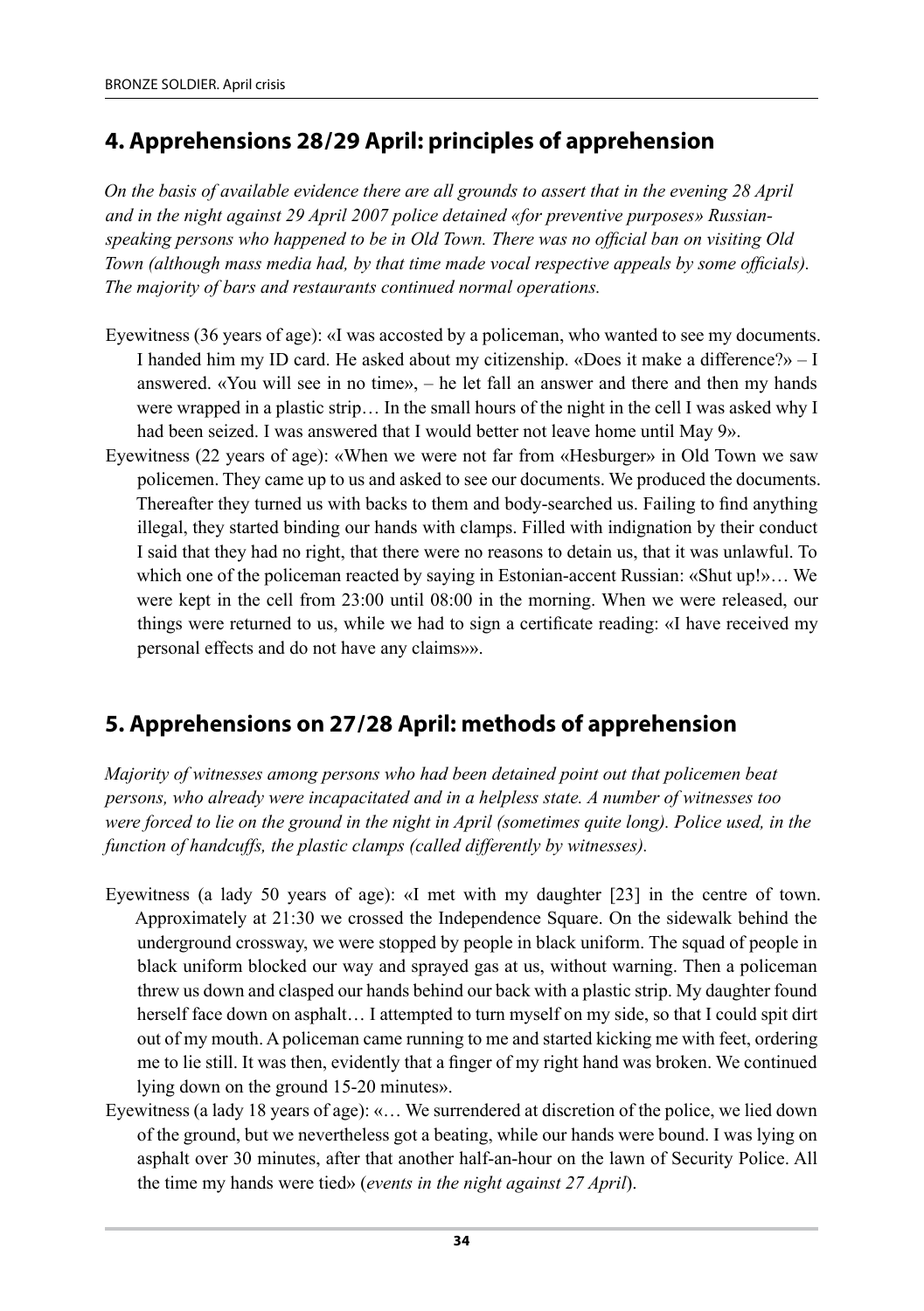- Eyewitness (21 years of age): «We were lying on the ground faces down for over half an hour. One of the policemen did not like the way I was lying down. He kicked me twice with his boot at my leg. The blow left abrasions and bruises. Our attempts to ask or say something triggered an avalanche of unprintable swearing, debasing human dignity, and brutal kicks».
- Eyewitness (18 years of age): «Our hands were tied with builder's band. The band cut into my flesh, my hands grew numb. In the process of tying up, I got a severe bang with truncheon on my back… We were lying down on chilly ground for ten minutes. Then the police started getting us up and pushing down the hillock. Down, I was laid on asphalt for another 30 minutes. Then a bus drove up and sped 20 people away. We were still lying down. Then a police car arrived and gathered up 6 more people including me».
- Eyewitness (52 years of age): «In the period between 17:00 and 18:00 I was at Kaarli Blvd, because I was going to the box-offices of the Russian Drama Theatre. Both sides of the boulevard were lined with policemen. On the sidewalk there were a lot of people. The situation was calm. I made a step on the driveway to ask how I should better cross the boulevard. On that moment a policeman rushed to me, to be followed by two more. They wrung my hands behind my back and kicked me down on the lawn. Thereafter they hit me three times, when I was already sprawling down, with truncheon and foot. The blows showered on me from the right side, hitting for-arm, hip and foot. I lost consciousness and came to senses again when the police car drove up».
- Mother of a witness aged 14: «Approximately at 18:00 my son was returning home from school. He got to bus no 40. In Independence Square, a traffic jam had formed and the movement of buses had stalled. He decided to leave the bus and go on foot through the park, come out near hotel «Tallinn», and take the bus no. 40 or no. 59. However, near the café «Moscow» a smoke charge exploded and people broke into a run. A policeman caught him, ordered to sit on asphalt and wait for the police car. When the car drove up, his arms were wrung behind his back, he was hit with the fist at shoulder and he was dragged to the police car. This frightened him out of his wits and he started sobbing. Because there was not sufficient space in the car, his hands were tied with plastic builder's clamp and he was ordered to wait for the next car». (*Later, an elderly lady rescued the child from the hands of police; there is a photo and video evidence*).
- Eyewitness (32 of age): «Approximately at 20:00 we decided to travel to city and relax in a bar in Old Town. We went on trolleybus no. 5 until «Lille» stop and then travelled until stop «Hotel Tallinn». After 21.00 we went from that stop up along Falgi Street, in order to get to the stairs, leading to Independence Square. Somewhere in the middle of Falgi Street we saw a crowd of teenagers running to our direction, followed by police in black uniform wearing masks and armoured vests. We withdrew from the path of the crowd to the side of the road. Policemen and the bigger part of the people ran past us. We wanted to continue our leisurely stroll and were already on our way when all of a sudden I received a strong blow at my legs. Caught unawares, I dropped to my knees. I attempted to rise, but got two more blows at legs. Several policemen fell upon me; they tied my hands behind my back and started flogging me with metal truncheons. I was hit on head, arms and stomach».
- Eyewitness (38 years of age): «At about 23:00 I was in Tallinn in Independence Square and peacefully conversed with acquaintances of mine. At that time, bangs started to sound and all the people situated there ran in different directions. A policeman ran up to me and started cudgelling me, without an apparent cause, on my back with a rubber truncheon… Dazed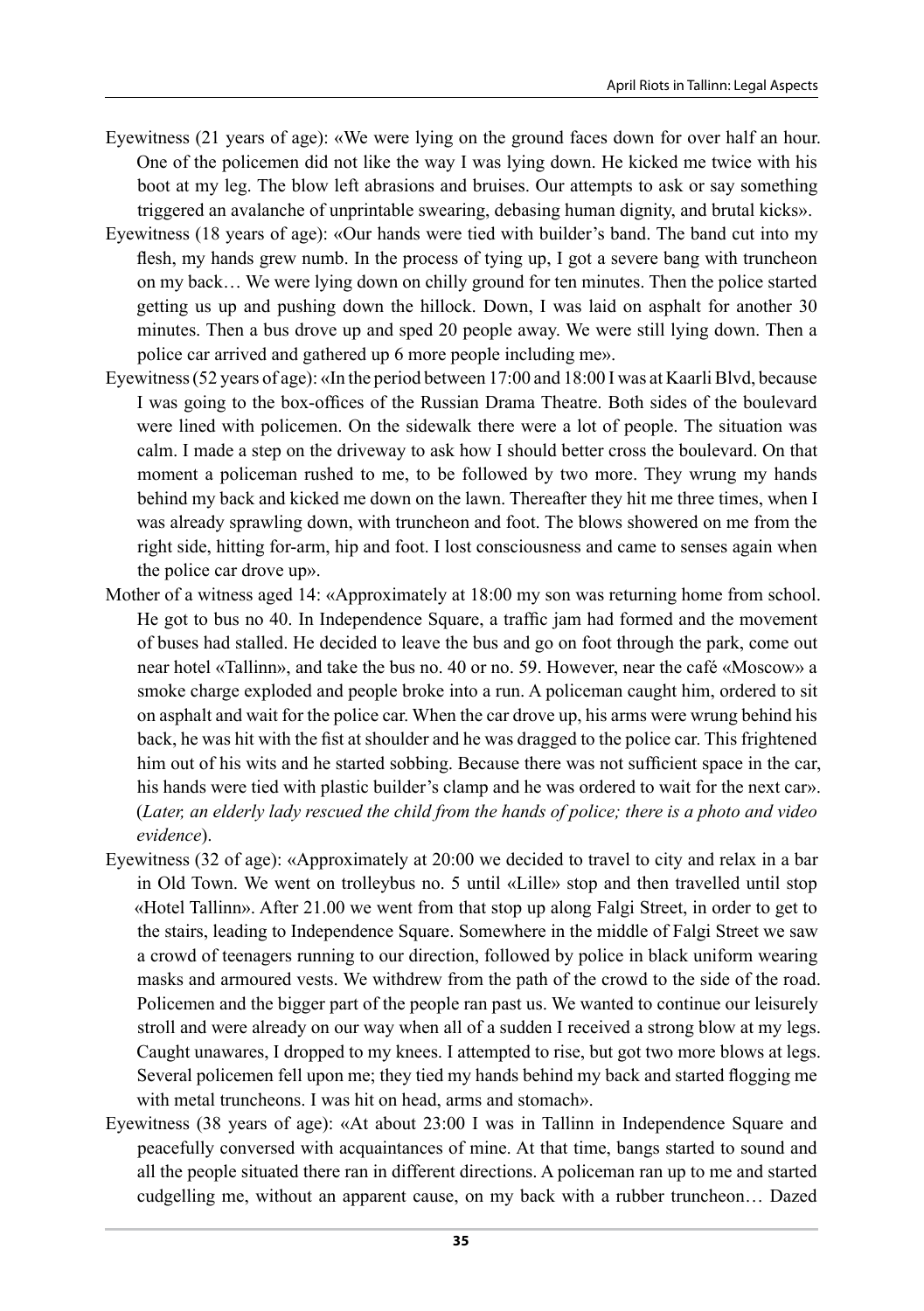with pain from blows I attempted to run. I did not understand what was going on and why policemen beat me. I stumbled and fell, feeling that someone fell on me and started beating me with something methodically, on my back and head (later they turned out to have been policemen). When I came to, I felt being carried somewhere, while my hands were clasped up on my back».

- Eyewitness (29 years of age): «Approximately at 21:30 I was near the tennis courts not far from hillock Harju. Unexpectedly policemen fell on me. Without any explanations, they beat me up, wrung my arms to my back, laid me on asphalt and tied my hands at my back. Three people beat me on my head with truncheons and feet. I protected my head with my hand and it got broken».
- Eyewitness (33 years of age): «After about five minutes I was dragged nearer to the bus stop, where already 10-15 people were lying down. All that time we were forced to gaze at asphalt. A guy next to me was given a kick with foot at ribs by a policeman just because he raised his head and looked at side».
- Eyewitness (18 years of age): «We saw that across the road, near the tower Kiek-in-die-Kök there were about 30 policemen standing. We approached them and asked, how we should go to the theatre «Estonia», because I was being late for the last jitney (fixed-route taxi). They advised us to go down to Independence Square. We had hardly gone 10 metres off them when we saw that policemen carrying guns were running towards us from the side of Independence Square, firing away with rubber bullets. I raised my hand crying out «Don't shoot!» In the crowd near me were children and women. Then the police ran up to us and started yelling at us in Estonian ordering us to lie down. We did not understand what it was they wanted of us and they started beating us up. Then one policeman made a right guess and said in Russian: «Lie down! With face down!»»

### **6. Apprehensions on 26‑28 April: transportation**

*There is evidence about rough handling of those apprehended during transportation.*

- Eyewitness (22 years of age): «Then a civilian microbus of red colour drove up, we were thrown on floor of the car».
- Eyewitness (a lady 50 years of age): «Then a bus drove up and we were ordered to stand and climb on. The bus was crowded with people to the brimming point. We queried why we had been seized. There was no answer forthcoming».
- Eyewitness (29 years of age): «The bus was packed with people. Policemen were thrashing everyone. Those who dared declare their rights were beaten with especial savagery».
- Eyewitness (14 years of age): «Then we were hauled to the bus, where we were ordered to sit on the floor with hands tied behind our backs. Near the shop «Laste maailm» a Finn of 19‑20 was added to our company. Then there was an Estonian-speaker man picked up, who cursed the policemen. They started whacking him with truncheons on his head, until he bled».
- Eyewitness (21 years of age): «Then a car came and we were carried nobody knows where and why… I actually knew where I was only after I was released».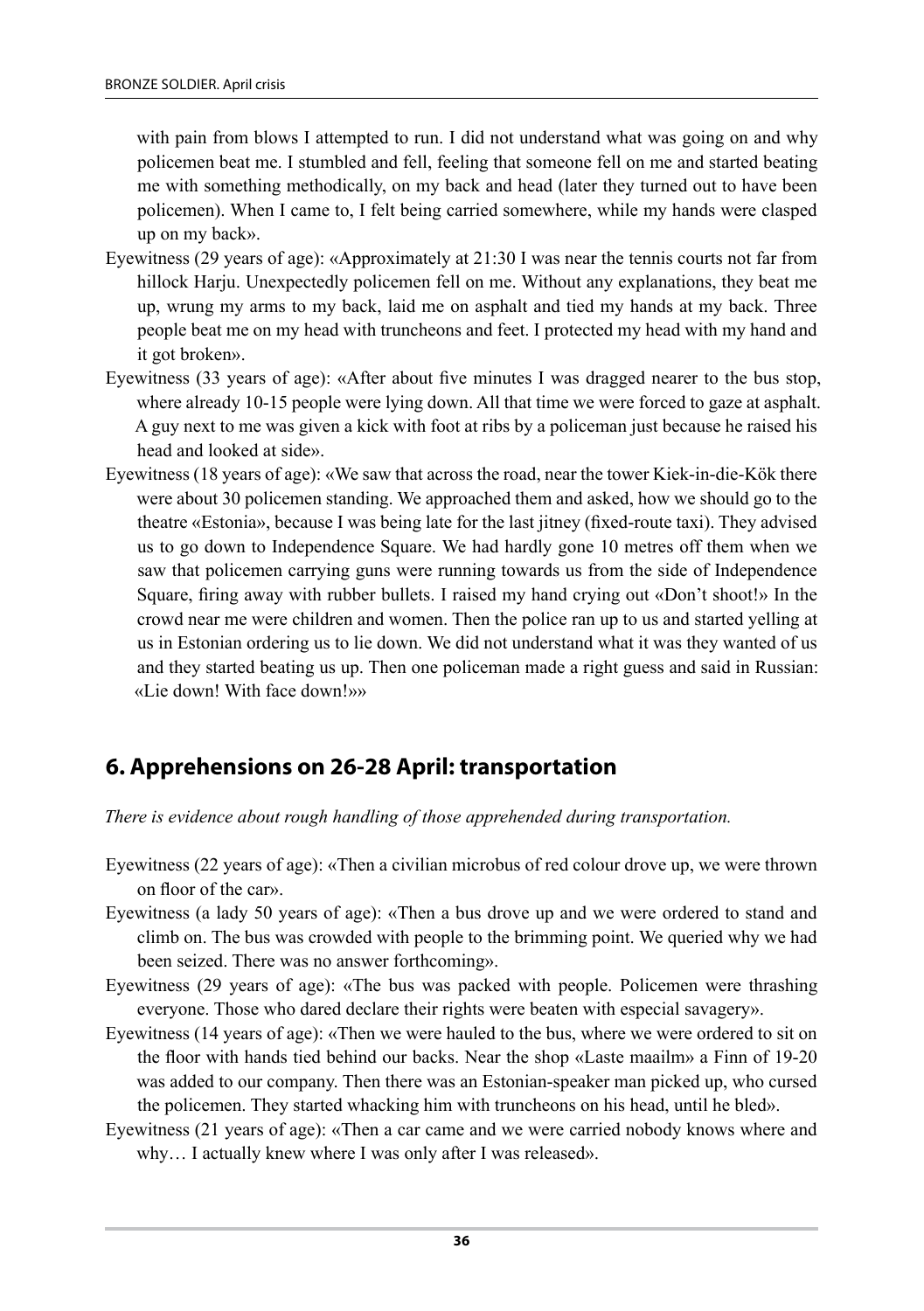# **7. House of detention in Rahumäe and courthouse in Liivalaia Street on 26‑27 April 2007: conditions of detaining**

*There is evidence that during the disturbances those detained were held in crowded cells. There are also reports that detainees had to take a beating. There is also a piece of evidence concerning medical aid.*

- Eyewitness (a lady 18 years of age): «We were 6 in a four seat cell. There were no toiletries in the cell or mattresses; there were only iron bunks. It was very cold». (*House of detention in Rahumäe*).
- Eyewitness (21 years of age): «I was put in cell. Nobody extended any explanations. People kept arriving in the cell. There were 4 trestle-beds, but the cell population was soon 20». (*House of detention in Rahumäe*).
- Eyewitness (25 years of age): «The cell where I was put was a four-bed one, but there were 18 people there». (*House of detention in Rahumäe*).
- Eyewitness (20 years of age): «In the cell meant for two inmates, there were 7 people. Air was very stuffy in the cell». (*Court building in Liivalaia*).
- Eyewitness (36 years of age): «When doors of the bus were flung open, I saw a line of policemen, who drove us to the basement with kicks and stabs in the back. In the basement, there were lots of people: some of them were standing with face to wall, some were on the floor, and many were unconscious. I was put at the wall, but when I tried to stretch my legs, I was pushed to floor. Then there was beating, which was particularly savage. Seemingly the police wanted to humiliate and debase me. My head was banged on, legs were spread apart in different directions, and the body was straddled upon. All that was accompanied by horrendous cries and din. Half an hour later I was taken to a cell… When I was released, I went to the street and understood, that I had been in the building of Liivalaia court».
- Eyewitness (a lady 41 years of age): «When we were brought to the hangar of the building of Liivalaia court, the clamps on my legs were removed, and I was set with my face against the wall. After about fifteen minutes my hands, too were unclasped. In the hangar I was standing approximately until four o'clock in the morning. It was bitterly cold, and my feet were freezing. I was not allowed to sit. I tried to explain that my foot was causing me pain (after multiple fracture a metal pin was set in the bone). The female policeman retorted that I should not live here anyway».
- Eyewitness (25 years of age): «In the cell, I felt sick, because I suffer from stomach ulcer (I have available the case history). I nauseated. We demanded medical aid. A doctor came, gave me a pill and said in a brusque manner that ulcer was not a big deal and that I should better not swill alcohol so much. I demanded that my blood should be tested for alcohol content, but my request was declined… Approximately after three hours I had a renewed paroxysm. We asked again that a doctor should come to see me, however he never came to the cell. This event can be confirmed by all kept in the cell». (*House of detention in Rahumäe*).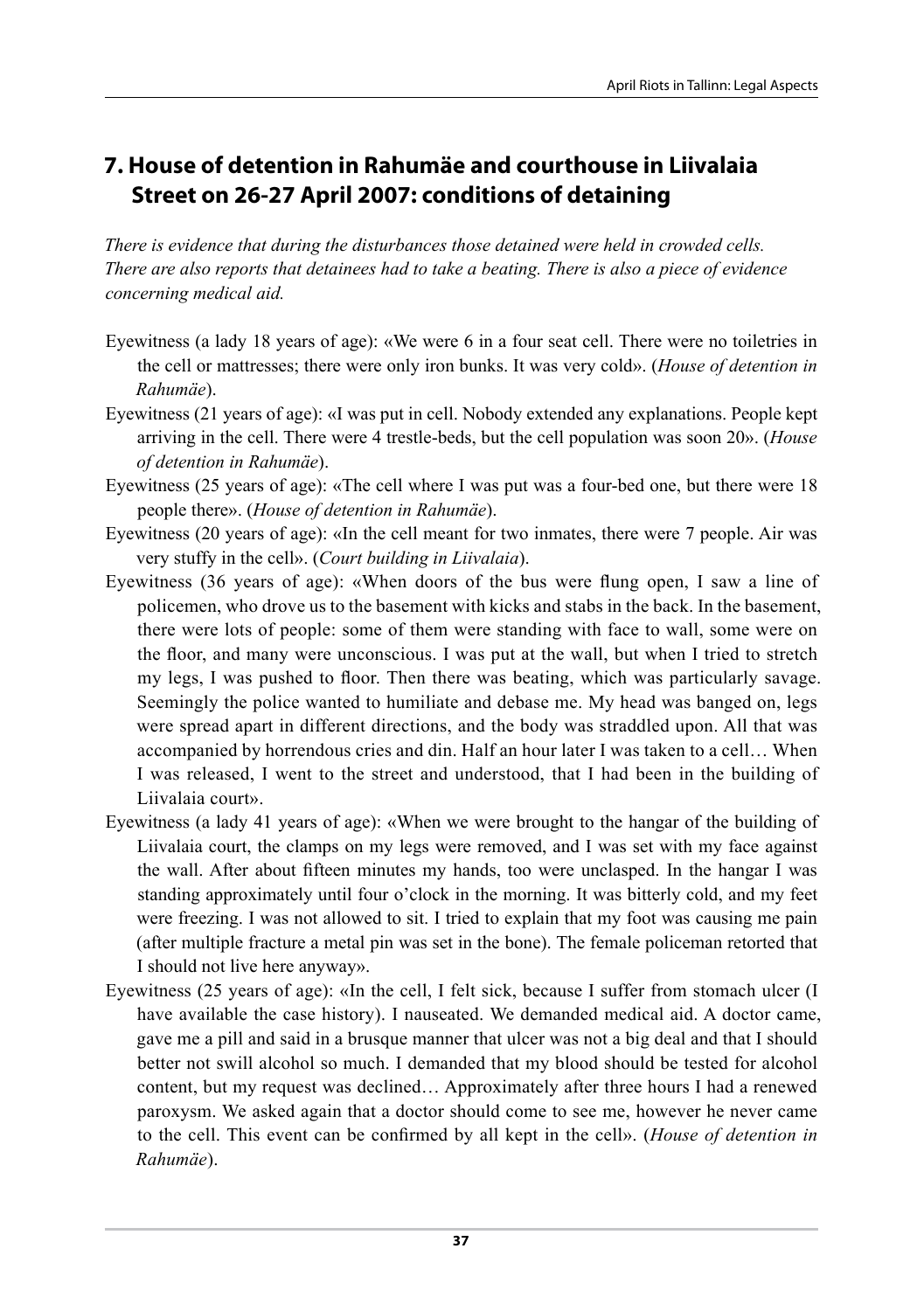# **8. «D-terminal»: conditions of detaining**

*The largest number of reports of the witnesses concerns the conditions of detention in the socalled D-terminal, i.e. warehouse premises in the area of Port of Tallinn. It would be suitable for our particular ends to distribute them into several groups.*

### **8.1 Squatting; hands bound**

*Practically all witnesses recall that the detainees were forced to squat, doing it with hands bound, which caused physical torment.*

- Eyewitness (30 years of age): «Someone behind offered me to sit down, but I refused because the floor was dirty. It occurred however that people were sitting down against their free will: someone pulled me by collar and struck me at my legs, sending me sprawling on my back».
- Eyewitness (a lady 50 years of age): «We were made to squat. After some time, female policemen took over the guard duty. A chance to stand up appeared for women: they did not care. Men were not allowed to do so, however. Men were beaten while they were lying down, with hands bound. Those who could not move after the beating were dragged out by feet».
- Eyewitness (43 years of age): «I together with other detainees were forced by the police operatives, by use of coercion, to squat or knee down during almost 6 hours on the cold concrete floor, while my hands were fettered with handcuffs. I was forbidden to stand to stretch my legs. When I or someone else from among detainees made an attempt to stand up, we were given a savage beating».
- Eyewitness (14 years of age): «We were brought to D-terminal, we were seated on concrete, the handcuffs were removed after approximately 3 hours. Beside me a man was lying down, motionless, his hands in handcuffs had gone blue. Another man asked that his handcuffs should be taken off – his hands had gone numb. Two policemen approached him and tightened the straps up, instead. The man cried: «It hurts me, what are you doing?» Then policemen grabbed him from the scruff of his neck and dragged him to the corner, where they gave him a beating with truncheons».
- Eyewitness (47 years of age): «Squatting in the dust was very uncomfortable. After 10 minutes my legs went numb, however the attempts to stand up were nipped in the bud by blows with rubber truncheons and feet… Moving among the policemen were also people in civilian clothes. Evidently, it was «Kaitseliit» [«Defence League», paramilitary organisation]. When one of them ordered me in Estonian «Down!» I asked, what he was and why I should obey him. He brought me, bound and shackled, down on the dusty floor and started beating me with feet in stomach (damaging the sutures which were set after operation several years ago). After that they nevertheless put on fluorescent vests, seemingly for the purpose of looking like policemen».
- Eyewitness (18 years of age): «We were not allowed to stand up. When we stood to stretch our legs, we were beaten by people in black uniform from special squad. We were not even allowed to sit».
- Eyewitness (29 years of age): «We were made to squat and forbidden to stand. Those standing were brutally beaten… When somebody managed to untie his hands, he was tied anew so tightly that his hands went numb».
- Eyewitness (43 years of age): «Because my hands had been fettered with handcuffs for as long as four hours, I appealed to the police operatives to fetter my hands on my breast, or loosen the handcuffs. My request was met with peals of laughter».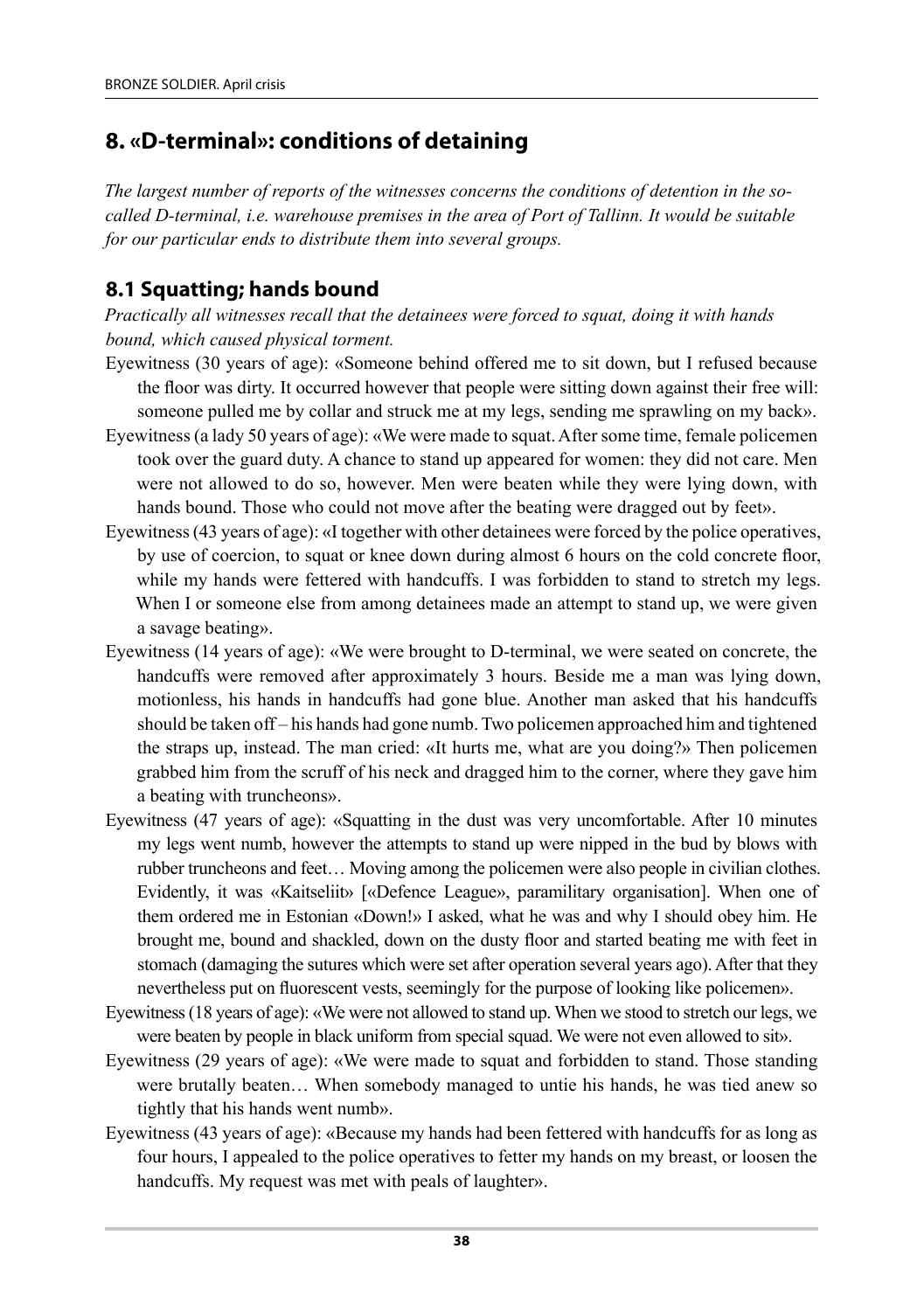- Eyewitness (32 years of age): «I was forbidden to stand to stretch my legs. When I or someone else among detainees attempted to stand, however, we were brutally beaten with truncheons. They beat us at our legs, at ribs, in groin».
- Eyewitness (32 years of age): «… I was ordered to kneel. I said that when I was apprehended my leg was smashed and I could not kneel. For that, I got a blow with truncheon in solar plexus and I was seated by force on a very dirty concrete floor. I remember well that specific policeman – he was a young man on the shorter side, wearing a close-cropped hairdo».

Eyewitness (33 years of age): «After three hours we were allowed to stand for 15 seconds».

Eyewitness (18 years of age): «I asked several time to change the handcuffs on me. That was not done. When my handcuffs were being removed, the police could not cut them off – they had been fixed so tight and had cut into flesh. It took the police 20 minutes to get them off me, by wringing my hands all the time».

### **8.2 Bringing physical pressure to bear on those apprehended**

*Extremely many pieces of evidence concern the cases when collaborators of law enforcement bodies beat the detainees (part of such cases has been presented in the above section «Squatting; hands bound»). A number of witnesses point out the unmotivated character of physical coercion practiced on detainees. Eight witnesses referred to beating of an elderly foreigner/German, who demanded something of the guard. These and other recurrent concrete pieces of evidence are presented only once, although it is not excluded that some of the «stories» may repeat.*

- Eyewitness (32 years of age): «Policemen strolled by and beat detainees with truncheons, if those tried to ask them of something or if they asked the permission to go to the toilet».
- Eyewitness (32 years of age): «In the hangar there was an iron railing, already holding a dozen people. It was the place to put the people unwilling to sit down; 3‑4 policemen beat them there. Of especial brutality was the conduct of people in black uniforms and masks, carrying an inscription on their back «Operatiivgrupp» (Operative group)».
- Eyewitness (43 years of age): «Under my very eyes policemen from the prison special squad beat a detainee until he lost consciousness, dragged him to the wall and left him lying in the pool of his own blood».
- Eyewitness (30 years of age): «I was helped to stand up and I was taken to another end of the hangar, where I was sitting about four hours, observing how the police officers beat the people».
- Eyewitness (30 years of age): «Among guards there were young people, I reckon younger than 18, excelling in beating».
- Eyewitness (29 years of age): «In my presence, people were beaten with truncheons on head, then they were dragged along the floor to the cage… I also saw how an elderly German of 60‑65 in beige jacket was beaten. First he was beaten, and then he was shackled with handcuffs to the cage. Policemen carried beaten up people from hangar to the street».
- Eyewitness (18 years of age): «All without exception were beaten, even young girls. Beaten with feet were those standing, and those lying down also got a beating. On one of the detainees, foam was poured from a container; it burned his face, he howled… One of the boys was beaten so that he screwed up his eyes in pain. Then he was carried away».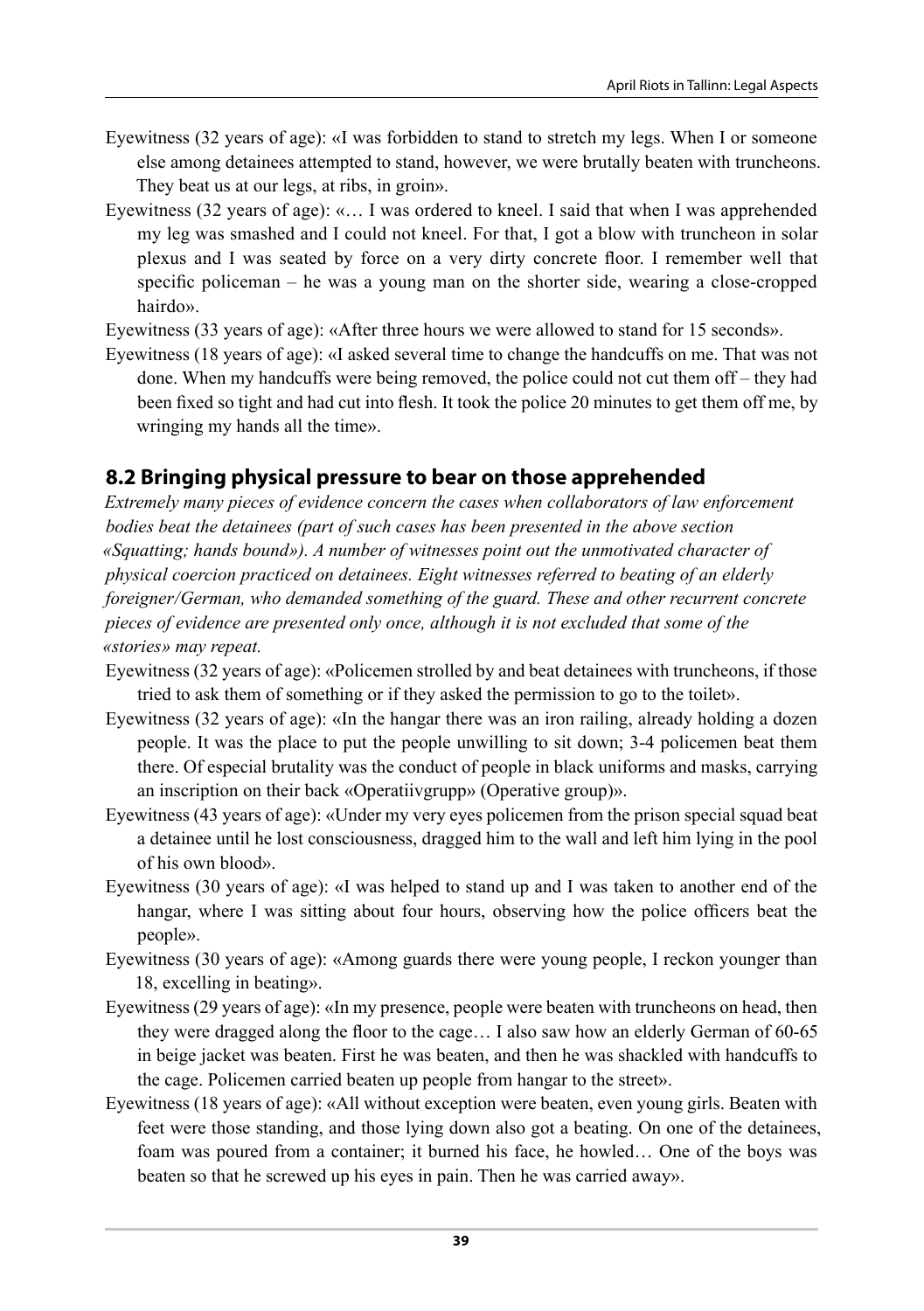Eyewitness (47 years of age): «Two persons, wearing a close-cropped hairdo, manifested especial ferocity… and one wearing glasses who evidently greatly enjoyed thrashing and drubbing the people. The others thrashed us from time to time… When the guards fell on someone and beat them heartily, and we all started crying for them to stop, they attacked us and beat us… One of the guys proposed that we should stand up from the squatting posture, thereby expressing our protest. The majority, who were able to, stood up. The guards started thrashing everybody without discrimination. Another batch of some 20 policemen rushed in. The protesters were sent sprawling on the floor or were forced to squat again, with truncheons… After change of the shift, three men in black came in. They were especially savage; they beat with metal clubs and heavy boots».

#### **8.3 Availability of water, possibility to go to a WC**

*Some of the witnesses point out that the detainees were not given water to drink. Some were taken to the toilet. There are also pieces of evidence suggesting that many persons kept there were refused the benefit of toilet.*

- Eyewitness (32 years of age): «During the whole time I stayed in custody I was not offered a single drink of water. Not everybody was granted permission to go to the toilet. Those insisting on that and creating uproar were beaten».
- Eyewitness (32 years of age): «I asked permission to go to the toilet but the policeman gave me a swinging blow».
- Eyewitness (47 years of age): «Many wanted to drink, however none was ever given some water. Nobody was taken to toilet either».
- Eyewitness (43 years of age): «I was taken to toilet only after 4 o'clock in the morning, when I had asked the policemen for the fifth time».
- Eyewitness (27 years of age): «The requests of detainees to be taken to toilet went unanswered».

#### **8.4 Availability of medical aid**

*According to evidence the medical aid was available, although it was administered in specific conditions. It should be pointed out that among the witnesses there were no people with medical education.*

- Eyewitness (23 years of age): «Approximately at 22.30 policemen started to pellet the crowd with rubber bullets. The stray bullets also hit people not participating in rally. One hit my right hand, and I winced with pain and turned aside. Thereupon I got a blow with truncheon on the back of my head. That blow cracked my head. Then I was hit on my knee. I fell, and was bundled up and thrown in a car together with other detainees. I requested medical aid but my appeals were ignored. I was taken to the D-terminal of the port, where my consciousness started slipping away. It was only then that my head wound was just dressed. Later I felt increasingly worse. A young person being beside me called help. Nurse examined me and said that I should be taken to the hospital. I was heaved up by two policemen but I fell, due to loss of energy. Nobody cared pick me up, I was just dragged to the ambulance car».
- Eyewitness (a lady 50 years of age): «Already in the bus I felt that there was something wrong with my hand. I requested a doctor. After some time the doctor came, looked at me and left».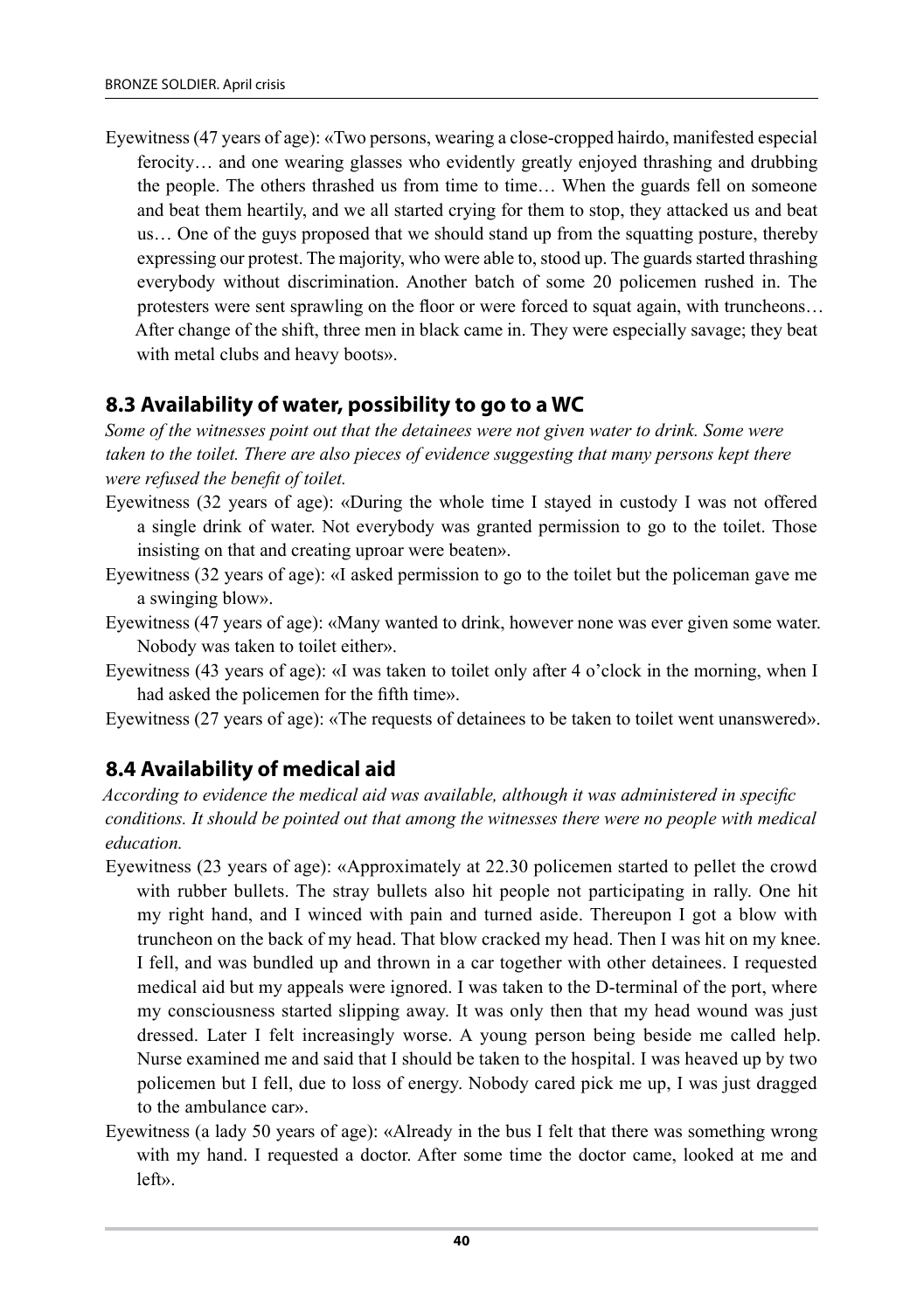- Eyewitness (18 years of age): «One of the people developed [a paroxysm], they started beating him. I started clamouring for a doctor, then they fell on me».
- Eyewitness (47 years of age): «There were many people with serious traumas: fracture of nose (he was not even allowed to wash his nose, some sort of children's sticking plaster was stuck to it), fracture of fingers, a wide wound on leg. Doctors were there, but they did not provide medical aid of any great substance… I do not know why he was beaten [by policemen], but he got a severe beating… After ten minutes, noticing that he did not move I asked the policeman to call a doctor… The doctor, having examined him, departed with a smile suggesting that everything was OK. But when we were released at four o'clock, he was still quietly lying down».

# **9. Apprehensions (arrests) on 26‑28 April 2007: problem of informing the relatives**

*Many witnesses from among those detained complain that they were not allowed to inform the relatives about the detention. Nor did collaborators of law enforcement bodies inform the relatives.*

- Eyewitness (32 years of age): «Nobody explained to me the cause of my detention, no accusations were presented, my rights were not explained to me and I was not allowed to make a single telephone call».
- Eyewitness (43 years of age): «I was not allowed to call my relatives, in order to tell them of my predicament… [In D-terminal] I was beaten, in response to my requests to call my relatives».
- Eyewitness (32 years of age): «At the beginning [in D-terminal] I could still move and approached the table, where female policemen were sitting, to ask them permission to contact my wife. They started yelling at me. People in black special habiliment approached, in masks, and started yelling and beating everybody with truncheons».
- Eyewitness (a lady 18 years of age): «I was taken to the penal house in Mustamäe. I was not allowed to contact my mother and my telephone was taken away». (*She meant: house of detention in Rahumäe*).
- Eyewitness (32 years of age): «I was not allowed to call my family, in order to tell them of my arrest».
- Eyewitness (14 years of age): «Approximately after thee hours of sitting down the policeman asked my age and took me to a room where a woman recorded my personal details. Handcuffs were taken off me and I stood another couple of hours. I then asked the police whether my mama had been called. I was again taken to that room and my mama was called in my presence. Mama worked in the night shift… and could not collect me. I was seated in a car and driven home. It was 4 in the morning».
- Eyewitness (33 years of age): At next morning «I asked permission to give a call to my wife. They promised me to do it for me, but my wife never received a call».
- Eyewitness (21 years of age): «During all the time of being locked up (20 hours) I was never allowed to give a call».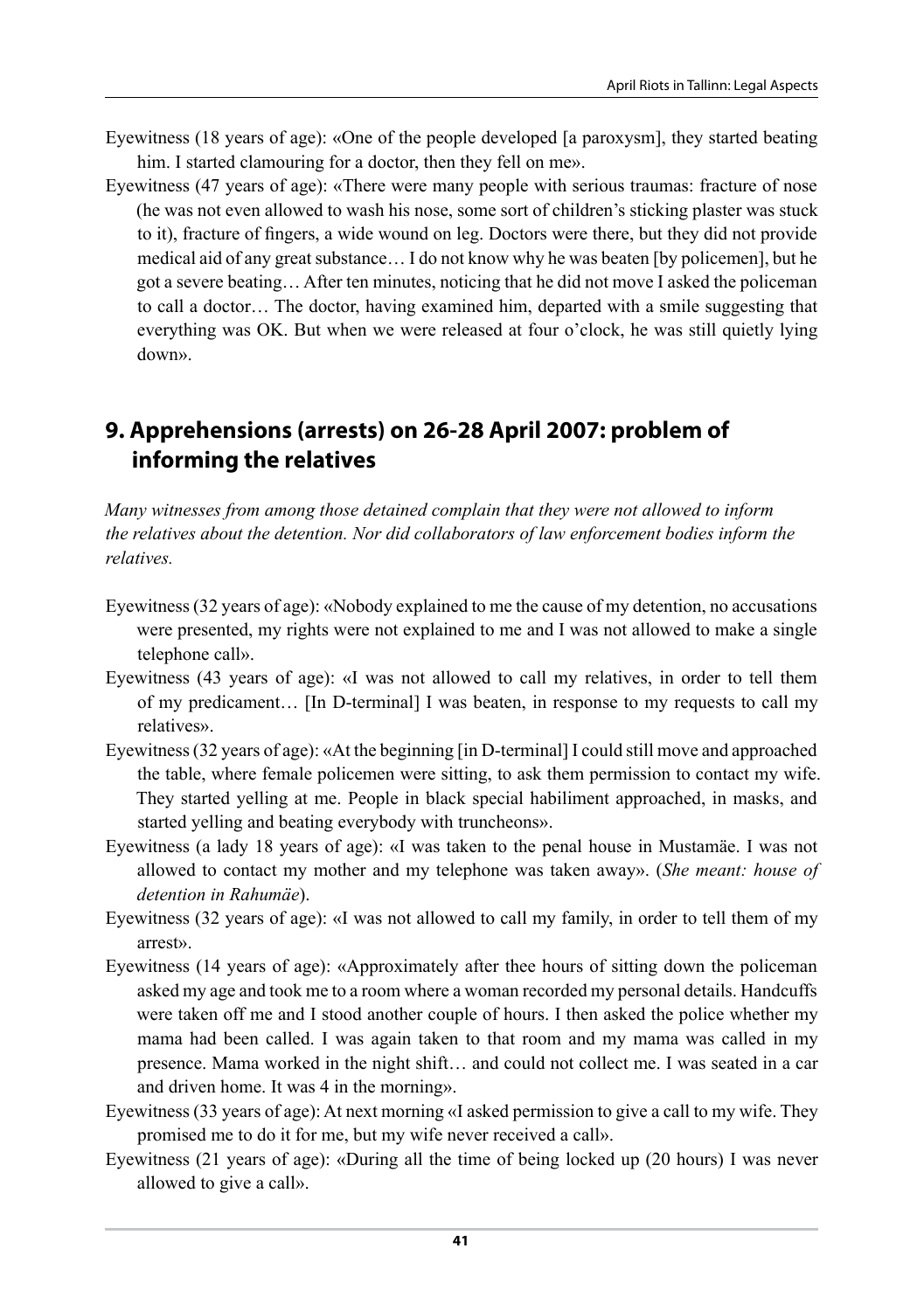- Eyewitness (a lady 54 years of age): «It was only in three days, on 29 April, after repeated appeals to the police I learned that my son had been arrested».
- Eyewitness (a lady 67 years of age): «On 26 April at 18:35 my son was travelling from Tapa to Tallinn… At 23:00 I called him on telephone, but it was switched off… I then called the detention house and learned that my son was put under arrest and sent to Tartu penitentiary on 28 April. This information came to my notice as late as 30 April. No state authority apprised me of detention of my son».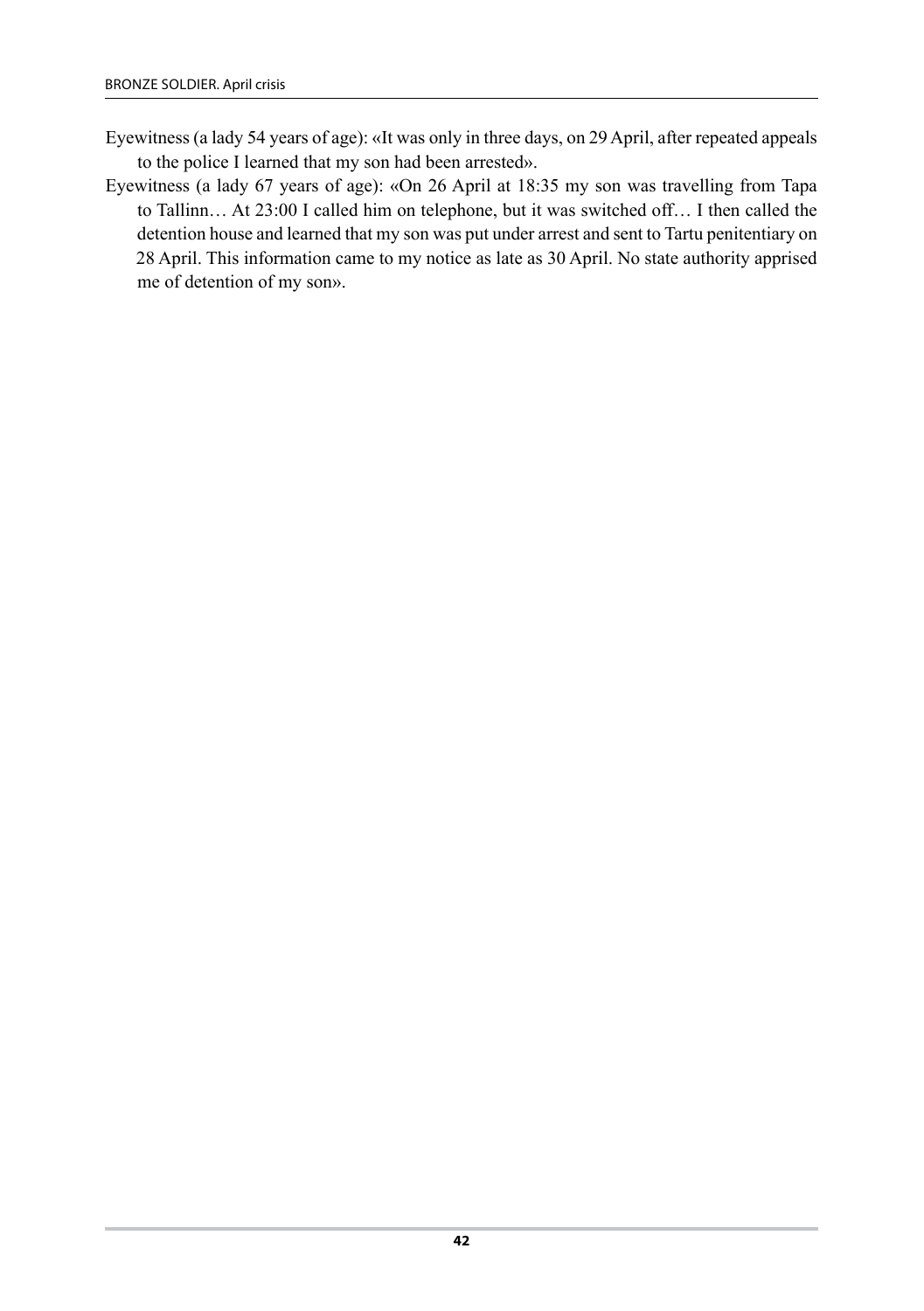# **AFTERWORD**

Three months after the April events, Jaak Aaviksoo, the Minister of Defence of Estonia awarded Tarmo Miilits, the Director of the Law Enforcement Department of the Põhja Police Prefecture, and Andrus Truss, Chief Commissioner of the Kesklinnn Department of Põhja Police Prefecture with golden lapel badges for the job done «in the course of fulfilling the Law on Military Graves Protection». In his reply Tarmo Miilits said that most of all he was impressed by the support of ordinary people: «An old woman brought pancakes with jam to our headquarter, people brought armfuls of roses to police girls, and in the morning café attendants asked whether we were hungry» (*Delfi, 10 August 2007*).

The Legal Information Centre for Human Rights received but a small part of the charity then given but it was due to the support of ordinary people in Estonia and Latvia that we were able, as far as we could, to provide legal and psychological help to those who suffered in the course of the April events. We regret that due to many reasons we cannot publish the names of the people whose donation made it possible for more than 50 victims, who applied to our centre, to get help, to try to defend their rights and their dignity. We cannot publish the names of the volunteers who helped us consult people over the telephone hotlines, to compile and translate letters, reports and statements, and, finally, to prepare this document. Our sincere gratitude and compliments to all of them!

We are grateful to the journalists and staff members of the printed and electronic media who published our statements and interviews with our specialists, and who invited us onto their programmes.

We are grateful to the international human rights organisations who expressed their concern with the situation in our country, who made appropriate statements and took certain measures.

The behaviour of the Estonian establishment suggests that they do not want and are not able to undertake political responsibility for their activities before and during the April crisis. But most important for us is the fact that the question whether many law enforcers behaved correctly remains unanswered. The question will persist until the competent agencies have undertaken a *comprehensive and independent* investigation. We hope that this publication will contribute to achieving this goal.

*Legal Information Centre for Human Rights*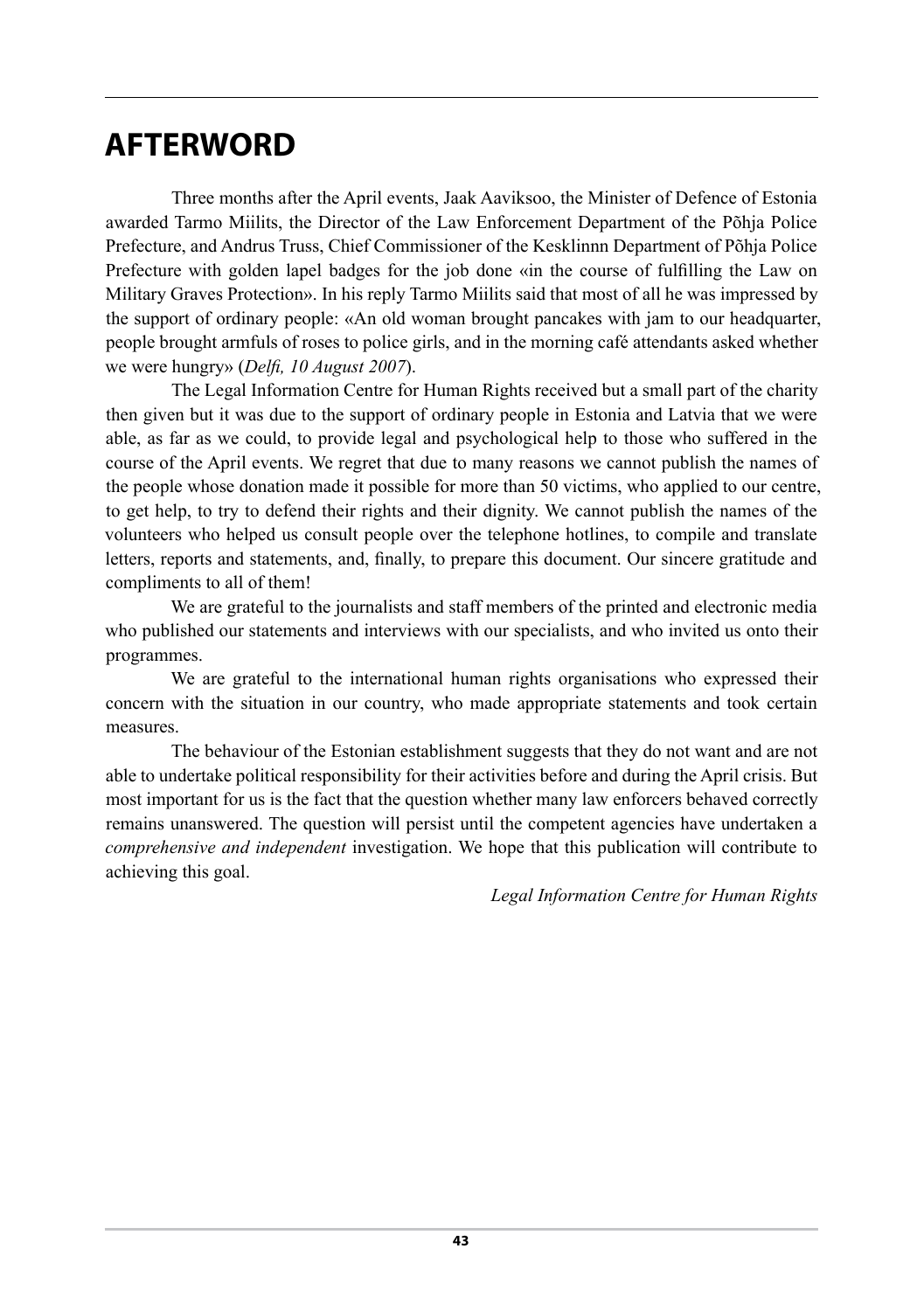# **Annex I**

*In what follows, sample cases of complaints and a typical answer from the police prefecture are presented, containing a refusal to initiate a criminal procedure.*

### **1. Application of Aleksei Rattik to the police (English translation of Russian unedited text; presented to Legal Information Centre for Human Rights «to be taken cognisance of»)**

On 27 April I was going home from the side of «Kaubamaja» to Mustamäe. In the centre of town the traffic of public transport was obstructed. It was about 10:35‑10:45 p.m. Policemen, stationed at about Independence Square did not obstruct my way when I was crossing the square and never mentioned that it was prohibited to enter that section of town. The road in the direction of Tõnismägi was blocked by a crowd of people and police. I decided to go through Toompea, past Alexander Nevski Cathedral, to the stop «Koidu», where trolleybus no. 3 stops. When I was ascending the stairs, the crowd from Independence Square ran to the centre of Old Town. Police was treading on their heels, firing.

When I saw that from the side of Alexander Nevski Cathedral, police, dazed with rage is running flailing truncheons in their hands, flogging everybody within their reach, either those standing quietly or running, I kneeled on grass at the side of the road and laid my hands on my head. A policeman with a truncheon run up to me (he had no tag with his name), and he wanted to make me stand up. Threatening my with his police truncheon, he yelled for me to stand up and go to the road. Seeing that all standing up and going to the street were first shot at by a special squad (moving to the direction of Alexander Nevski Cathedral from Independence Square, firing away with guns loaded with rubber bullets), and were thereafter beaten up by police with the help of clubs, I said that I was already kneeling well, all the time holding hands on head, and that I intended to do no harm to anyone. Thereupon the police laid me face down on the ground and fixed my hands behind my back with makeshift handcuffs. It was approximately 10:50 p.m.

I was then lifted up, taken to the street and laid on stone pavement, face down. Nobody of policemen explained for what I had been apprehended. Those asking something of the police, were chastened by police with blows of truncheons aimed at body. I therefore decided that it would be better to stay silent (police bawled at all «Shut up!»). Nor was I advised that the feet must be spread to the width of shoulders, I just got a kick at my legs, which were spread by kicks.

Approximately at 11:05 p.m. a policeman raised me up (he was speaking Estonian). He strongly seized me by my provisional handcuffs and gave a jerk so that my shoulders gave a crunch in the area of shoulders. Together with remaining detainees I was seated in a bus and was taken to barracks at D-terminal in the Port.

In the barracks, I was seated on the ground. In my presence, citizens of Estonia and those of other countries got it hard, in the way of beating. People, who dared ask questions of police, got a shower of blows with truncheons instead of an answer. At about 11.30 p.m. citizens of Estonia in police uniform arrived, carrying truncheons in hands. They started flogging the detainees with utterly brutal techniques for every transgression and also because the detained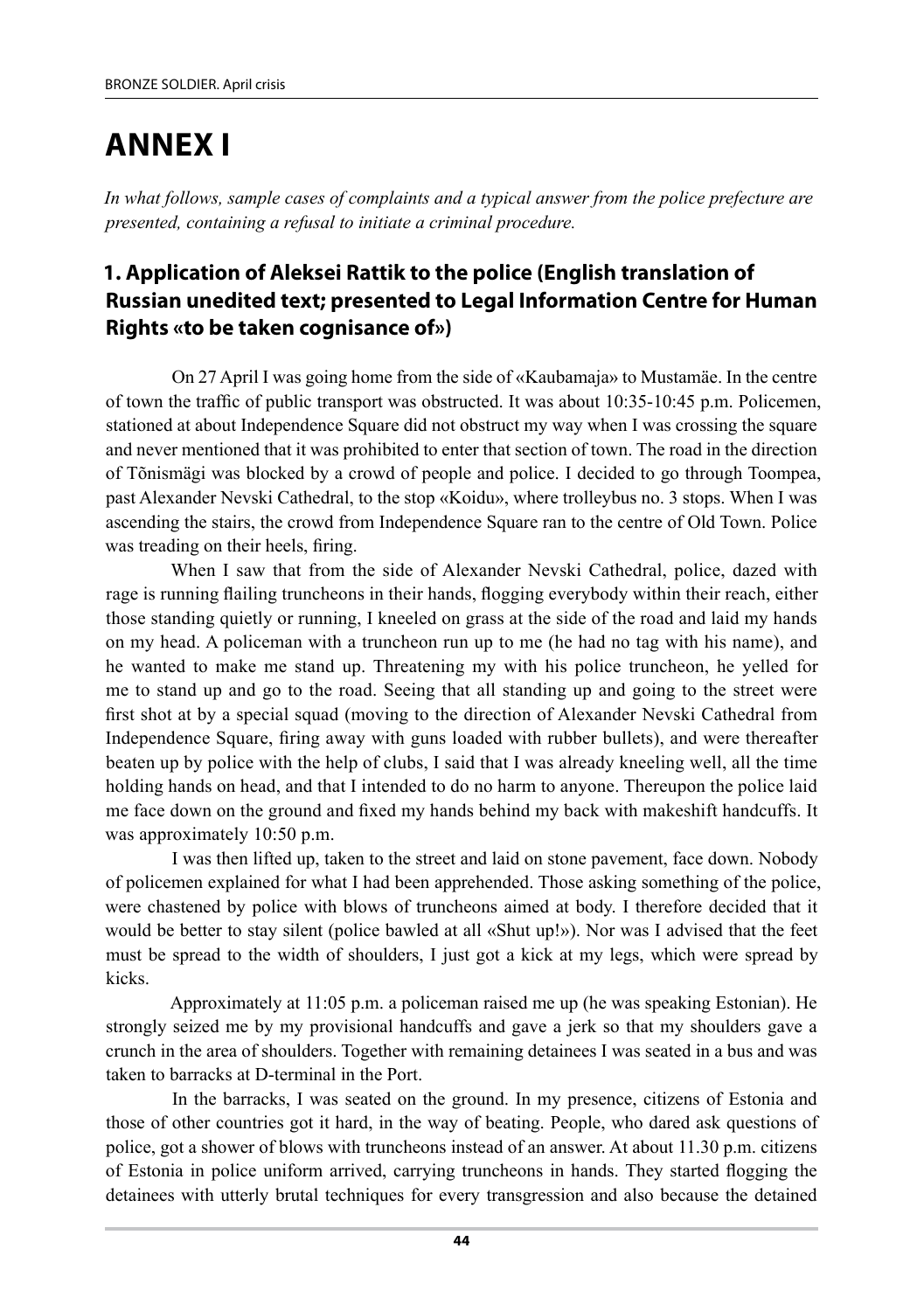people asked questions. I saw when citizens of Germany were beaten (father and son), when they wanted to convey to the police a message that they wanted to the WC, that they did not understand Estonian, that they were victims of police blunder.

I got to the toilet approximately three hours after I first requested it. One of the citizens of Estonia (he spoke Estonian) in police uniform (I could recognize him because he excelled sadistic whipping of detainees) approached me and tightened up my provisional handcuffs so that my hands went numb and my veins bulged up. Because I relocated my hands with provisional handcuffs to the front, from behind the back, I saw that my hands had become white in hue. After that I asked another policeman to loosen the (provisional) handcuffs and to put new ones on me. After a quick look at my hands he took off the old ones and put on new provisional handcuffs, more loosely. Citizen of Estonia in police uniform, who tightened up my earlier handcuffs admitted to me in the process of a short dialogue that he was a fascist. He said: «Yes, I am a fascist».

I was released at about 3:00‑3:15 a.m. in the night of 28 April, having recorded my details. But even when I was let go, I did not get an answer to my question «For what did you detain me?»

*[signature] 4 May 2007*

*Note: the application was accepted by Põhja Prefecture of Police on 4 May 2007.*

### **2. Notice on refusal to initiate criminal procedure no. 07230000008 (unofficial translation from Estonian)**

*Mr. Aleksei Rattik Tallinn, 10 May 2007*

We shall hereby bring to you knowledge that on the basis of materials, registered in information system POLIS of Põhja Prefecture of Police under no. 2300,07,0,0000265, the allegation that police had illegally used force with respect to applicant on 27 April 2007, has not been supported with evidence. The applicant failed to present a certificate about bodily injuries sustained (except for the trace of clamp of the handcuffs).

In view of the events the Republic of Estonia witnessed on 27 April 2007, police was under obligation to react to violation of law and order, to procure internal security of the state and public safety.

Due consideration, too should be given to the time, place and situation prevailing in the process of those events. Involved were large masses of people and there was a dire need to provide for general public order in the period of disturbances, therefore the police was entitled to act under pp. 6 and 8 part 6 Article 14 of Law on Police, specifying that for detaining offenders, taking offenders to the police, the police has the right to use physical force and special equipment (e.g. handcuffs) to provide for their own safety, or if there are valid grounds to believe that the detained offenders might cause damage to other people, those around and to themselves.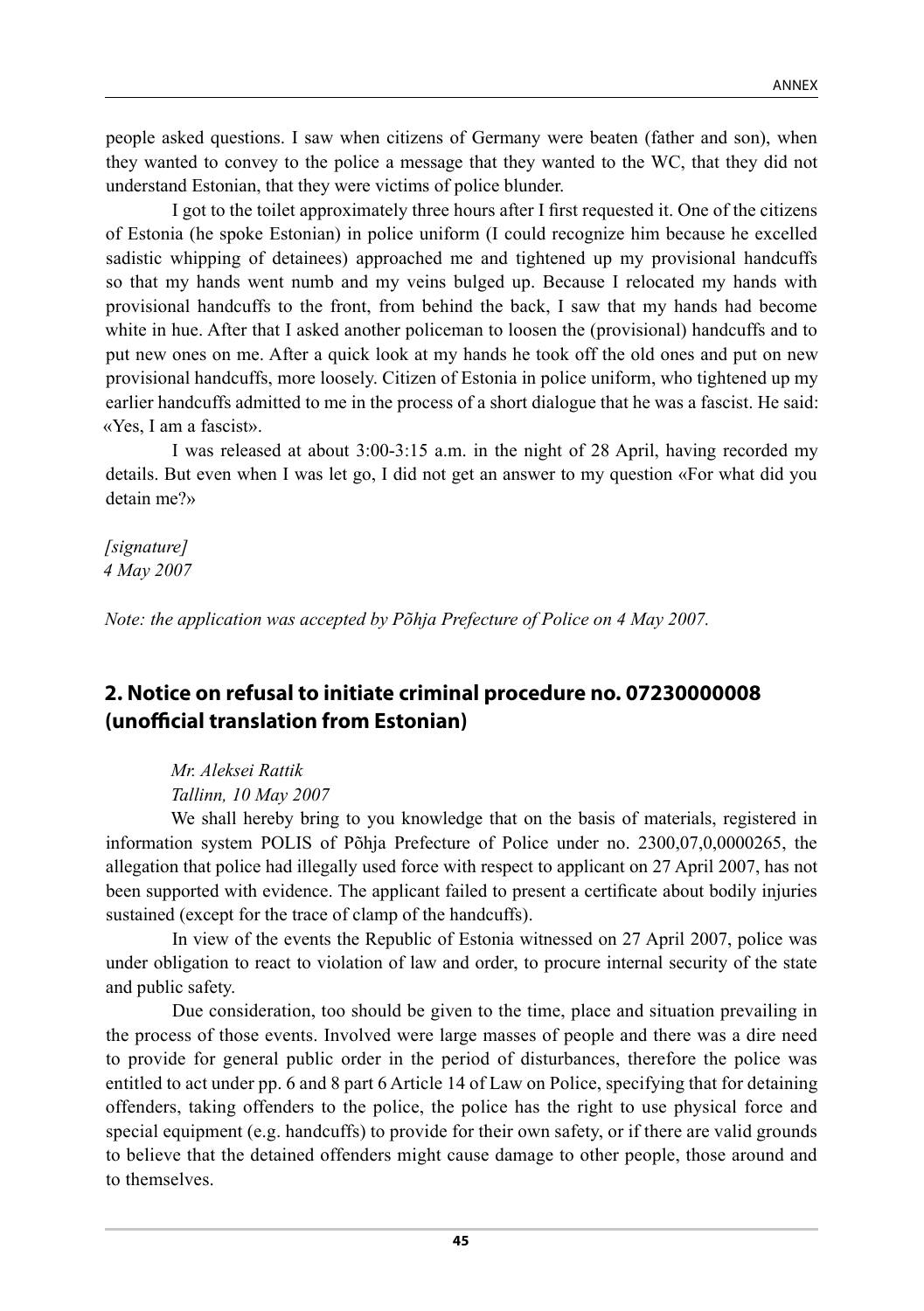On the basis of the above and with reference to Article 194 and p. 1 part 1 Article 199 of the Code of Criminal Procedure (KMS), the criminal procedure will not be initiated for lack of respective motive.

In case you disagree with the decision taken, you have the right, subject to part 1 and part 3 Article 207 KMS appeal against the decision on refusal to initiate procedure, to District Prosecutor's Authority within 10 days as from the date of receipt this notice. Subject to part 2 Article 198 KMS, the refusal to initiate the criminal procedure will be brought to the knowledge of person, in respect whereof the complaint about offence has been presented.

### **3. Complaint about the National Prosecutor's office's ruling (draft; unofficial English translation)**

*The Circuit Court of Tallinn Complainant: Gennadi Mihhaidarov*

#### **1) Circumstances of the offence**

On April 27, 2007 at approximately 10 p.m. Gennadi Mihhaidarov, who was at that time on the Kaarli Avenue pavement, became an accidental witness of a mass meeting which was being held nearby. Mihhaidarov was not participating in the meeting and was apart from the protesters, beside the TV cameramen who were filming the scene.

Mihhaidarov wanted to leave, but at that moment the police started to shoot at the protesters and passers-by, not taking part in the mass meeting, with weapons loaded with rubber bullets. Two rubber bullets, which hit Mr. Mihhaidarov's arm and thigh, resulted in his personal injuries. Then a policeman holding a shield attacked him. The policeman delivered a blow on his head and knee, doing harm to Mihhaidarov's health, which endangered his life. On account of all these personal injuries, Mihhaidarov fell to the ground.

In such a physical condition Mihhaidarov was unable to offer any resistance. However, the policemen illegally tied his hands behind his back, using building tape which was not intended for this purpose, thus causing additional suffering to the complainant. The policemen then threw Mihhaidarov into a car, on top of other detained people. He asked for medical help, as he was becoming much weaker and was losing consciousness from his loss of blood. However, the police officials did not react at all to his requests for first-aid treatment.

Mihhaidarov was delivered to D-terminal and only there did he receive medical treatment: his head was bandaged and the bleeding was stopped. In D-terminal the policemen forced all the detained, including the presenter of the complaint, to squat constantly; the policemen humiliated Mihhaidarov's dignity with their shouts. He began to lose his consciousness because of the loss of blood, so the arrested person, who was next to him, called the nurse, and the latter called an ambulance. The complainant was not able to walk to the ambulance because of his state of health. The policemen then dragged him to the car, which should be also considered as treatment which humiliates human dignity.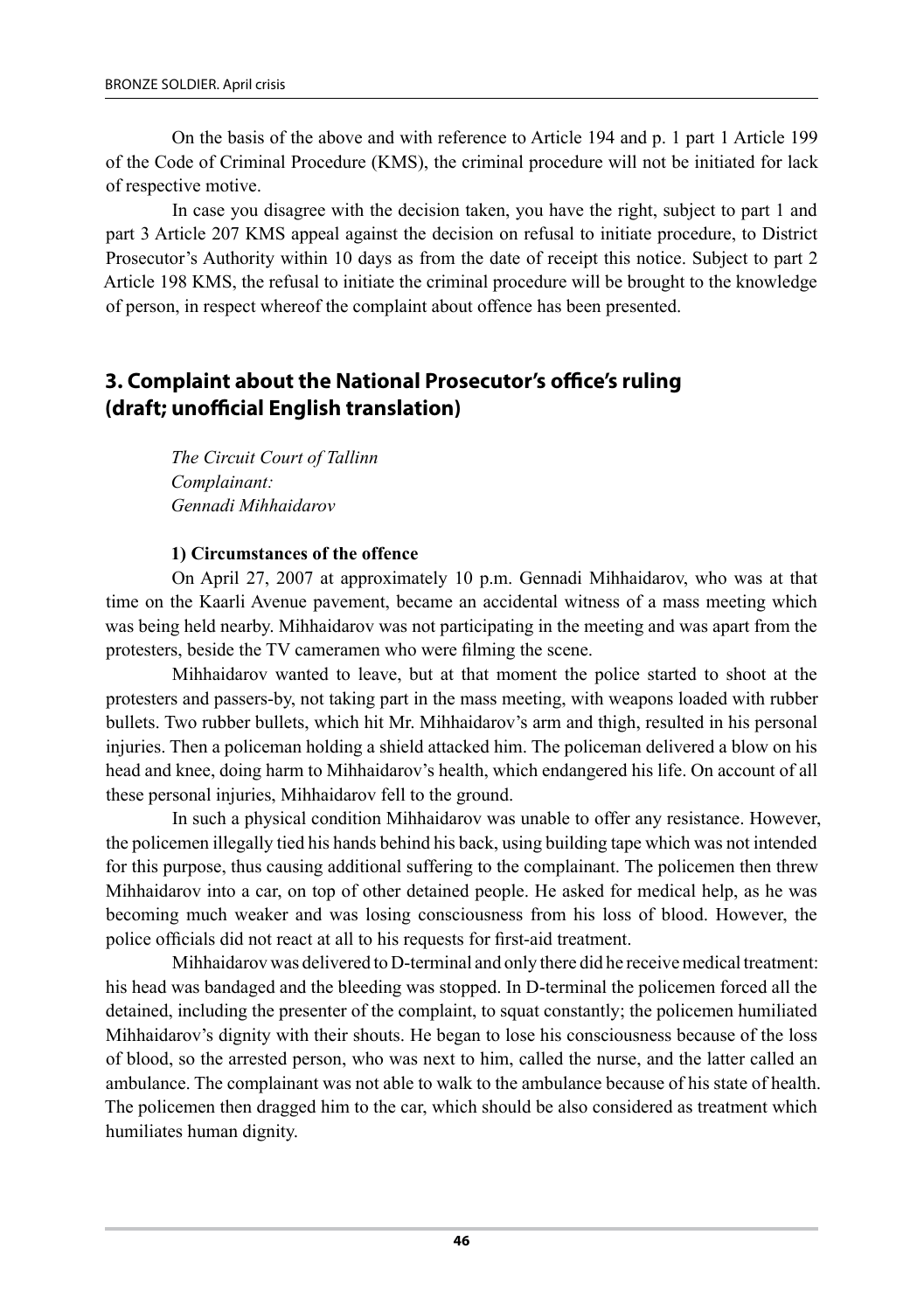#### **2) Qualification of the offence**

A police official, breaking the requirement of part 7 article 14 of the Law on Police, unlawfully used a rubber truncheon, hitting the victim's head, which caused harm to his health, endangering his life, that is, an offence, specified in part 1, article 118 of the Penal Code.

In addition to that, the police workers unlawfully, breaking the requirements of the Law on Police about application of weapons (article 15), used fire-arms loaded with rubber bullets and caused harm to the victim's health, that is, committed an offence, specified in article 121 of the Penal Code.

Apart from that, the policemen tormented Mr. Mihhaidarov, who was in need of urgent medical help, using force and causing great pains, when they tied his hands behind his back with building tape, that is, committing an offence, specified in article 122 of the Penal Code.

During the detention of the complainant a report about his detention was not made. In addition, a corresponding criminal case against him was not started; therefore, detention of the complainant did not have any legal grounds, that is, a criminal offence, specified by part 1, article 136 of the Penal Code, was committed in regard to him.

In addition to that, the police officials exceeded their authority and, breaking the basic principles of the police's activity, specified by article 4 of the Penal Code, unlawfully used weapons, special facilities and force, while being in duty status, that is, committed an offence, specified by article 291 of the Penal Code.

Apart from that, the police workers, using their official status, unlawfully treated the complainant, humiliating his dignity and restricting his rights, that is, committed an offence, specified by article 324 of the Penal Code.

#### **3) Evidence**

Evidence on which suspicion of committing crimes is based are:

1. A video of the detention of the presenter of the complaint;

2. A copy of medical documents testifying to causing harm to health endangering life,

#### **4) A brief description of the legal procedure**

On May 14, 2007 the complainant applied to the Chancellor of Justice.

On May 21, 2007 district prosecuting ttorney Leelet Kivioja dismissed the case.

On June 28, 2007 the complainant presented his complaint to the National prosecutor's office in response to the Põhja district prosecutor's office's dismissal of the case.

On June 8, 2007 National Prosecuting Attorney Anna Kasesalu dismissed the case.

National Prosecuting Attorney Anna Kasesalu's arguments are based not on the analysis of the actual circumstances of the complainant, but on contradictory abstract suppositions. On the one hand, she claims that the complainant could have suffered from his own 'accomplices'. On the other hand, she claims that his behaviour was not law-abiding and he «didn't submit to a lawful order of the police officials to leave the place of the unsanctioned mass meeting and the police officials were forced to take measures in order to maintain public order».

If the National Prosecuting Attorney has the facts that the complainant suffered from the third parties, then a lawsuit is supposed to be entered in their regard. But from the dismissal of the case it is clearly seen that Ms. Kasesalu's suppositions are based on the reference to some TV broadcasts. Moreover, it is not explained what type of broadcasts they were, whether they were broadcast from the place of the incident, whether the complainant appeared in those broadcasts,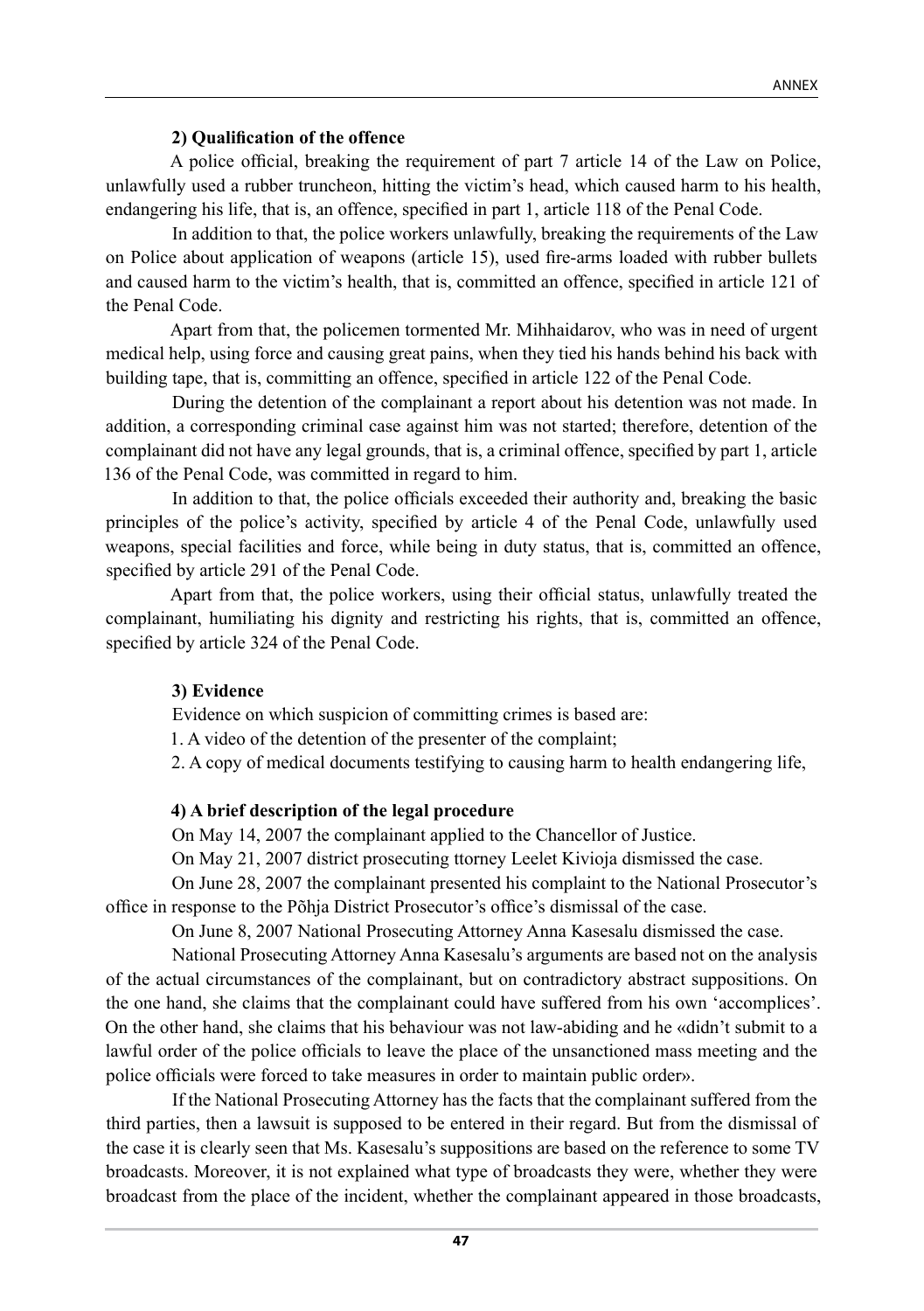etc. As for the second supposition of the unlawful behaviour of the complainant and the police's actions in response to that, here we can see that the state attorney gravely breaks the principle of presumption of innocence. In regard to the complainant a lawsuit was not entered and no claims were raised. Nevertheless, National Prosecuting Attorney Kasesalu *a priori* thinks that the complainant is a trespasser. What is more, on the basis of this statement she does not think it necessary to hold an investigation, as specified by Estonian legislation, in regard to the police's unlawful actions.

The complainant is not a trespasser and with regard to him not a single document testifying to the opposite was presented. It is also necessary to emphasise that, according to part 7 Article 14 of the Law on Police, the police use special equipment, cut-and-thrust and gas weapons taking into account the nature of an offence, a trespasser's personality and actual circumstances. In case of the application of special equipment, cold and gas weapons, causing greater harm to one's health than it is necessary in the actual situation, should be avoided. Using force in regard to the complainant was absolutely groundless, since he did not participate in any acts of violence and he did not pose any threat to anyone. The police workers did not have the slightest grounds for his detention, as well as hitting him on the head with a truncheon and putting handcuffs on him. We think that the Põhja District Public Prosecutor's office and the National Prosecutor's office did not take the aforecited arguments into consideration.

The fact which demonstrates the superficiality of the analysis of the complainant's application on the part of the national prosecuting attorney is that the prosecuting attorney irrelevantly refers to the ruling of the Supreme court of 6 June 2005 in case 3-1-1-56-05. In the ruling it is said that the complaint about the National Prosecutor's office's dismissal of the case can be applied to the Circuit Court only by means of a lawyer. This does not have any relation to the matter. The complainant has never controverted this standard of law.

The National Prosecutor's office, breaking the principles of the procedural criminal law on the obligation of criminal proceeding and lawfulness, specified by articles 6 and 30 of the Code of Criminal Procedure, unlawfully issued decree about refusal of initiating a criminal case, which caused harm to Mihhaidarov' constitutional rights and freedoms and hindered his access to justice, specified by part 1 article 6 of the European Convention on Human Rights.

#### **5) Procedural actions not carried out groundlessly**

The procedural actions which weren't carried out without any grounds are:

- 1. Interrogation of the complainant;
- 2. Attachment and examination of the video filmed during the police operation;
- 3. Attachment and examination of the videotape of the web-camera, which was located in the place of Mihhaidarov's detention;
- 4. Attachment and examination of the videotapes of the TV cameramen who filmed these events;
- 5. Request from the police prefecture and attachment of the materials on the detention;
- 6. Interrogation of the medical worker in D-terminal;
- 7. Interrogation of the workers of the ambulance who hospitalized Mihhaidarov;
- 8. Interrogation of the physician in charge;
- 9. Commission of the medical examination;
- 10. Establishment and interrogation of the witnesses of the detention.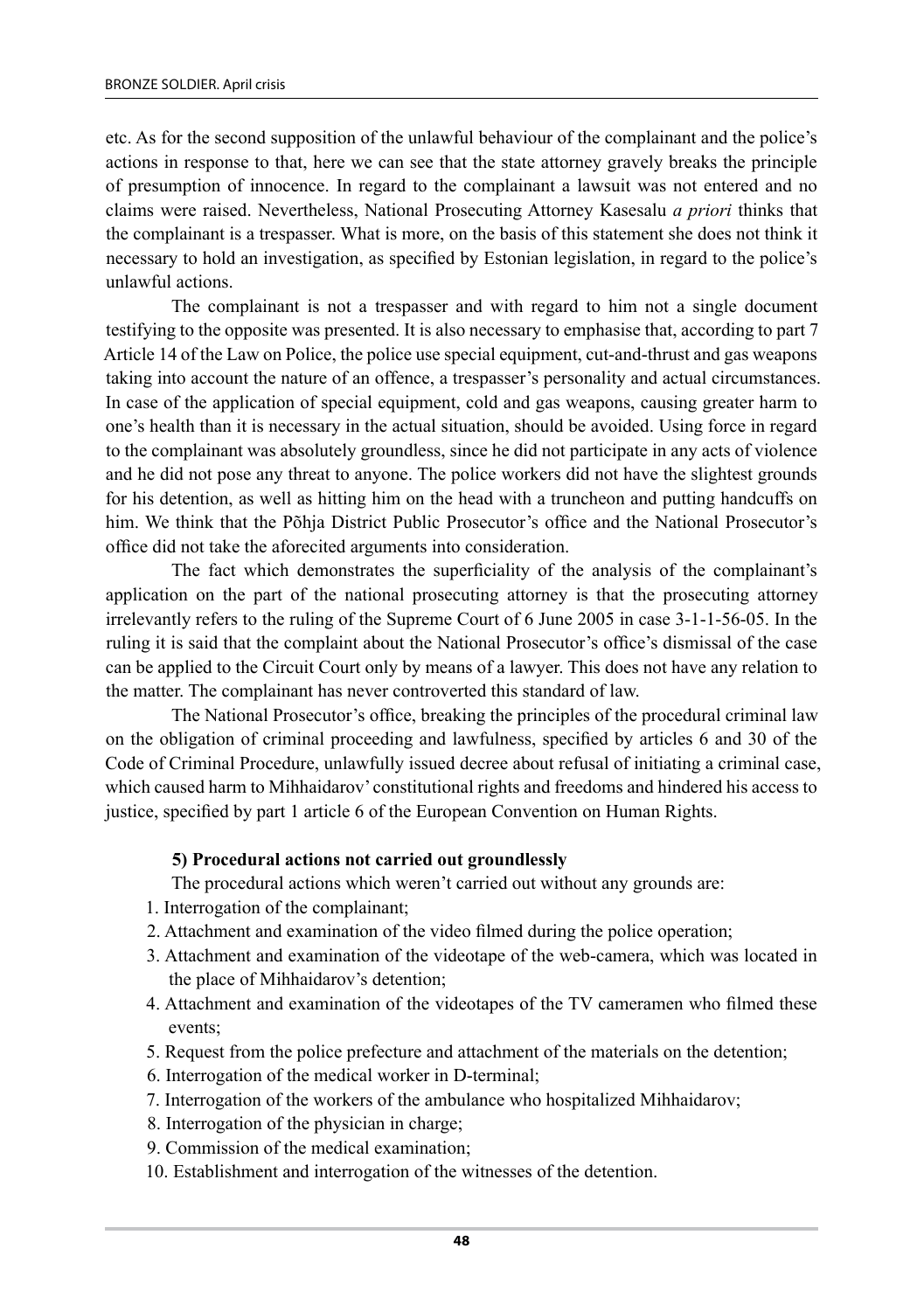On the basis of the above-stated, we conclude that the actions of the District and National Prosecutor's offices in the following case are directed to the complainant's deprivation of access to justice. In regard to the complainant article 5 and article 6 of the European Convention on Human Rights are broken. As well as this, refusal to investigate the action, prohibited by article 3 of the same convention, can be considered as the state's inability to guarantee the complainant the right not to be subjected to torture and other inhuman and degrading treatment.

On the basis of the fact that in Mihhaidarov's application there are features of the offence, specified by part 1 of article 118, by articles 121, 122, 291, 136 and 324 of the Penal Code and also on the basis of article 13 of the Constitution of the Republic of Estonia and being governed by parts 1 and 2 of article 208 of the Code of Criminal Procedure, we are petitioning for the repeal of the ruling on dismissal of the case and obligate the National Prosecutor's office to initiate proceedings.

#### **Appendix:**

1. Disc with video materials of detention;

2. Copy of medical documents, on two sheets;

3. District Prosecuting Attorney Leelet Kivioja's ruling of 21 May 2007;

4. National Prosecuting Attorney Anna Kasesalu's ruling of 8 June 2007;

5. Application of the complainant, on two sheets.

*(Lawyer's signature) 9 July 2007*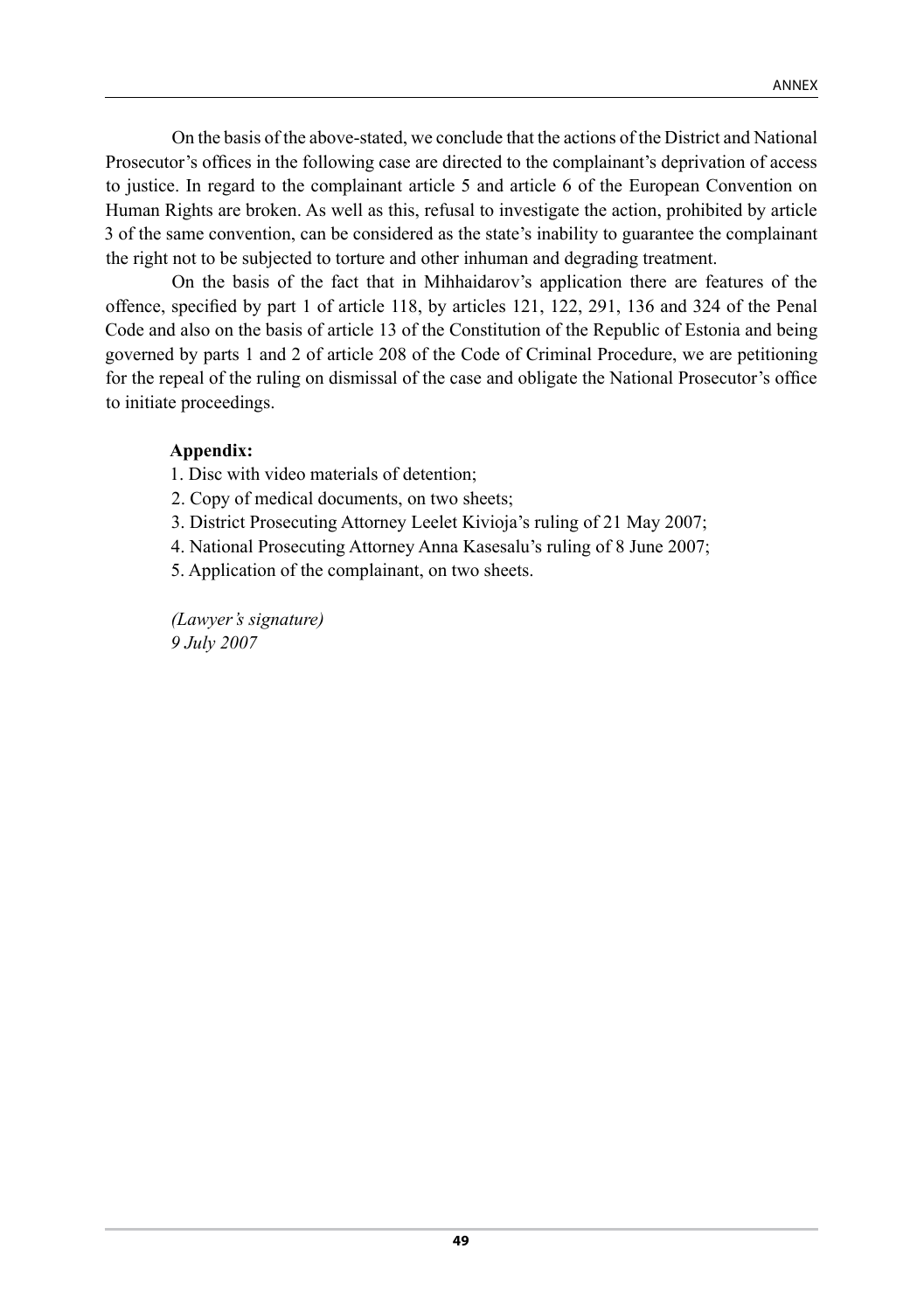# **Annex II**

*Statements of international human rights organisations regarding the April crisis*

1. The International Helsinki Federation for Human Rights – IHF

#### **Estonian Authorities Must Investigate Allegations of Police Brutality during War Memorial Riots**

*Vienna, 30 April 2007*

The International Helsinki Federation for Human Rights (IHF) is calling on the Estonian authorities to investigate in a thorough and impartial manner allegations of police brutality during the recent wave of riots in the country and to ensure that any further riots are dealt with strictly in accordance with international standards.

Violent protests broke out in Tallinn on 26 April over a decision by the Estonian government to remove a Soviet war memorial in the centre of the capital. During two nights of riots, mostly Russian-speaking youth clashed with police, looted shops and vandalized property. Police responded with e.g. tear gas, flash bombs and water cannon and arrested about 1,000 people. One man was stabbed to death and dozens were injured in the riots. In the night 28-29 April, protests spread to predominantly Russian-speaking cities in northeast Estonia.

According to media reports as well as reports received by the IHF, police in some cases used disproportionate force against riot participants. Some protesters were reportedly hit with batons, beaten and mistreated after being taken into custody in a temporary detention facility established in a terminal at the Tallinn port. Some cases of apparent police brutality were documented by TV broadcasts and cell phone recordings.

While it is the task of law enforcement authorities to maintain public order and guarantee the safety of citizens, they have an obligation under international standards not to use force except when strictly necessary and only to the extent required for the performance of their duty. (1) They may only resort to the use of force if other means remain ineffective or without any promise of achieving the intended result. (2) Cruel, inhuman or degrading treatment is prohibited by international law at all times. (3)

The riots in Tallinn and other Estonian cities have served to highlight remaining problems relating to the integration of the country's Russian-speaking minority, which constitutes about one third of the 1.4 million residents. Despite a number of important legislative reforms since the first years of independence, this minority is still not officially recognized as a linguistic minority and continues to face discrimination and exclusion in everyday life, thus fostering frustration and resentment among its members. Many Russian-speakers still lack Estonian citizenship, Russianlanguage education has gradually been reduced and stringent language requirements restrict access to the labor market for Russian-speakers.

#### **For more information:**

Aaron Rhodes, IHF Executive Director, +43-676-63566 12; Henriette Schroeder, IHF Press Officer, +43-676-72548 29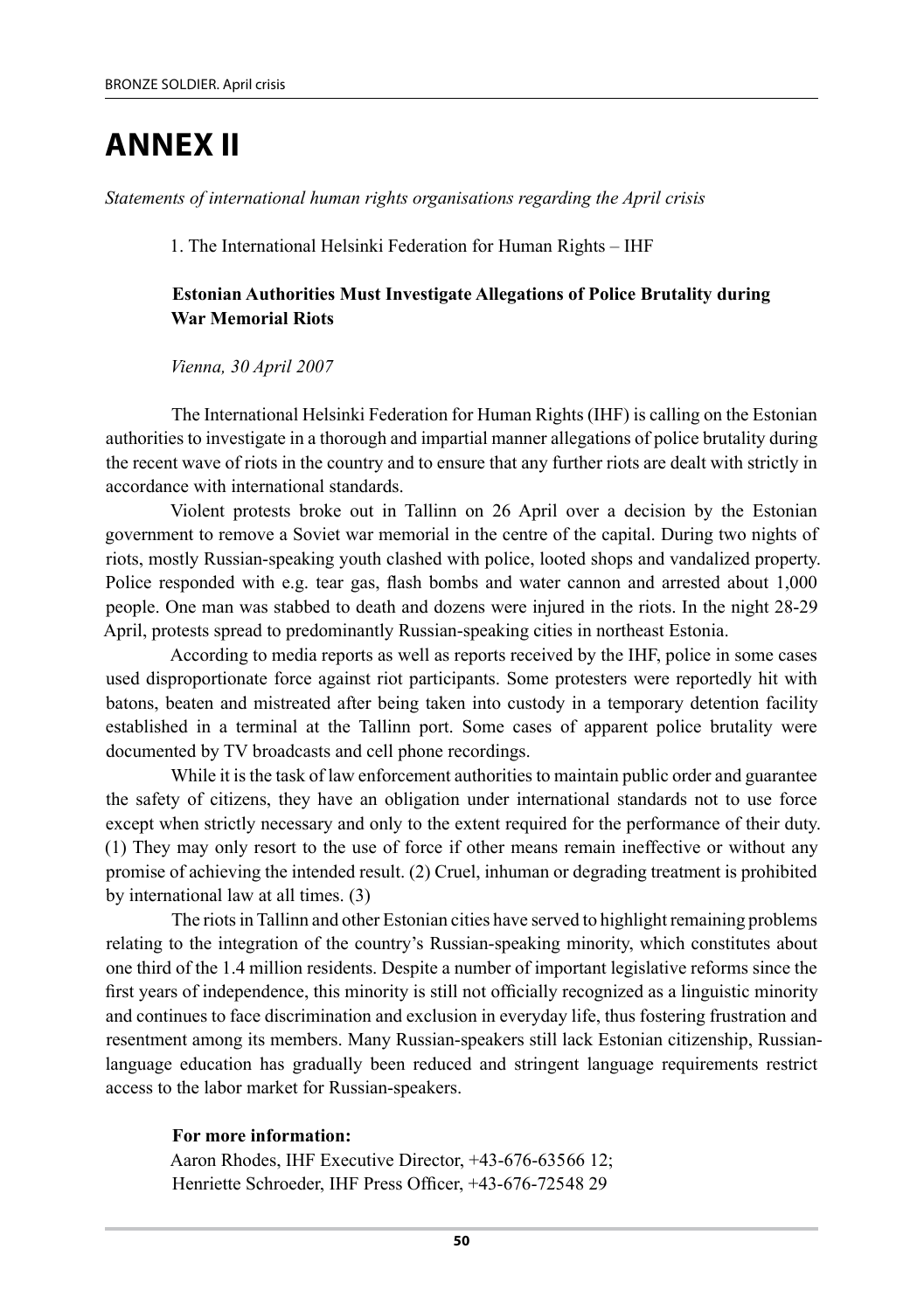References: *(1) Article 3 of the United Nations Code of Conduct for Law Enforcement Officials Adopted by General Assembly (1979), available at http://www.ohchr.org/english/law/co deofconduct.htm; (2) Article 4 of United Nations Basic Principle on the Use of Force and Firearms by Law enforcement Officials (1990), available at http://www.ohchr.org/english/law/firearms. htm; (3) See article 7 of the International Covenant for Civil and Political Rights, article 3 of the European Convention for Human Rights.*

*Available at http://www.ihf-hr.org*

*The International Helsinki Federation for Human Rights (IHF) is an international, non-governmental organization constituted by national Helsinki Committees and Cooperating Organizations in the participating States of the Organization for Security and Cooperation in Europe (OSCE). The IHF mandate is to protect and strengthen civil society groups that monitor and report on human rights issues from a non-partisan perspective, and to bring them together on a common international platform.*

2. The European Network Against Racism – ENAR

#### **ENAR calls on the Estonian government to take account of the impact of recent events on community relations**

*Brussels, 4 May 2007*

Last week, demonstrations took place in Tallinn, Estonia and escalated into violent street protests in several cities during the weekend, following the Estonian government's decision to relocate a Soviet-era war monument.

ENAR is very concerned that initial peaceful demonstrations turned into riots and emphasises that acts of vandalism can never be justified. ENAR also supports the Legal Information Centre for Human Rights, head of ENAR's National Coordination in Estonia, in their call for an end to the escalation of violence and incitement to ethnic hatred. They have urged the Estonian government to avoid actions that minority members will consider as provocation degrading human dignity and to prevent and punish cases of aggression based on ethnic grounds by police officers.

This situation highlights the lack of dialogue between the majority and the Russian minority in Estonia. It is essential that different opinions are tolerated in a democratic state, also in a majority-minority context. The Estonian government must now take account of the broader impact these events will have on community relations and respond to the crisis in a way that encourages dialogue and equal treatment.

ENAR urges Estonia to initiate a National Action Plan Against Racism so as to achieve a more equal society. A comprehensive and long-term strategy to address racism would enable the government to systematically work towards equality for all, as well as work together internationally with other governments.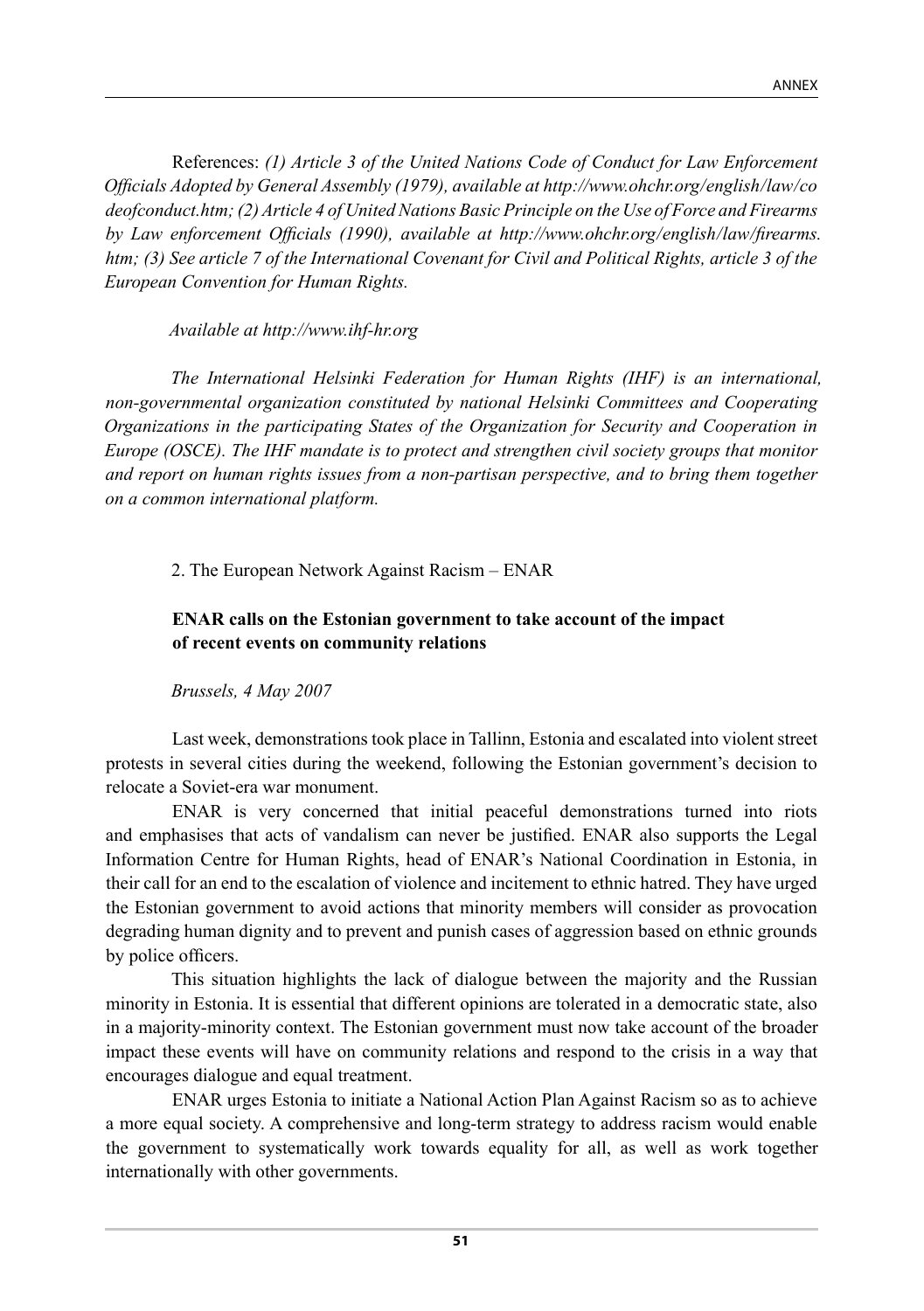*The European Network Against Racism (ENAR) is a network of European NGOs working to combat racism in all EU member states and represents more than 600 NGOs spread around the European Union. Its establishment was a major outcome of the 1997 European Year Against Racism. ENAR aims to fight racism, xenophobia, anti-Semitism and Islamophobia, to promote equality of treatment between EU citizens and third country nationals, and to link local/regional/national initiatives with European initiatives.*

#### **For further information, contact:**

Georgina Siklossy, Communication and Press Officer 43 rue de la Charité B-1210 Bruxelles Phone: 32-2-229.35.70 – Fax: 32-2-229.35.75 E-mail: georgina@enar-eu.org

*Available at http://www.enar-eu.org*

3. The International Federation for Human Rights – FIDH

#### **Estonia must investigate human rights violations committed during riots in Tallinn**

*9 May 2007*

The International Federation for Human Rights (FIDH) and the Latvian Human Rights Committee (LHRC), its member organization in Latvia, express their concern about the human right violations perpetrated both by demonstrators and police during riots in Estonia that left one person dead and more than 150 people injured.

On 26 April in Tallinn (Estonia) clashes sparked between the demonstrators (mostly representatives of Russian minority), who protested against the controversial removal of the World War II Soviet Army monument and the police using tear gas, batons, flash bombs, water cannon etc. After the monument was moved to a military cemetery in a suburb, a wave of vandalism broke out in Tallinn on 26 – 27 April.

According to reports of witnesses, the police in some cases used disproportionate force not only against riot participants but also against peaceful demonstrators and even against passers-by. Some people were reportedly hit with batons, beaten and mistreated after being taken into custody in a temporary detention facility established in a terminal at the Tallinn port.

On 27 April the security police arrested several leaders of the Night Watch (the organization opposing the removal of the monument by peaceful means), including 18-yearold anti-racist activist Mark Siryk, who due to illness and preparing for school exam did not participate even in the peaceful demonstration on 26 April. Since then, the Estonian embassy in Moscow has been under siege by Russian demonstrators and diplomatic relations between the two countries are in profound crisis.

FIDH and LHRC condemn acts of vandalism perpetrated by demonstrators in Tallinn, as well as the blockage of the Estonian embassy in Moscow.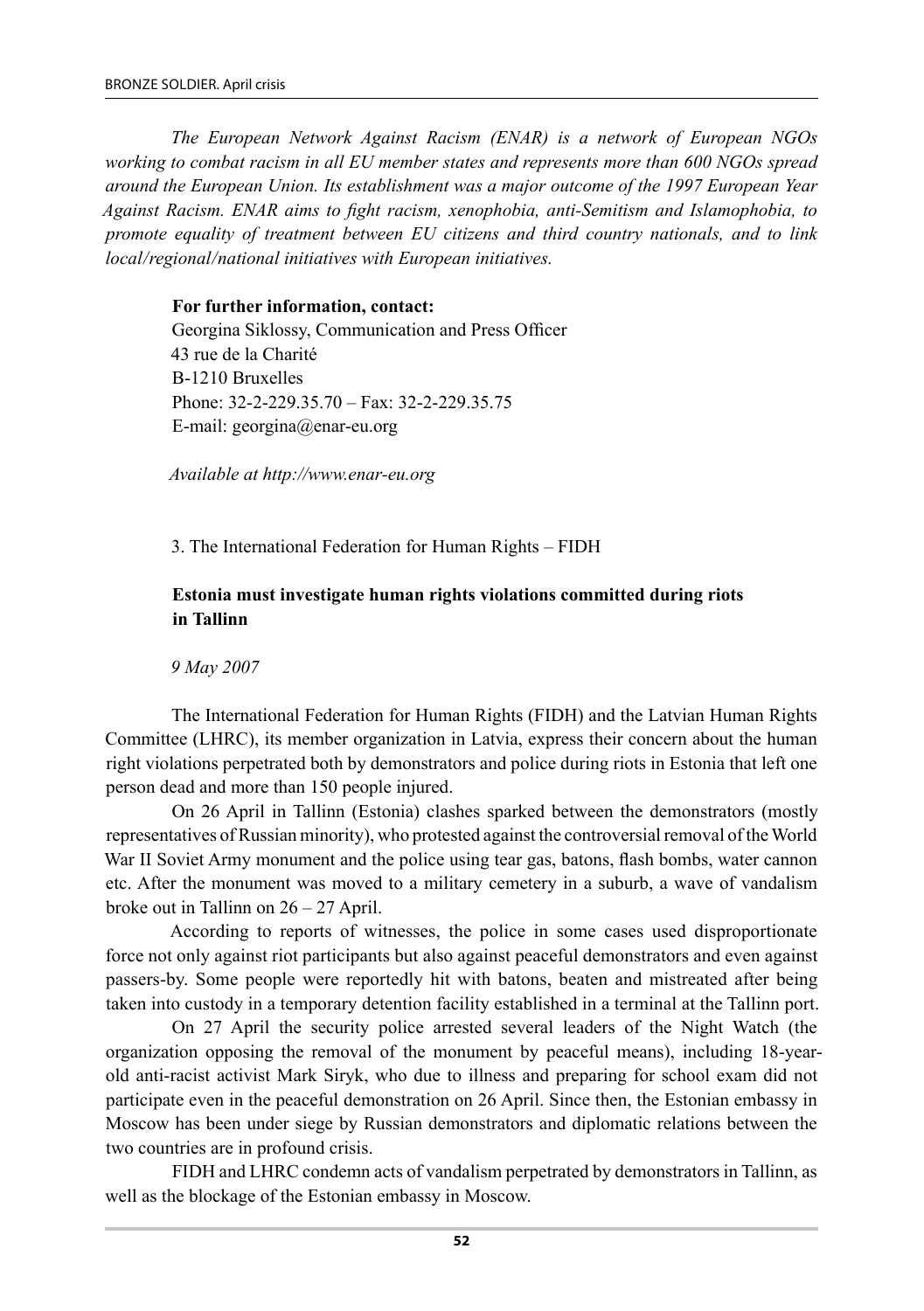FIDH and LHRC urge the Estonian authorities to investigate all acts of human rights violations committed during riots and the police brutality, excessive use of force and cruel, inhuman and degrading treatment in an impartial way and remind that the right to a fair trial must be fully guaranteed. Their also call upon the Estonian authorities to put an end to any practice of discrimination against the Russian-speaking minority, which constitutes about 30% of the Estonian population, and to conform in any circumstances with the provisions of the International Convention on the Elimination of all forms of Racial Discrimination. More generally, FIDH and LHRC ask Estonian and Russian authorities to avoid any action which would aggravate the violence.

**For more information:** FIDH 17, passage de la main d'or 75011 Paris France  $+ 33143551880$ 

*Available at:* http://www.fidh.org

*The International Federation for Human Rights (FIDH) unites 155 human rights organisations throughout the world (including 40 member organisations in Europe).*